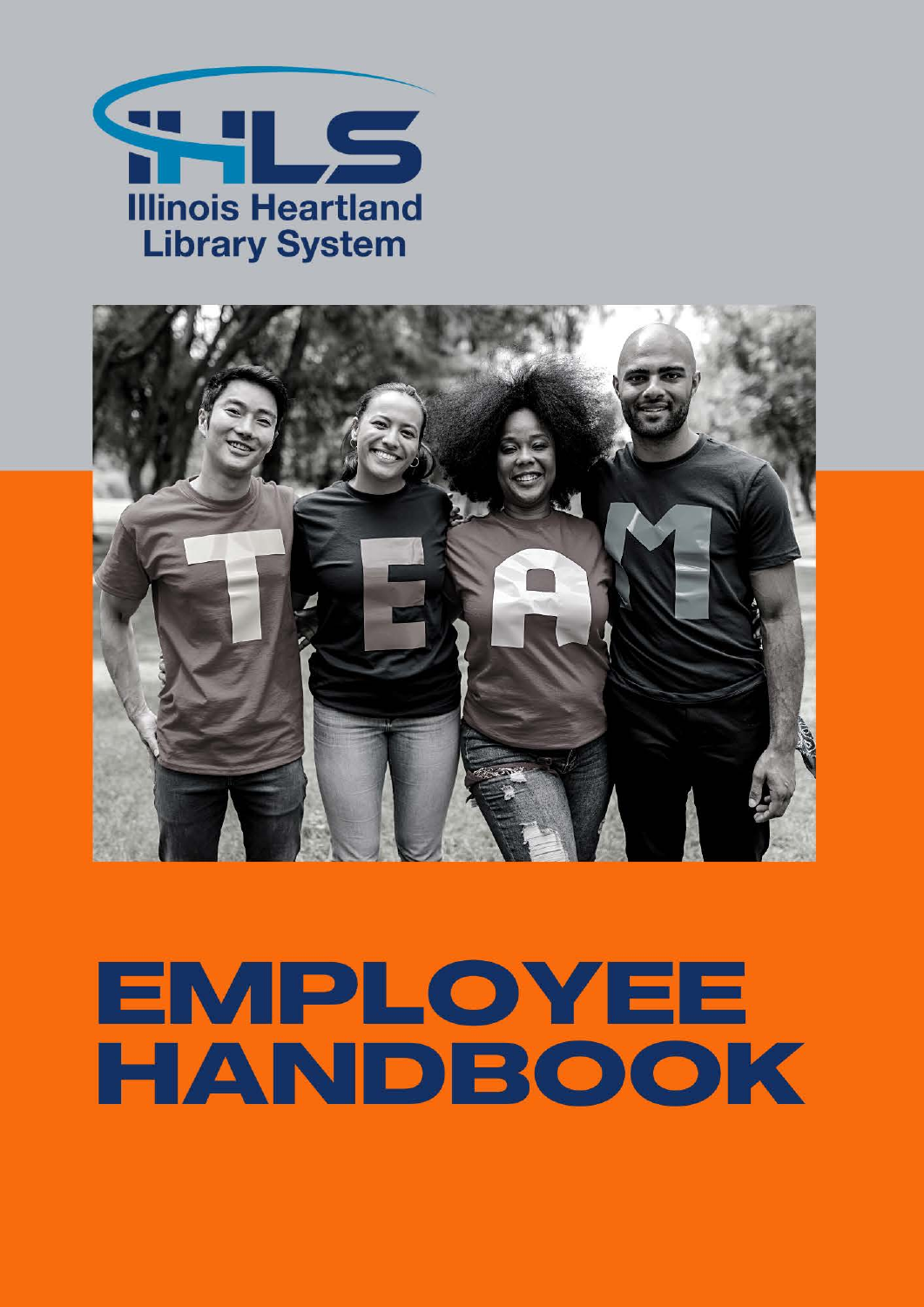# Table of Contents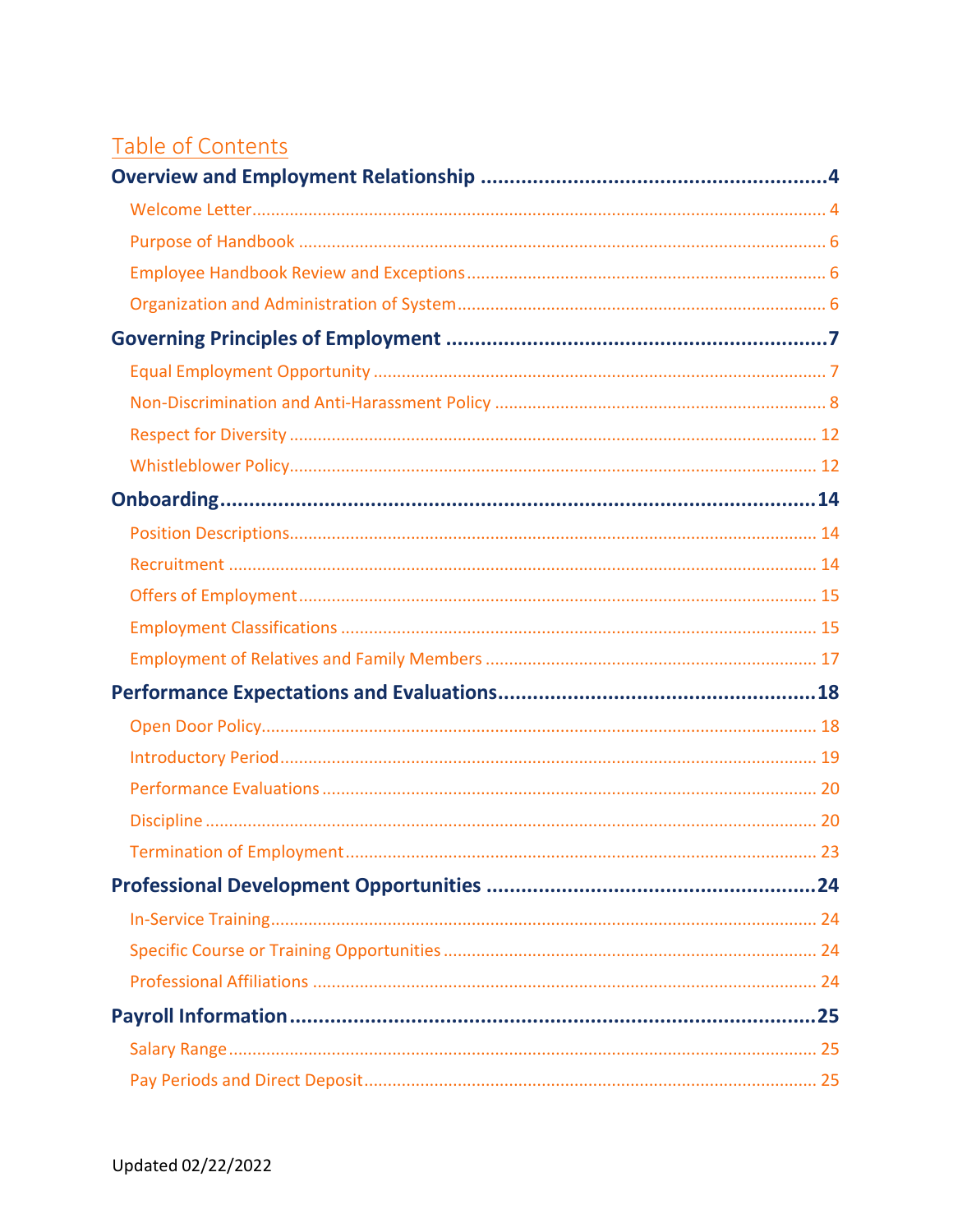| Family and Medical Leave Act (FMLA) and National Defense Authorization Act 32 |  |
|-------------------------------------------------------------------------------|--|
|                                                                               |  |
|                                                                               |  |
|                                                                               |  |
|                                                                               |  |
|                                                                               |  |
|                                                                               |  |
|                                                                               |  |
|                                                                               |  |
|                                                                               |  |
|                                                                               |  |
|                                                                               |  |
|                                                                               |  |
|                                                                               |  |
|                                                                               |  |
|                                                                               |  |
|                                                                               |  |
|                                                                               |  |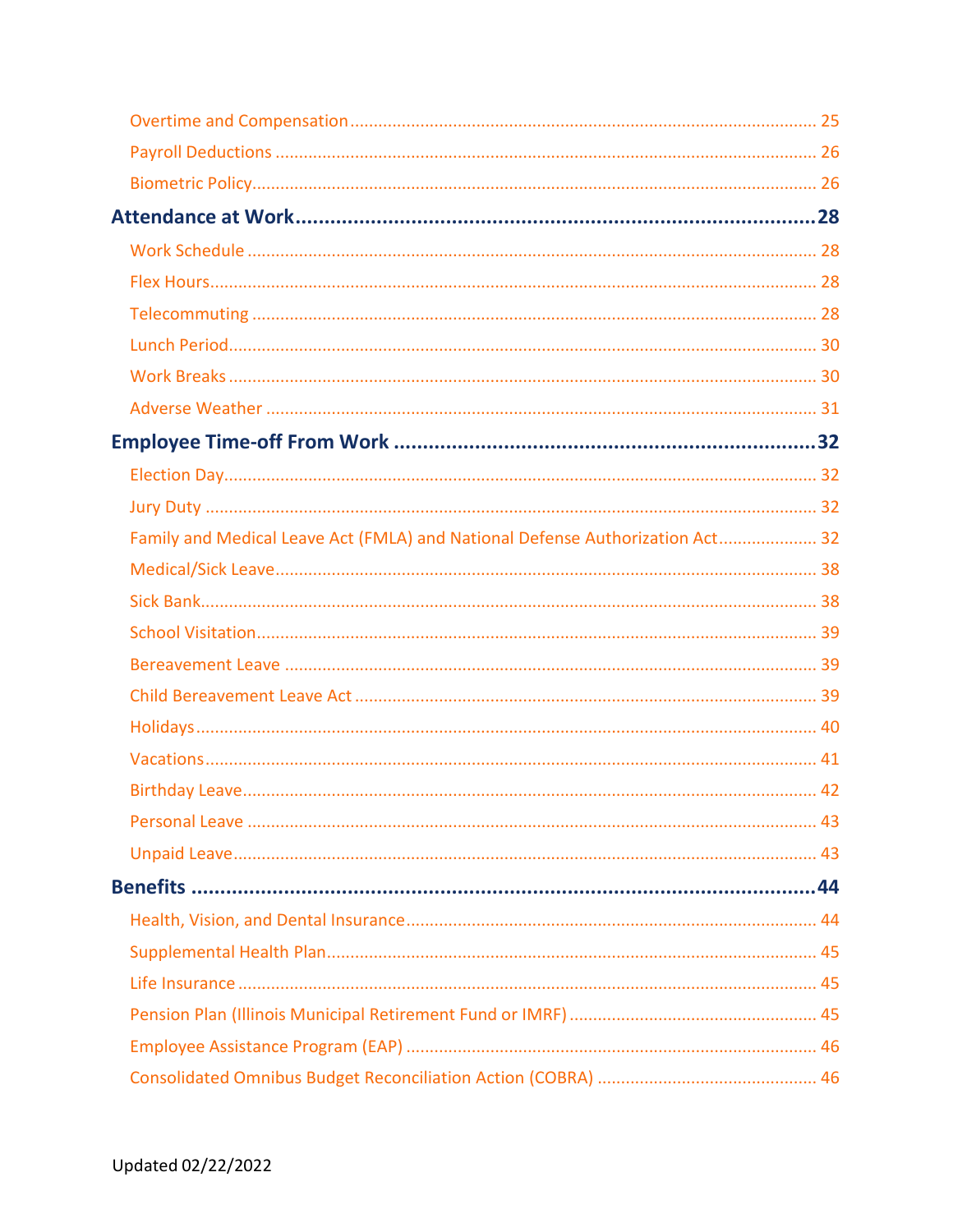| Prohibited Harassment Statement Acknowledgement Form  69 |
|----------------------------------------------------------|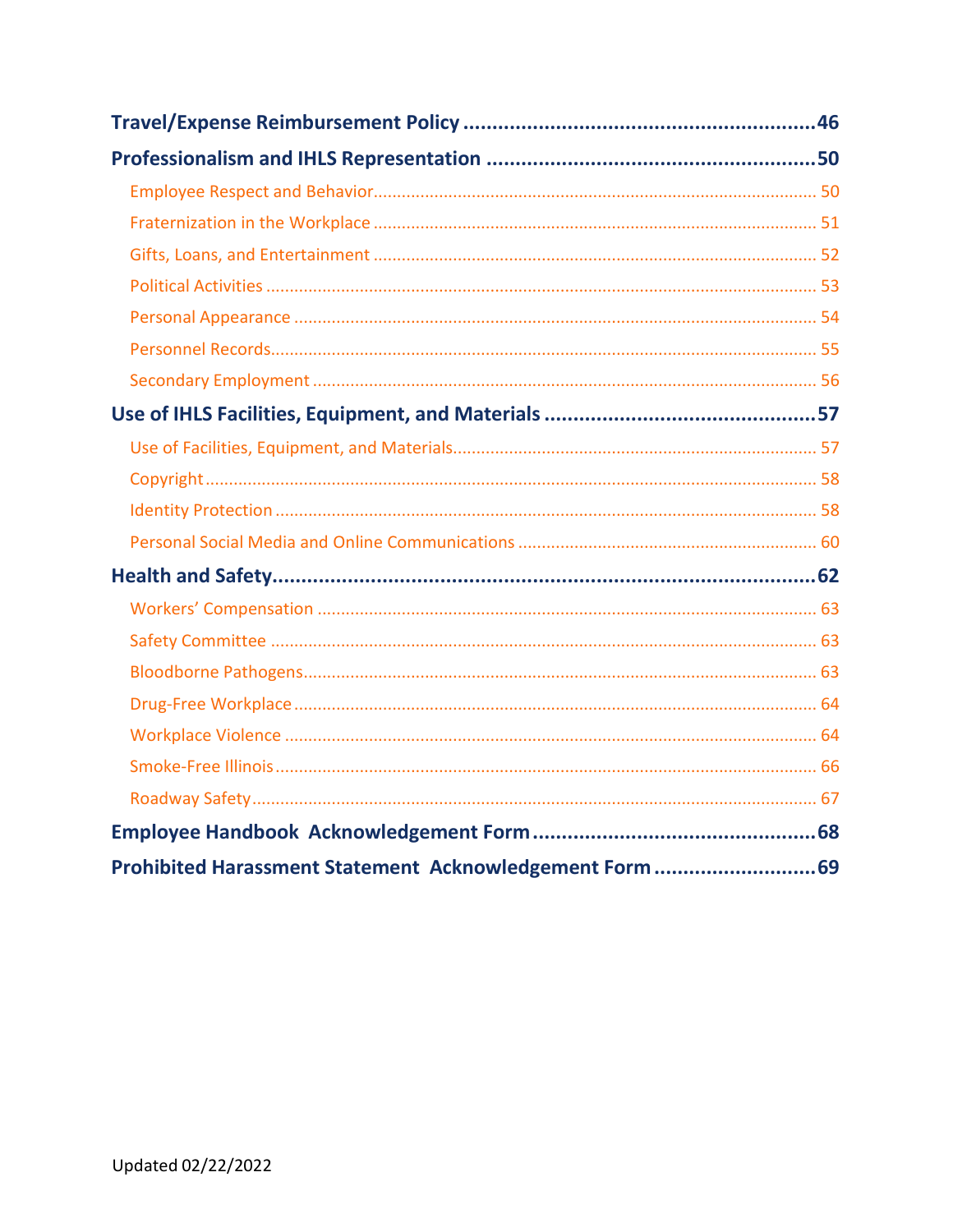# <span id="page-4-0"></span>**Overview and Employment Relationship**

#### <span id="page-4-1"></span>**Welcome Letter**

Dear IHLS team members,

Welcome to Illinois Heartland Library System. We are so glad you have joined us. Our organization celebrated its ten-year anniversary in 2021 and we are committed to the support of our 520+ member libraries in central and southern Illinois. As a team we value innovation, leadership, engagement, integrity, respect, collaboration, and communication.

#### **Our mission here at IHLS**

To support member libraries of all types in providing quality library services. IHLS facilitates access to shared resources, advocates for libraries, promotes innovation, and develops community partnerships.

#### **Our commitment**

The provision of dependable and innovative services to facilitate resource sharing among our members is possible because of all members of our staff team. We have the same approach when it comes to serving each other as colleagues.

#### **Our organizational structure**

IHLS is charged through Illinois statutes and rules to support the resource sharing activities of our member libraries. You may wish to think of resource sharing as interlibrary loan which is a big part of sharing our resources. To best meet that charge we are organized into several staff departments. Here is a short description of each:

# **Administration:**

This team supports staff and members. Marketing and communication staff share information and resources with members to help them better serve their library patrons including data about IHLS-provided programming. Admin staff support the relationship and communication between IHLS board and IHLS staff.

# **CMC (Cataloging Maintenance Center) Grant :**

The CMC works on behalf of the Illinois State Library to provide training, database clean up and original cataloging for libraries statewide.

#### **Finance:**

Our accounting team provides accurate financial data to guide IHLS managers and board members in making the best use of public funds.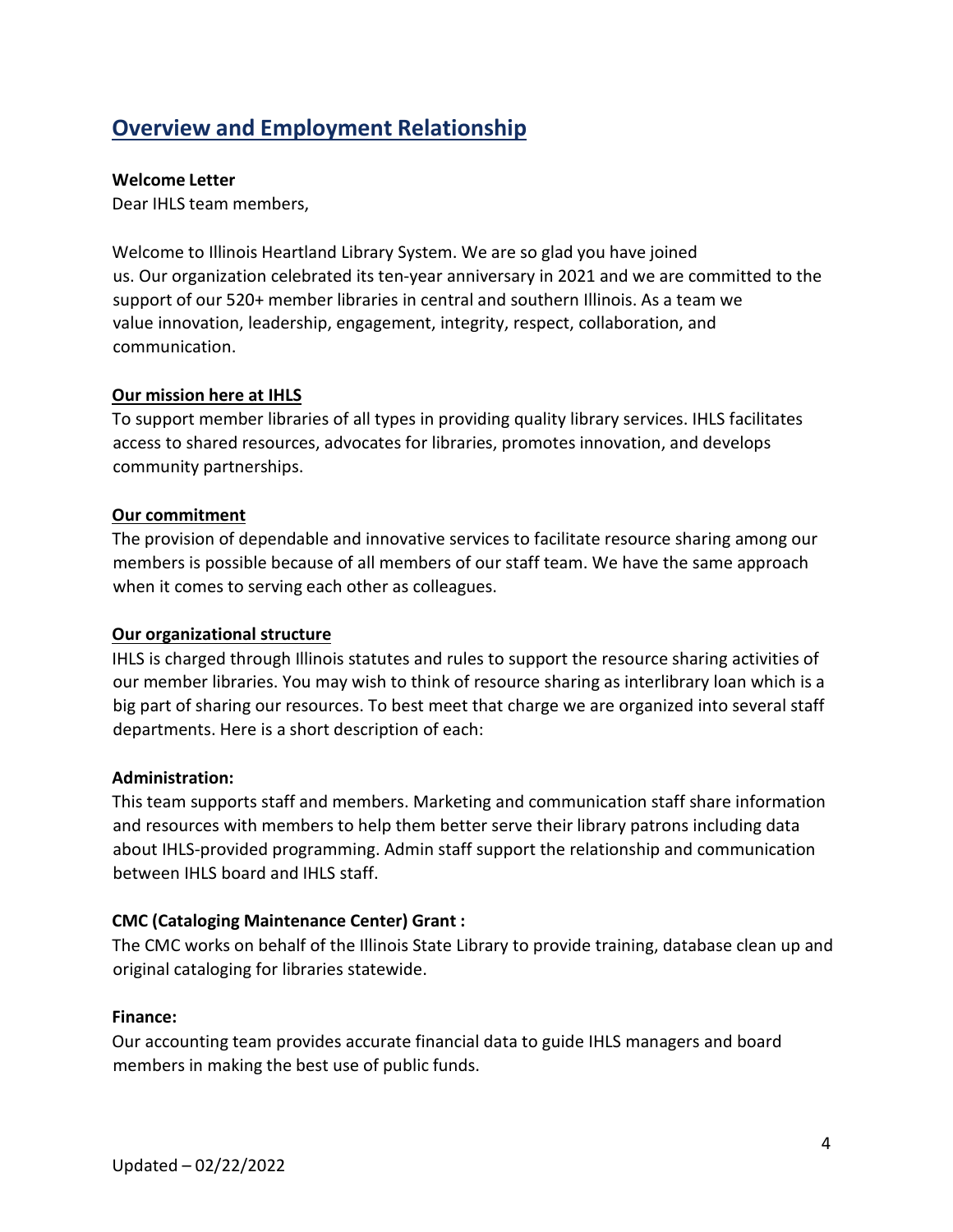#### **HR (Human Resources):**

Our HR team supports all of us as we serve the mission of IHLS. They recruit, train, and counsel our staff throughout their relationship with the organization.

#### **IT (Information Technology):**

The IT team supports our internal staff in their daily interactions and use of technology. They also support SHARE member libraries using various types of technology to help their patrons.

#### **Membership:**

As part of our support of resource sharing with our members, the membership team engages directly with all IHLS member libraries. They provide consulting services, develop staff member training opportunities, and represent the Illinois State Library in gathering data regarding our members.

#### **OCLC Grant:**

OCLC operates a worldwide database of library holdings that aids in finding materials in user libraries. IHLS works on behalf of the Illinois State Library to manage the invoicing and payments of OCLC user libraries within the state.

#### **Operations/Delivery:**

Our operations staff directly engage with members in the daily delivery and pickup of library materials that are routed from one library to another.

# **SHARE (Sharing Heartland's Available Resources Equally):**

The SHARE staff actively support over 342 member libraries who share the use of a library database. The platform allows library patrons to place holds on materials from one of a large group of member libraries.

This staff handbook was created to provide a roadmap to your relationship with IHLS as an employee. The goal is to provide a single resource that can answer many of your initial questions regarding benefits, policies, and procedures. Please become familiar with the contents and feel welcome to approach your supervisor and our human resources staff with any questions. We are only as good as our support of each other.

Welcome to the IHLS Team!

Sincerely,

Lislie MBednar

Executive Director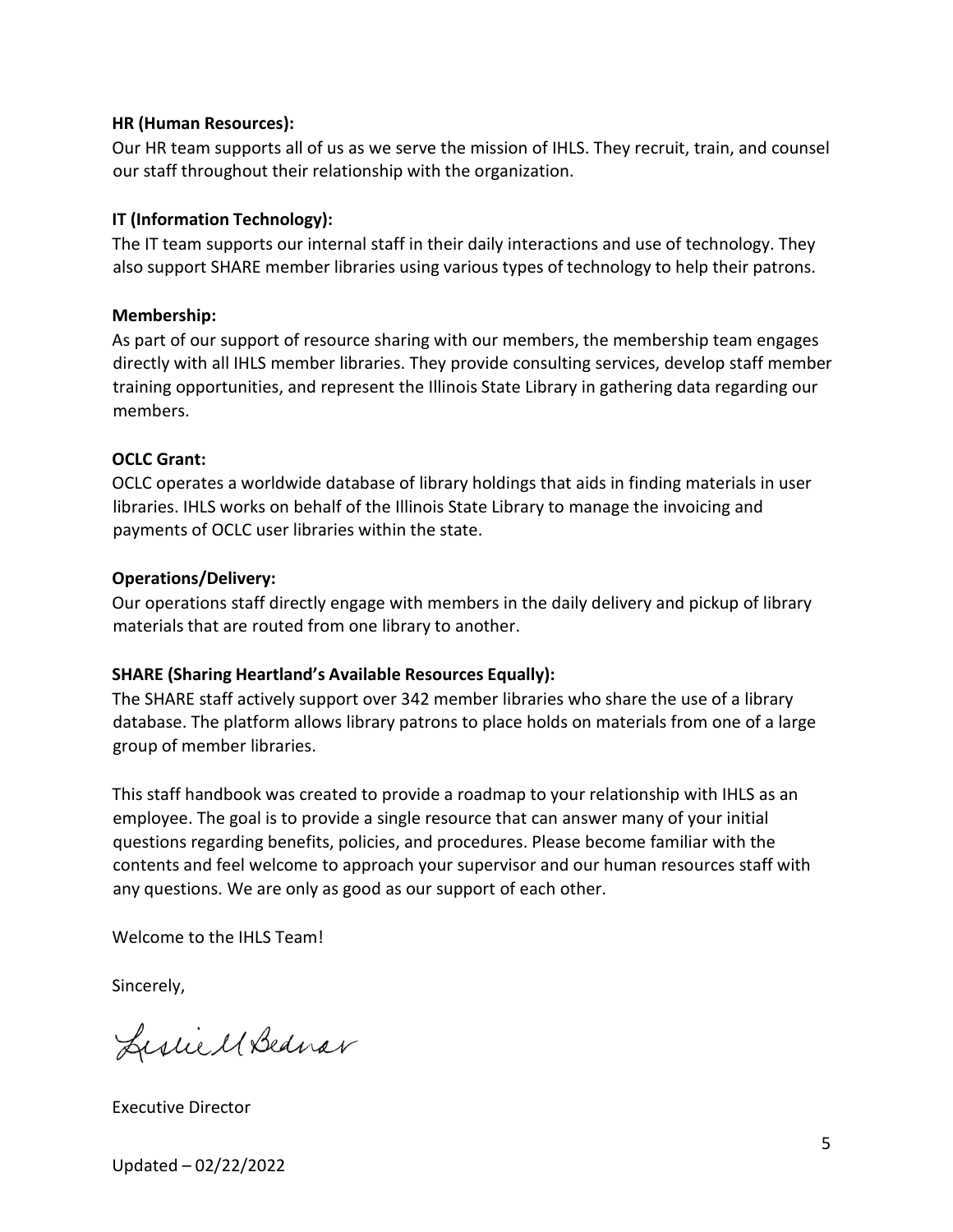#### <span id="page-6-0"></span>**Purpose of Handbook**

The purpose of this Employee Handbook is to provide guidance and to assist employees in the performance of their responsibilities as employees of Illinois Heartland Library System (IHLS) and to provide a mutual understanding for the employee/employer relationship.

"The contents of the handbook do not constitute an express or an implied employment contract between IHLS and any of its employees. Also, it is not a guarantee of any fixed terms and conditions of employment. IHLS is an at-will employer; therefore, continued employment of all employees is subject to the general discretion of the Executive Director with respect to all aspects of employment and benefits. As an at-will employee, both you and IHLS have the right to end the employment relationship at any time either with or without cause and with or without advance notice."

The Employee Handbook will be reviewed with new employees, after which they will be required to sign a statement indicating that they have read and understood the information contained therein.

#### <span id="page-6-1"></span>**Employee Handbook Review and Exceptions**

The Employee Handbook is approved by the Board of Directors and will be reviewed annually. This handbook is for all employees of the Illinois Heartland Library System.

As circumstances change, IHLS reserves the right to revise, interpret, or discontinue specific policies and/or procedures. Any such changes to the handbook must be in writing and approved by the Executive Director and the Board of Directors.

# <span id="page-6-2"></span>**Organization and Administration of System**

#### 1. Governance

Legal responsibility for IHLS is vested in a Board of Directors consisting of 15 elected members. The Board determines policy; approves the Strategic Plan, Application for System Area and Per Capita Grant Application, and hires the Executive Director.

#### 2. Financial Support

IHLS is supported from annual grants administered by the Illinois State Library and fees for services. The System Area and Per Capita Grant is based on population and geographic area served. Additional grants provide funding for special projects.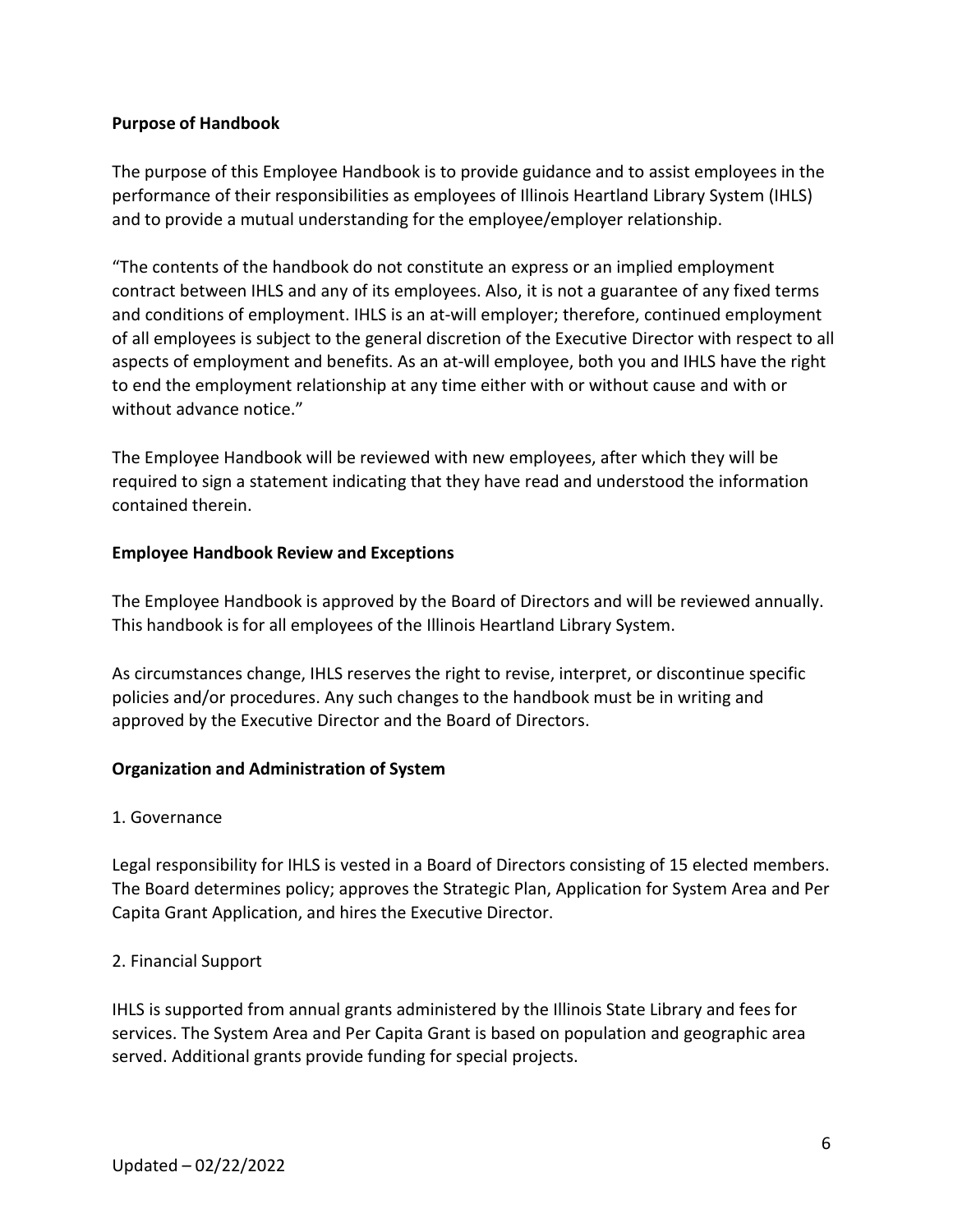#### 3. Administration

The Executive Director of IHLS is responsible for the administration of the System. Duties include establishing and administering procedures related to the implementation of the Board's policies, hiring, and terminating employees subject to the approval of the Board.

In the short-term absence of the Executive Director, the administrative direction of IHLS shall be delegated to a system staff person appointed by the Executive Director. In the event of an extended absence, a staff member will be appointed by the Executive Director with approval of the Board of Directors.

# <span id="page-7-0"></span>**Governing Principles of Employment**

# <span id="page-7-1"></span>**Equal Employment Opportunity**

In addition to its policies against discrimination and harassment in the workplace, IHLS believes that every person is entitled to and will receive equal opportunities in connection with employment at IHLS. From consideration for employment to interviewing, employment and changes in employment status, IHLS will act without regard to an individual's actual or perceived sex, race, religion, color, national origin, ancestry, physical or mental disability, marital, familial, veteran status, citizenship status, age, pregnancy, pregnancy-related conditions, sexual orientation (including gender identity), military or veteran status, order of protection status, or any other status protected by applicable federal, state, or local laws.

If an applicant needs an accommodation due to a disability even during the pre-employment stage, such as during the interview process, IHLS will provide such reasonable accommodations to ensure that the applicant has a fair opportunity in the pre-employment/interview process. In addition, in connection with providing employees with feedback about their work, making employee placement decisions or any other decisions related to employment, IHLS embraces and will fully comply with its commitment to provide everyone with equal opportunities in employment.

IHLS also engages in the interactive process with employees who have disabilities and will provide such employees with a reasonable accommodation when necessary due to the employee's disability, as that term is defined in the Americans with Disabilities Act and/or applicable State law. The interactive process is a discussion or series of discussions between Human Resources, management, and an employee with a disability to determine if a reasonable accommodation is necessary for the employee to be able to perform the essential functions of the employee's position. If an employee has a disability and believes that they need a workplace accommodation to better perform the employee's duties, the employee should contact Human Resources. Human Resources will discuss the matter with whatever level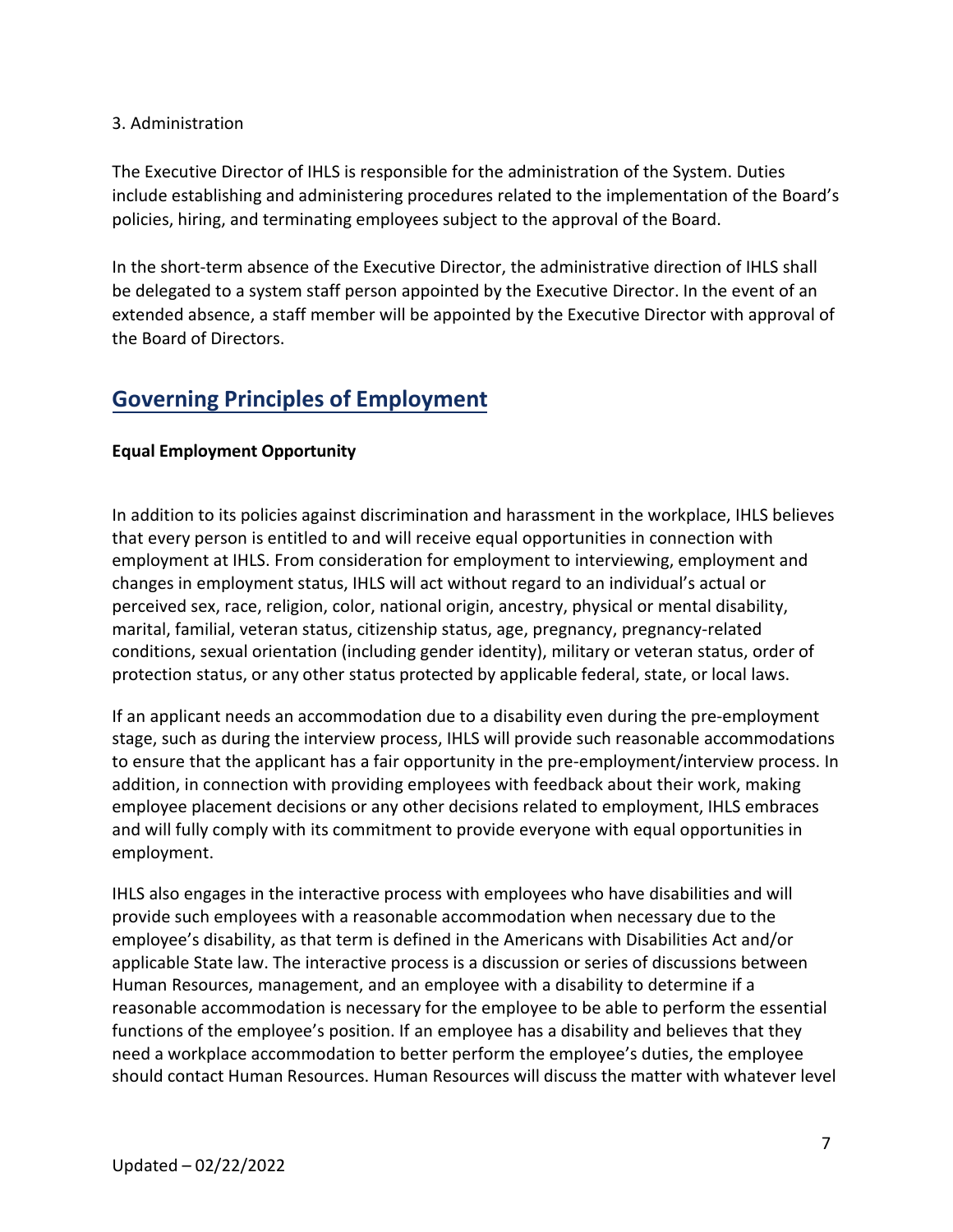of supervision is appropriate and will engage in the interactive process with the employee and provide reasonable accommodations when appropriate.

Should an applicant or employee at any time believe that IHLS or any of its managers or supervisors have failed to demonstrate IHLS' commitment to equal employment opportunity, the applicant or employee should notify Human Resource personnel so the matter can be reviewed, and appropriate action can be taken based upon consideration of all of the relevant facts and circumstances.

#### <span id="page-8-0"></span>**Non-Discrimination and Anti-Harassment Policy**

IHLS is committed to maintaining a workplace that is free of all forms of unlawful discrimination under both the Illinois Human Rights Act and Title VII of the Civil Rights Act of 1964, as amended (Title VII). In keeping with this commitment, IHLS will not tolerate discrimination against or harassment of any of our employees, whether that discrimination or harassment is committed by anyone in the course of an employee's performance of work, including, but not limited to, any supervisor, co-worker, vendor, customer, contractor, or visitor of or to IHLS. Violations of this policy by any employee will result in disciplinary action, up to and including immediate discharge.

#### **Prohibited Discrimination**

Discrimination consists of employment actions taken against an individual based on an employee's actual or perceived sex, race, religion, color, national origin, ancestry, physical or mental disability, marital, familial, veteran status, citizenship status, age, pregnancy, pregnancyrelated conditions, sexual orientation (including gender identity), military or veteran status, order of protection status, or any other status protected by applicable federal, state, or local laws. IHLS is dedicated to the fulfillment of this policy in regard to all aspects of the employment relationship, including, but not limited to recruiting, hiring, placement, transfer, training, promotion, rates of pay and other compensation, and all other terms, conditions, and privileges of employment. IHLS will conduct a prompt, thorough investigation of all allegations of discrimination or any violation of its Non-Discrimination and Anti-Harassment Policy in as confidential a manner as possible to take appropriate corrective action, if and where warranted. IHLS prohibits retaliation against any employee who provides information about, complaints, or assists in the investigation of any complaint of discrimination or violation of its Non-Discrimination and Anti-Harassment Policy.

We are all responsible for upholding the IHLS Non-Discrimination and Anti-Harassment Policy, and any claimed violations of that policy should be brought to the attention of anyone in management you feel comfortable reporting thisto and/or Human Resource personnel.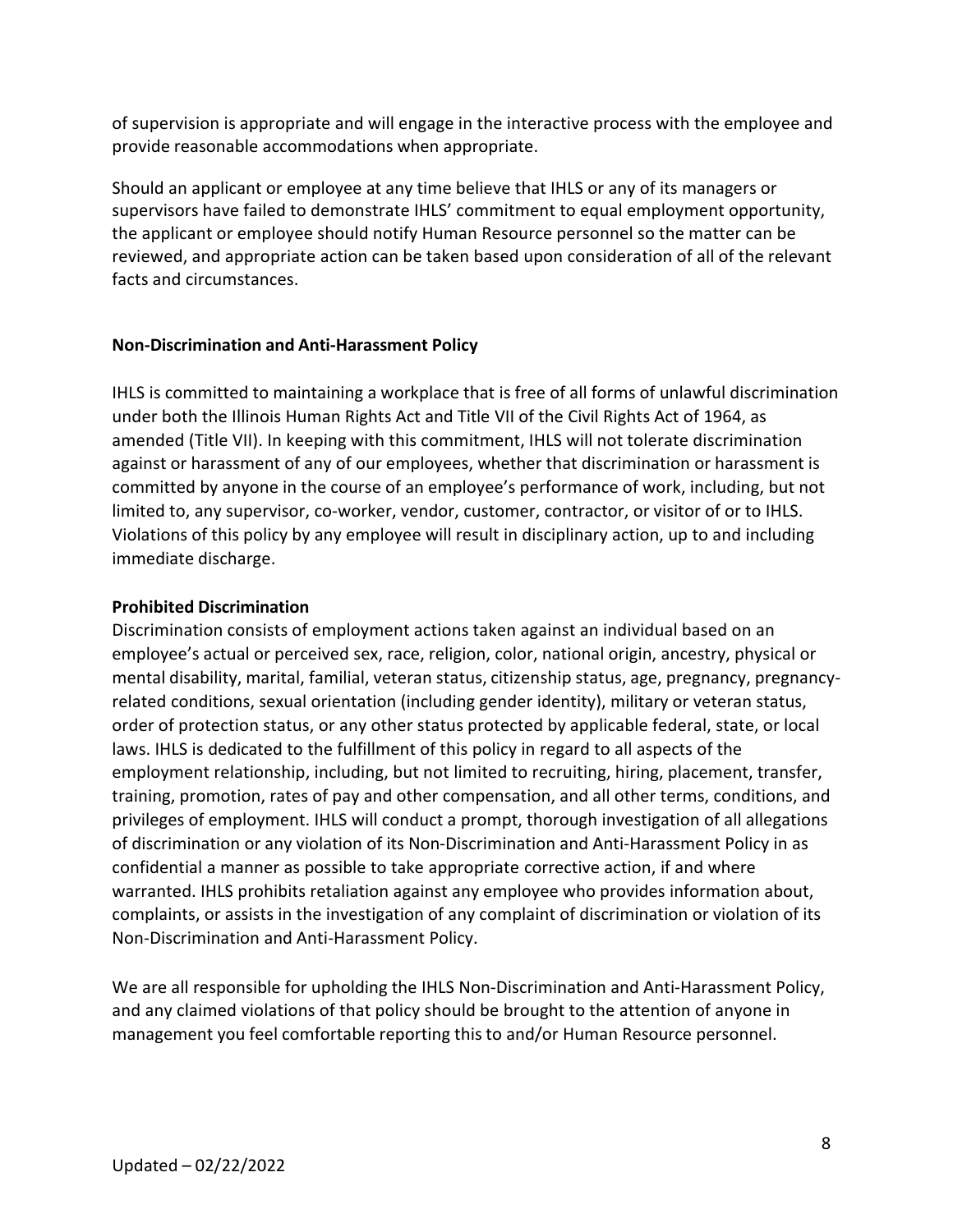# **POLICY AGAINST WORKPLACE HARASSMENT**

IHLS has a strict policy against all types of workplace harassment, including sexual harassment and other forms of unlawful workplace harassment based upon an individual's actual or perceived sex, race, religion, color, national origin, ancestry, physical or mental disability, marital, familial, veteran status, citizenship status, age, pregnancy, pregnancy-related conditions, sexual orientation (including gender identity), order of protection status, or any other status protected by applicable federal, state, or local laws. All forms of harassment of, or by, employees, vendors, visitors, customers, and clients are strictly prohibited and will not be tolerated.

Harassment may include, but is not limited to:

- Offensive or derogatory jokes, comments, slurs, or like written, photographic materials.
- Threatening, intimidating, or unwelcome touching of another person.
- Racial epithets, slurs, negative stereotypes, or intimidating acts that are based on a person's protected status.
- Written or graphic material that shows hostility toward a person because of their protected status.

#### **SEXUAL HARASSMENT**

Sexual harassment is defined under the Illinois Human Rights Act as unwelcome sexual advances, requests for sexual favors, and other verbal or physical conduct of a sexual nature and constitutes sexual harassment when: (1) submission to such conduct is made either explicitly or implicitly a term or condition of an individual's employment; (2) submission to or rejection of such conduct by an individual is used as the basis for employment decisions affecting such individual; or (3) such conduct has the purpose or effect of unreasonably interfering with an individual's work performance or creating an intimidating, hostile, or offensive work environment. The Illinois Human Rights Act defines harassment as unwelcome conduct on the basis of a person's actual or perceived sex, race, color, religion, national origin, ancestry, marital status, familial, or veteran status, citizenship status, age, pregnancy, pregnancy-related conditions, sexual orientation (including gender identity), order of protection status, or unfavorable discharge from the military that has the purpose or effect of substantially interfering with the individual's work performance, or creating an intimidating, hostile, or offensive work environment.

While it is not possible to identify each and every act that constitutes or may constitute sexual harassment, some examples of sexual harassment are provided below: (a) unwelcome requests for sexual favors; (b) lewd or derogatory comments or jokes; (c) comments regarding sexual behavior or the body of another employee; (d) sexual innuendo and other vocal activity such as catcalls or whistles; (e) obscene letters, notes, invitations, photographs, cartoons, articles, or other written or pictorial materials of a sexual nature; (f) continuing to express sexual interest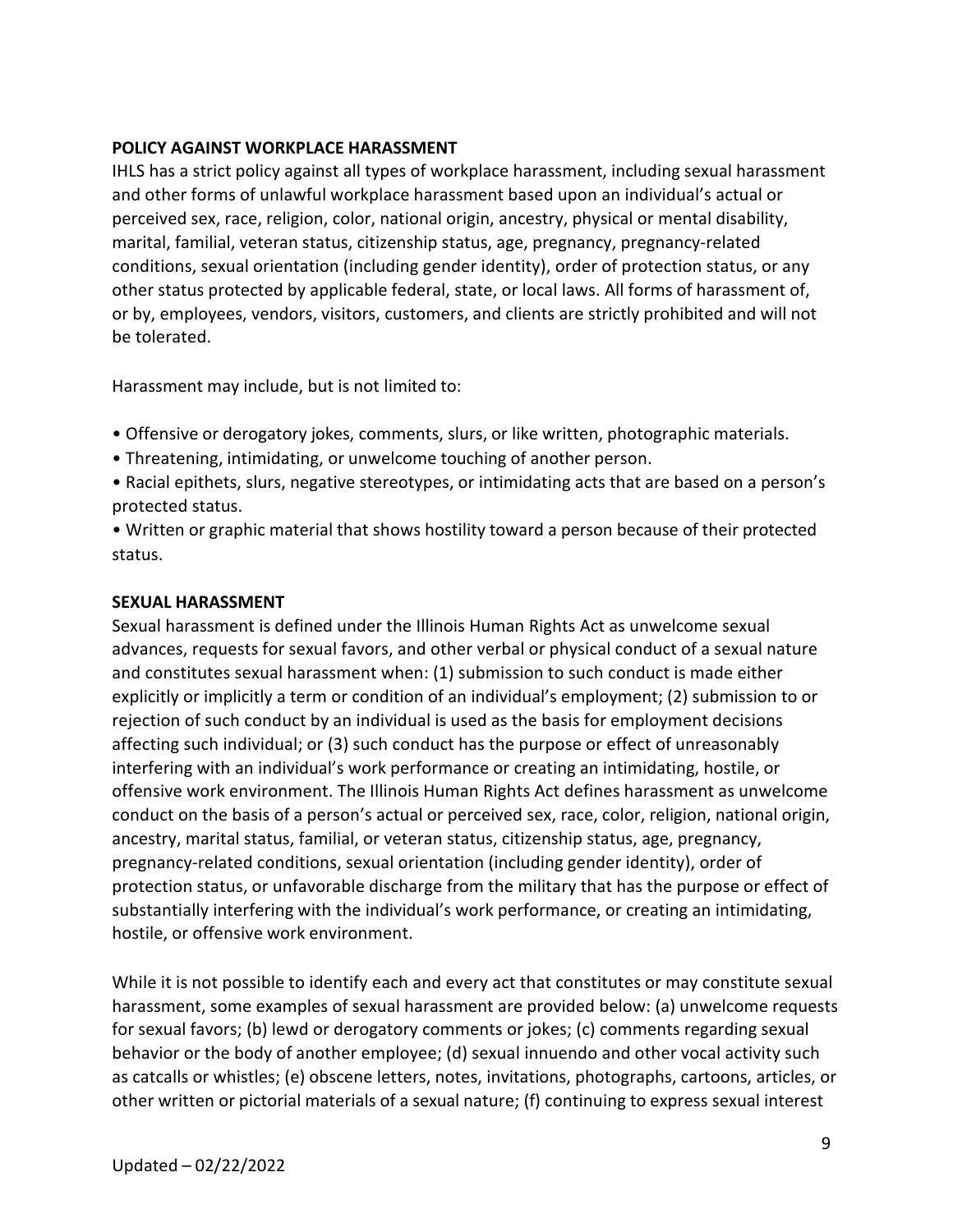after being informed that interest is unwelcome; (g) retaliating against an employee for refusing a sexual advance or reporting an incident of possible sexual harassment to IHLS or any government agency; (h) offering or providing favors or employment benefits such as promotions, favorable evaluations, favorable assigned duties or shifts, etc., in exchange for sexual favors; and (i) any unwanted physical touching or assaults, or blocking or impeding movements. Even if two or more individuals are engaging in consensual conduct such as that described above, such conduct could constitute harassment of and/or discrimination against another individual who witnesses or overhears the conduct or statements.

#### **OTHER WORKPLACE HARASSMENT**

Other workplace harassment is verbal or physical conduct that insults or shows hostility or aversion towards an individual because of the individual's actual or perceived sex, race, religion, color, national origin, physical or mental disability, marital, familial, veteran status, citizenship status, ancestry, age, pregnancy, pregnancy-related conditions, sexual orientation (including gender identity), or any other status protected by federal, state, or local laws, and that: (1) contributes to or has the effect of creating an intimidating, hostile, or offensive working environment; (2) unreasonably interferes with an individual's work performance; or (3) otherwise adversely affects an individual's employment opportunities. Again, while it is not possible to list all the circumstances that constitute other forms of workplace harassment, the following are some examples of conduct that may constitute prohibited workplace harassment: (a) the use of disparaging or abusive words or phrases, slurs, negative stereotyping, or threatening, intimidating, or hostile acts that relate to the above protected categories; (b) written or graphic material that insults, stereotypes, or shows aversion or hostility towards an individual or group because of one of the above protected categories and that is placed on walls, bulletin boards, email, voicemail, or elsewhere on IHLS premises or circulated in the workplace; and (c) the display of symbols, slogans, or items that are associated with hate or intolerance towards any protected group.

# **IHLS WILL NOT TOLERATE ANY FORM OF UNLAWFUL DISCRIMINATION OR HARASSMENT!** Any

employee who feels that they have witnessed, or been subject to, any form of discrimination or harassment by a co-worker, customer, or anyone else in the course of performing work for IHLS **should immediately** notify management. If you prefer, take your complaint to the Human Resources Department. In any case, if you are not satisfied with how your complaint has been handled, you may go to the Executive Director to have the issue/concern resolved.

#### **OUTSIDE RESOLUTION**

The purpose of this policy is to establish prompt, thorough, and effective procedures for responding to every complaint and incident so that problems can be identified and remedied internally. However, an individual also has the right to contact outside agencies to report discrimination or harassment and have an investigation completed by such agencies.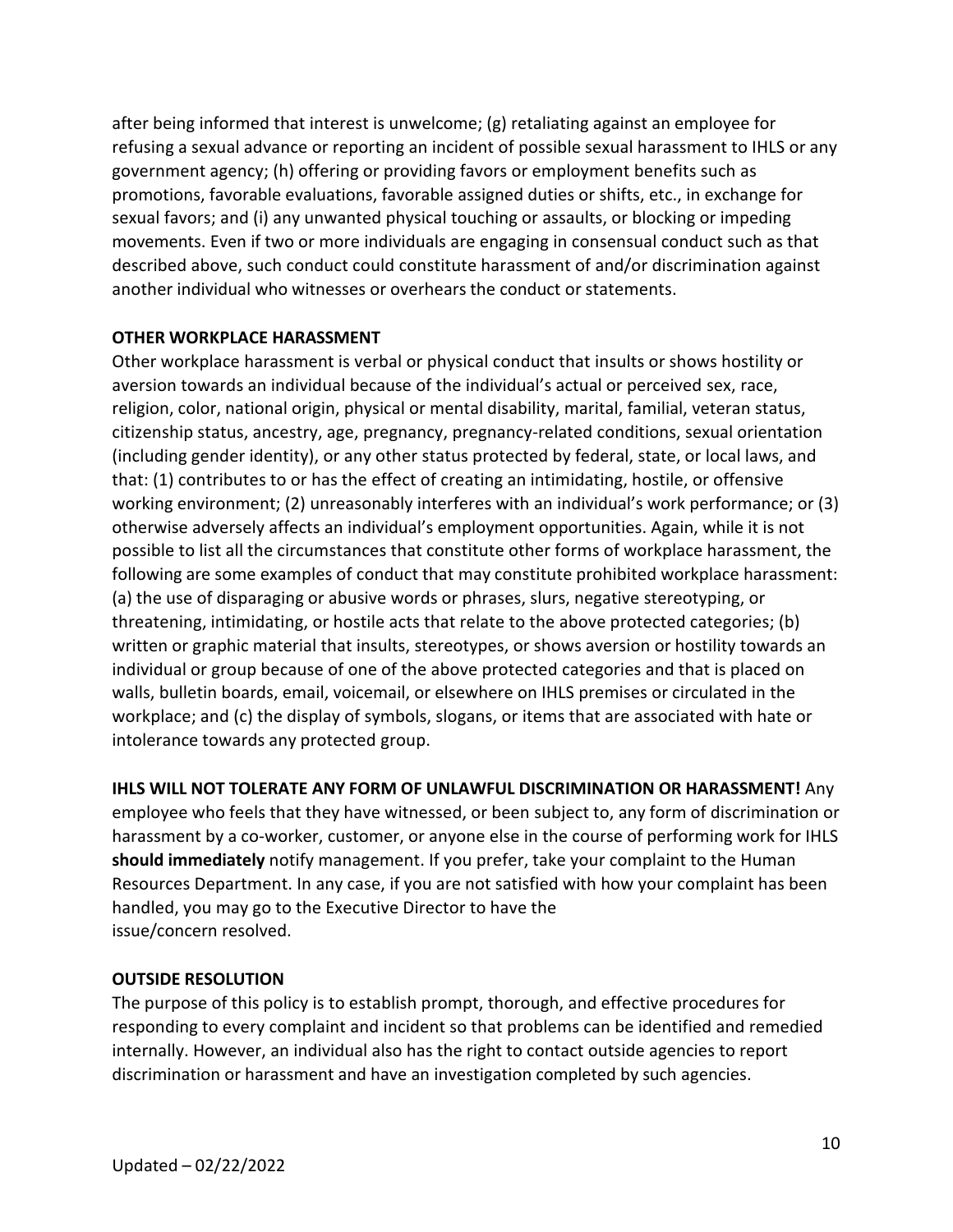Employees may contact the Illinois Department of Human Rights if the employee desires to file a charge or call the Illinois Sexual Harassment and Discrimination Helpline at 1-877-236-7703.

#### **CONTACT INFORMATION**

The Illinois Department of Human Rights website is <https://www2.illinois.gov/dhr> and the email is [IDHR.Intake@illinois.gov.](mailto:IDHR.Intake@illinois.gov)

Contact Information for Illinois IDHR and EEOC Offices:

Illinois Department of Human Rights (IDHR)

- Chicago: 312-814-6200 or 800-662-3942; TTY: 866-740-3953
- Springfield: 217-785-5100; TTY: 866-740-3953
- Marion: 618-993-7463; TTY: 866-740-3953

Illinois Human Rights Commission (IHRC)

- Chicago: 312-814-6269; TTY: 312-814-4760
- Springfield: 217-785-4350; TTY: 217-557-1500

United States Equal Employment Opportunity Commission (EEOC)

• Chicago: 800-669-4000; TTY: 800-869-8001

#### **RETALIATION**

IHLS prohibits retaliation against any employee who provides information about, complains, or assists in the investigation of any complaint of harassment or discrimination. If you have made a report of harassment or participated in a harassment investigation and believe you have been retaliated against in any way, notify Human Resources immediately so that appropriate action can be taken.

IHLS will promptly and thoroughly investigate any claim and take prompt, appropriate, remedial action based upon all of the relevant circumstances. Discipline for violation of this policy may include, but is not limited to, reprimand, suspension, demotion, transfer, and/or discharge. If IHLS determines that harassment or discrimination occurred, corrective action will be taken to effectively end the harassment. As necessary, IHLS may monitor any incident of harassment or discrimination to ensure the inappropriate behavior has stopped. In all cases, IHLS will follow up as necessary to ensure that there is no retaliation for making a complaint or cooperating with an investigation. Retaliation against any employee for making a good faith complaint or report of discrimination or harassment and/or participating in an investigation will result in disciplinary action, up to and including discharge.

IHLS will provide all employees with annual training on sexual harassment and prevention each calendar year.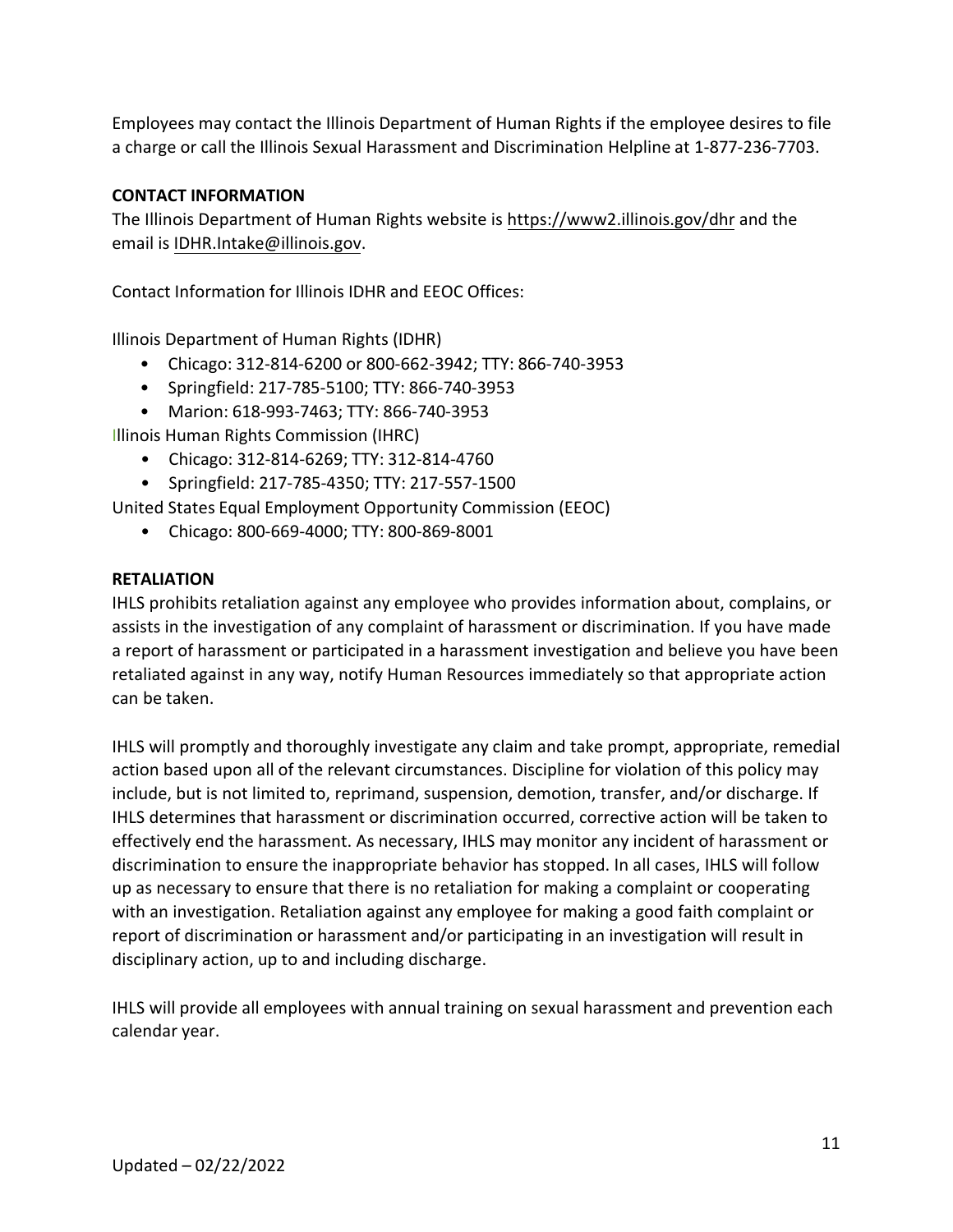# <span id="page-12-0"></span>**Respect for Diversity**

IHLS values the diversity of our employees, our library members, and our vendors and recognizes that a culture of diversity, equity, and inclusion is beneficial to everyone connected to IHLS.

Our employees are the most valuable asset of IHLS, and their various differences, life experiences, knowledge, inventiveness, innovation, self-expression, unique capabilities, and other talents are key pieces to making IHLS successful and making everyone with whom IHLS interacts feel welcome. We embrace and encourage employees' differences in age, race, disability, ethnicity, family or marital status, gender, gender identity, sexual orientation, language, national origin, religion, and other characteristics that make everyone unique.

IHLS will not tolerate harassment of any kind directed at any individual associated with IHLS. Employees who do not show respect for the diversity of any IHLS employee, library member, vendor, or anyone else doing business with IHLS will be subject to disciplinary action, up to and including discharge. IHLS will attempt to ensure that there is diversity at all levels of the organization.

- Employees will recognize and respect each other's differences.
- Employees will at all times engage in respectful communications with others.
- IHLS will provide a work environment that supports diversity.
- Employees will seek and nurture different perspectives.

Employees at all levels should not tolerate behaviors in the workplace that are inconsistent with IHLS' commitment to workplace diversity, building a diverse workforce, and providing equal opportunities to all regardless of age, race, disability, ethnicity, family, or marital status, gender, gender identity, sexual orientation, language, national origin, religion, and any other characteristics protected by applicable law.

# <span id="page-12-1"></span>**Whistleblower Policy**

IHLS requires its directors, employees, and volunteers to observe high standards of business and personal ethics in their conduct in connection with the performance of their job duties and responsibilities. As employees and representatives of IHLS, everyone must at all times be completely honest in all dealings with IHLS and demonstrate the highest level of integrity in fulfilling job responsibilities. Compliance with all federal, state, and local laws is essential.

The purpose of this policy is to: (a) encourage and enable individuals to raise concerns regarding suspected illegal or unethical conduct or practices or violations of IHLS policies on a confidential and, if desired, anonymous basis, (b) protect employees from retaliation for raising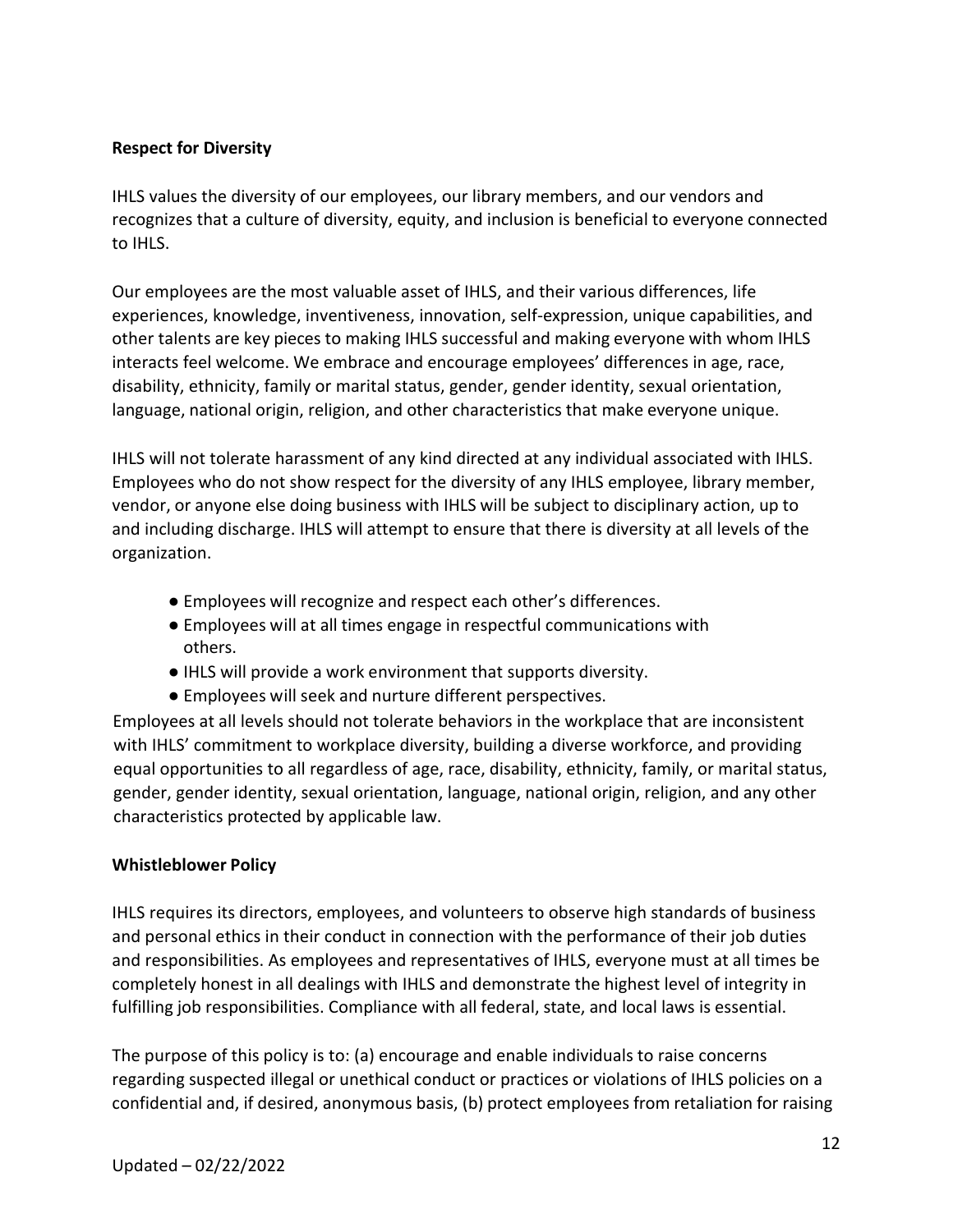such concerns, and (c) establish procedures for IHLS to receive and investigate reported concerns and address and correct inappropriate conduct and/or actions.

Reporting Responsibility: Each employee has the responsibility to report in good faith any concerns about actual or perceived violations of IHLS policies or any federal, state, or local law, or regulation governing IHLS. Appropriate concerns to report under this policy include but are not limited to audit or accounting issues, financial improprieties, ethical violations, fraud, theft, embezzlement, bribery or kickbacks, misuse of IHLS property or assets, undisclosed conflicts of interest, dishonesty, harassment or discrimination, or any other conduct that is unlawful. Whistleblower protection covered under this policy includes: (a) an employee's report to a supervisor or a public body of an activity, inaction, policy, or practice implemented by IHLS that the employee reasonably believes is a violation of a law, rule, or regulation, (b) an employee assisting or participating in a proceeding to enforce the provisions of the Illinois Equal Pay Act (or any other federal, state, or local law, regulation, rule, or ordinance).

A whistleblower also includes an employee of IHLS who reports an activity related to IHLS (internally to supervision or externally to any government agency or authority) that they consider to be illegal or dishonest. The whistleblower is not responsible for investigating the activity or for determining fault or corrective measures; appropriate management officials (or government agencies, if applicable) are charged with these responsibilities.

An example of an illegal or dishonest activity is a violation of federal, state, or local laws or financial wrongdoing. If an employee has knowledge of or a concern about illegal or dishonest fraudulent activity, the employee is to contact Human Resources. If the employee is not comfortable reporting the issue to Human Resources, the employee may contact the Executive Director instead.

**Acting in Good Faith:** Anyone reporting a concern under this policy must act in good faith and have reasonable grounds to believe that the information disclosed indicates a violation or law, regulations, and/or ethical standards or policies of IHLS. Any unfounded allegation that proves to have been made maliciously, recklessly, or knowingly false will be viewed as a serious offense and will result in disciplinary action, up to and including discharge.

**No Retaliation:** No employee who in good faith reports a concern, participates in an investigation, or makes a good faith report to an outside governmental agency shall be subject to adverse employment consequences because of such report or participation. This protection extends to employees who report in good faith, even if the allegations are, after an investigation, not substantiated.

Any IHLS representative who retaliates against an employee who has made a good faith report as described herein or who has participated in an investigation relating to such a report will be subject to disciplinary action, up to and including discharge.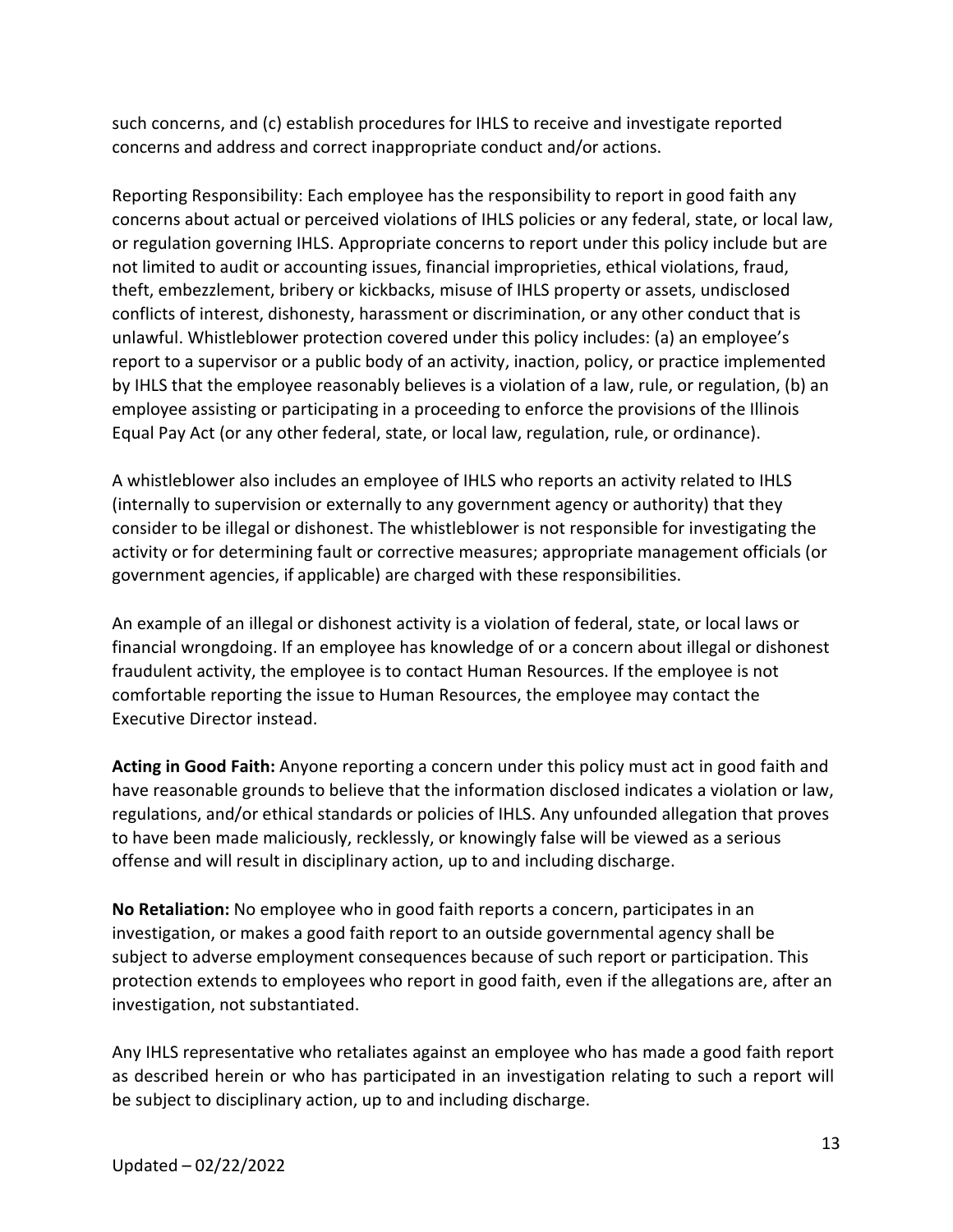Any employee who believes that they (or another employee) have been subjected to harassment, retaliation, or adverse employment consequences as a result of making a good faith report or participating in an investigation must contact Human Resources.

**Confidentiality:** IHLS encourages an employee who reports concerns covered by this policy to identify themselves in order to facilitate the investigation. However, such concerns may be submitted on a confidential and/or anonymous basis. IHLS will take reasonable steps to protect the identity of the individual and shall keep reports made under this policy as confidential as possible, consistent with the need to conduct an adequate investigation and applicable law.

All reports of illegal and dishonest activities or retaliation should be promptly submitted to Human Resources for investigating and coordinating corrective action. In the event the employee is not comfortable reporting such issues to Human Resources, the employee may instead contact the Executive Director. If the employee is not comfortable reporting such issues to either Human Resources or the Executive Director, reports of illegal or dishonest activities, violations of any federal, state, or local law or regulation, or any incident of retaliation should be promptly submitted to the President of the IHLS Board of Directors.

# <span id="page-14-1"></span><span id="page-14-0"></span>**Onboarding**

#### **Position Descriptions**

The Executive Director approves all position descriptions and has the final authority for salary matters within the parameters established by the Board-approved pay range schedule. Each year during the performance evaluation process, position descriptions will be reviewed and updated to ensure relevance. A current signed job description is always kept in each employee's file.

# <span id="page-14-2"></span>**Recruitment**

IHLS encourages all qualified individuals to apply for vacant positions. While it is the desire to fill vacant positions from within, it may sometimes be necessary to recruit locally, regionally, or nationally.

If current staff are interested in applying for a new position, they must first meet the position qualifications, submit a new employment application and include an updated resume for consideration. Falsification of information on a cover letter, application, or resume will result in disqualification for employment or, if discovered later, will result in disciplinary action, up to and including discharge from employment. Applications will be retained as prescribed by law.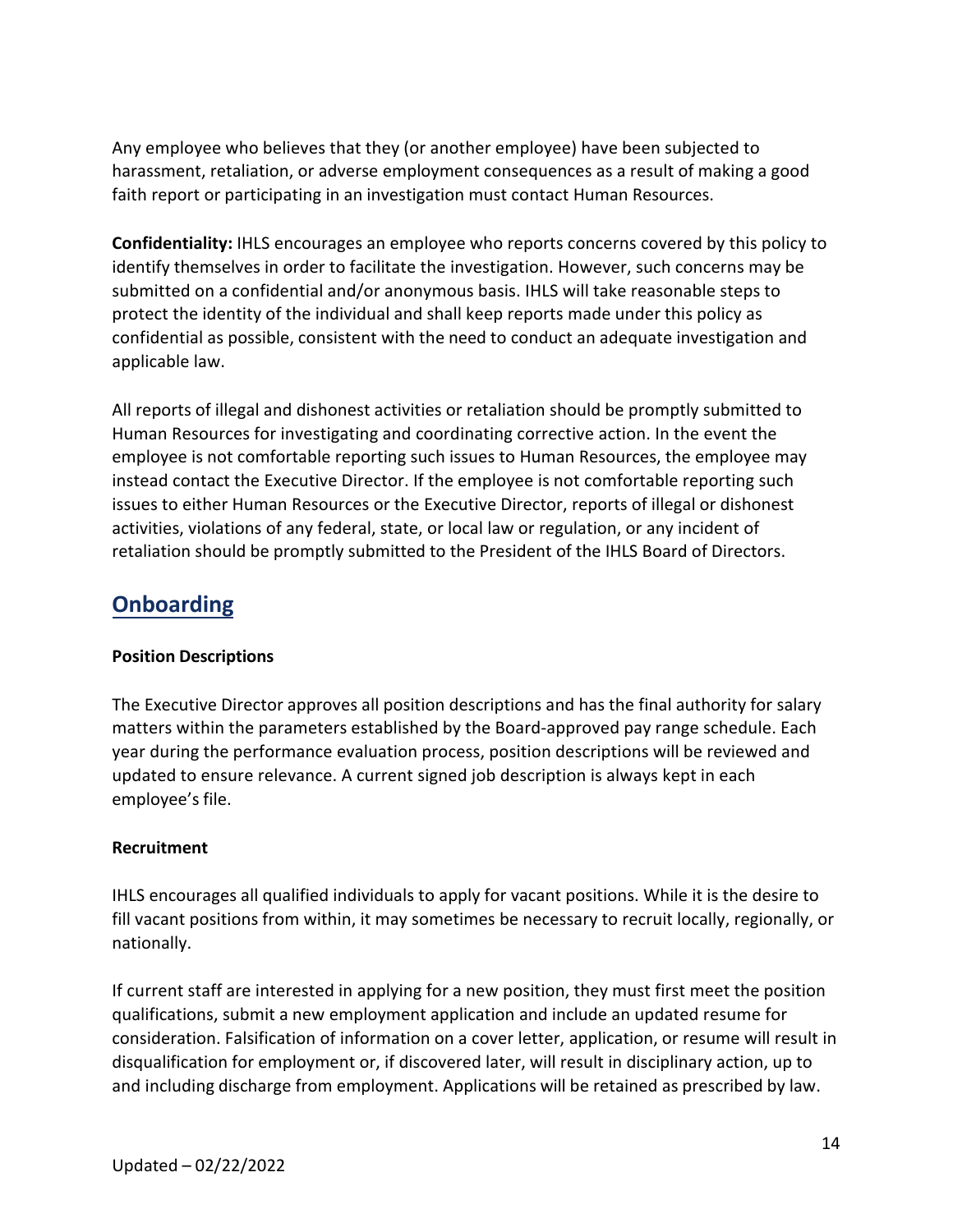Positions will be filled with the best qualified person. The selection process will be competitive. Determinants for identifying the best qualified person may include, but not be limited to: education, technical or professional training, levels of expertise (skills, knowledge, and abilities), interviews, background and reference checks, a job-based physical and pre-employment drug screening.

# <span id="page-15-0"></span>**Offers of Employment**

All offer letters must be in writing from the Human Resources Director. It should be understood that such offer letters do not constitute a contract for employment. Offer letters may be contingent upon a job-based physical, successful drug screen, background check, and Executive Director and board approval. Background checks may include a criminal check, proof of a valid social security number and driver's license, verification of educational credentials, and a safe driving record. Background checks, a job-based physical exam and pre-employment drug screens will be at the expense of IHLS. High school students may submit the results of a recent school physical in lieu of having a job-based physical exam. No person will be denied employment by reason of a physical or mental handicap which, with reasonable accommodations, does not prevent the performance of essential functions of the position to be filled.

# <span id="page-15-1"></span>**Employment Classifications**

Upon hire, each employee will be classified as a (1) exempt or non-exempt employee, (2) full-time or part-time employee, and (3) regular or temporary employee. IHLS assigns positions, determines wages and compensates employees for overtime in accordance with applicable state and local laws and the Fair Labor Standards Act (FLSA). Please note that certain wage, salary, employee benefits (if applicable) and time-off provisions may differ depending on how you are classified. If you are unsure of which job classification your position fits into, please ask your manager or the Human Resources Representative.

Please note that nothing stated herein alters the employment-at-will status of each employment classification.

# **EXEMPT AND NON-EXEMPT EMPLOYEES**

Each employee is designated as either nonexempt or exempt from overtime pay requirements in federal and state wage and hour laws. Nonexempt employees are entitled to overtime pay under the specific provisions of federal and state laws. Exempt employees are excluded from specific provisions of federal and state wage and hour laws; specifically, exempt employees normally receive a set weekly salary and are not eligible for overtime pay, regardless of the number of hours worked in any workweek. Your status can be found in your job description under the FLSA classification noted on your job description.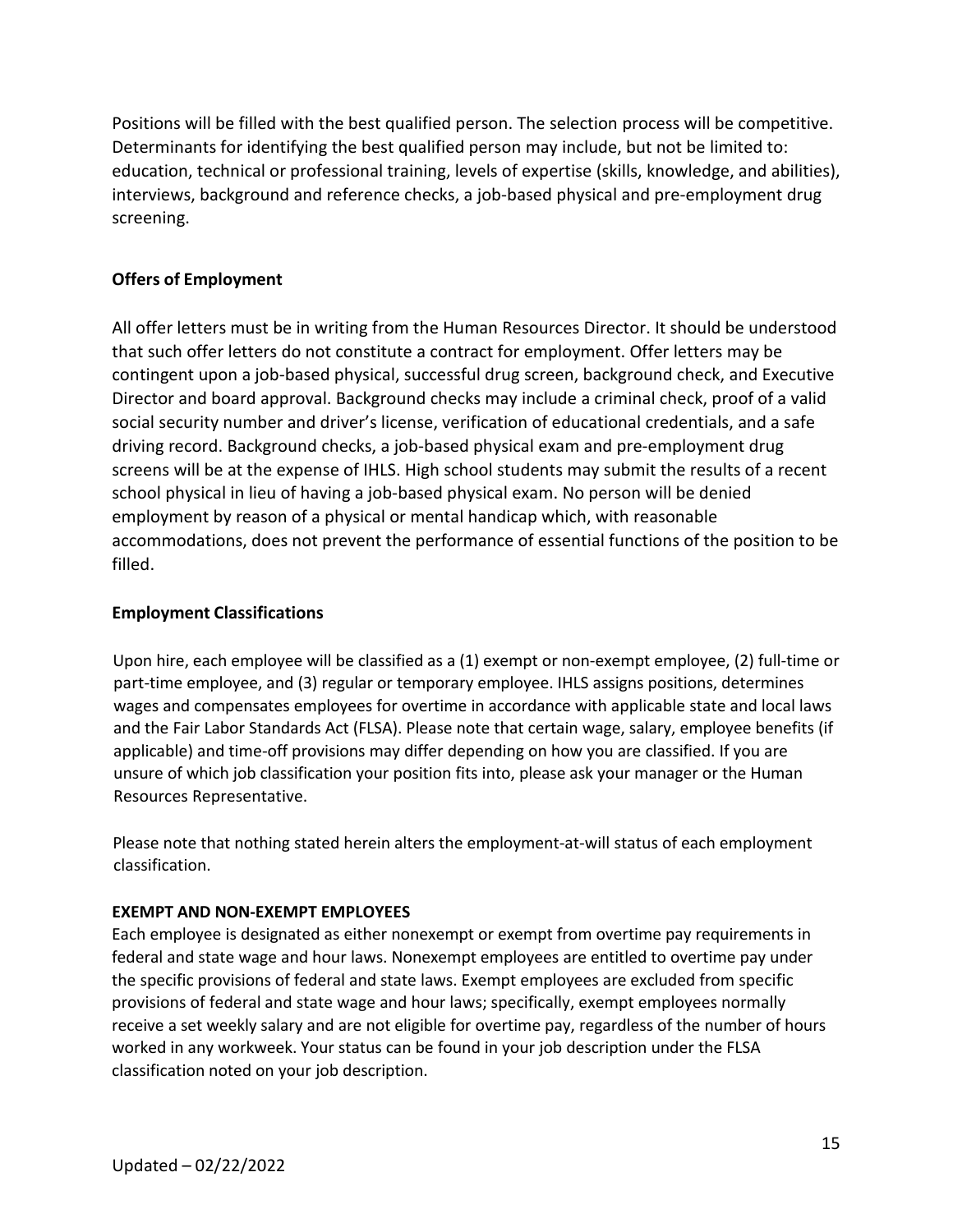#### **EXEMPT**

Certain professional, executive, and administrative personnel are considered to be exempt from overtime and are paid a specified salary for all hours worked. These employees may be expected to work beyond their normal work hours when necessary to accomplish the work of the organization. All employees must accurately record all time worked, including time worked over their normal schedule, on the payroll time keeping system at the time it actually occurs.

#### **NONEXEMPT**

All other employees are non-exempt and qualify for overtime pay under the FLSA. All overtime work by a nonexempt employee must be approved in advance by an employee's supervisor. Non- exempt employees who work overtime without receiving approval in advance from the employee's supervisor will receive overtime pay for the overtime hours worked. However, repeatedly working overtime without authorization will result in disciplinary action, up to and including discharge. All employees must accurately record all time worked, including time worked over their normal schedule, on the payroll timekeeping system at the time it actually occurs.

Overtime pay is calculated at one and one-half (1½) times the employee's regular rate of pay for all hours over forty (40) hours in one work week. Overtime is computed based on a non-exempt employee's total hours worked in a work week. Hours that are paid for but not worked, *e.g.*, holidays, personal, sick leave, floating holidays, building closure and vacation days, do not count as hours worked for overtime purposes.

#### **FULL-TIME EMPLOYEE**

An employee who is hired to work on a regular basis for an indefinite period of time and is generally scheduled to work at least 40 hours per week/80 hours per pay period is considered a full-time employee. Generally, these employees are eligible for the full-time benefits package and are subject to the terms, conditions, and limitations of each benefits program.

#### **PART-TIME EMPLOYEE**

An employee who is hired to work on a regular basis for an indefinite period of time and is generally scheduled to work less than 40 hours per week/less than 80 hours per pay period is considered a part-time employee. Part-time employees are eligible for some of the benefits offered by IHLS and are subject to the terms, conditions, and limitations of each benefits program.

#### **TEMPORARY EMPLOYEE**

From time to time, IHLS may hire employees for a specific period of time or for the completion of a specific project. An employee hired under these conditions will be considered a temporary employee. The job assignment, work schedule, and duration of the position will be determined on an individual basis. Temporary employees who average 30 or more hours per week or more may be eligible for benefits depending on the duration of employment.

#### **PROFESSIONAL CLASSIFICATIONS**

Here at IHLS we have professional classifications designated for the types of positions that are held within the organization.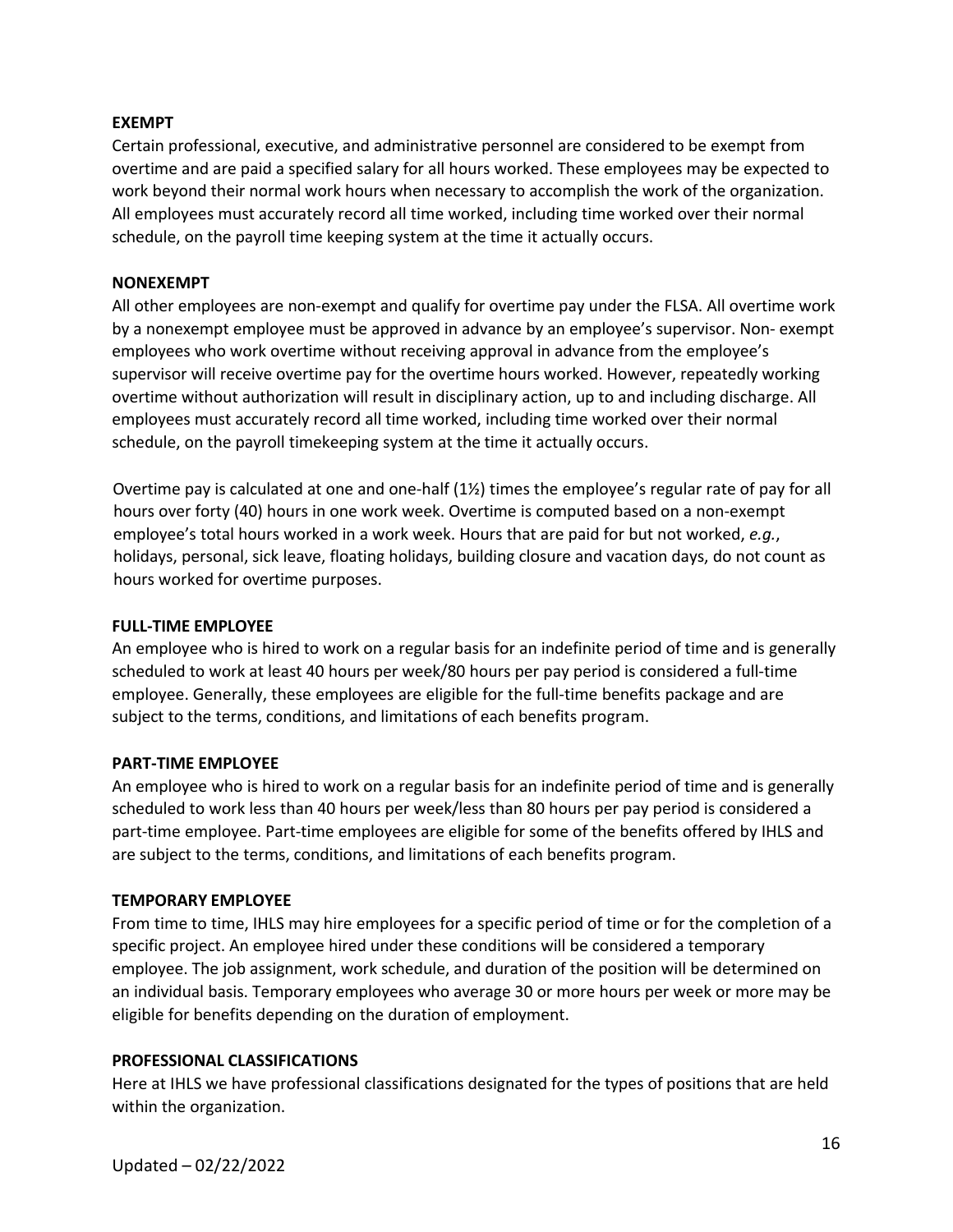**Library professional** – salaries and wages paid to employees of IHLS whose position descriptions ordinarily require an MLS, MLIS, or above.

**Other professional** – salaries or wages paid to employees of IHLS whose position descriptions ordinarily require a bachelor's degree or above, excluding library professional.

**Support services** – salaries or wages paid to employees of IHLS whose positions are not classified as library professional or other professionals

# <span id="page-17-0"></span>**Employment of Relatives and Family Members**

# **Objective**

IHLS is committed to a policy of employment and advancement based on qualifications and merit and does not discriminate in favor of or in opposition to the employment of family members. However, at the same time, IHLS recognizes the potential for favoritism or the appearance of favoritism when one employee is related to another, especially when there is a direct reporting relationship between the two employees. IHLS strongly believes in a work environment where employees maintain clear boundaries between business relationships and familial relationships.

# **Scope**

Due to potential for perceived or actual conflicts, such as favoritism or personal conflicts from outside the work environment, which can be carried into the daily working relationship, IHLS will hire a family member (as defined below) of persons currently employed only if: a) the candidate for employment will not be working directly for or supervising a relative, and b) the candidate for employment will not occupy a position in the same line of authority in which employees can initiate or participate in decisions involving a direct benefit to the relative. Such decisions include hiring, retention, transfer, promotion, wages, leave requests, benefits, or any other aspect of employment.

This policy applies to all current employees and candidates for employment.

# **Definitions**

"Family member" is defined as one of the following: spouse or significant other, parent/stepparent, child/stepchild, grandparent, grandchild, brother/brother-in-law, sister/sister-in-law, uncle, aunt, nephew, niece, first cousin, in-laws (father, mother, son, daughter).

# **Procedure**

To ensure compliance with this policy, our employment application requests all applicants to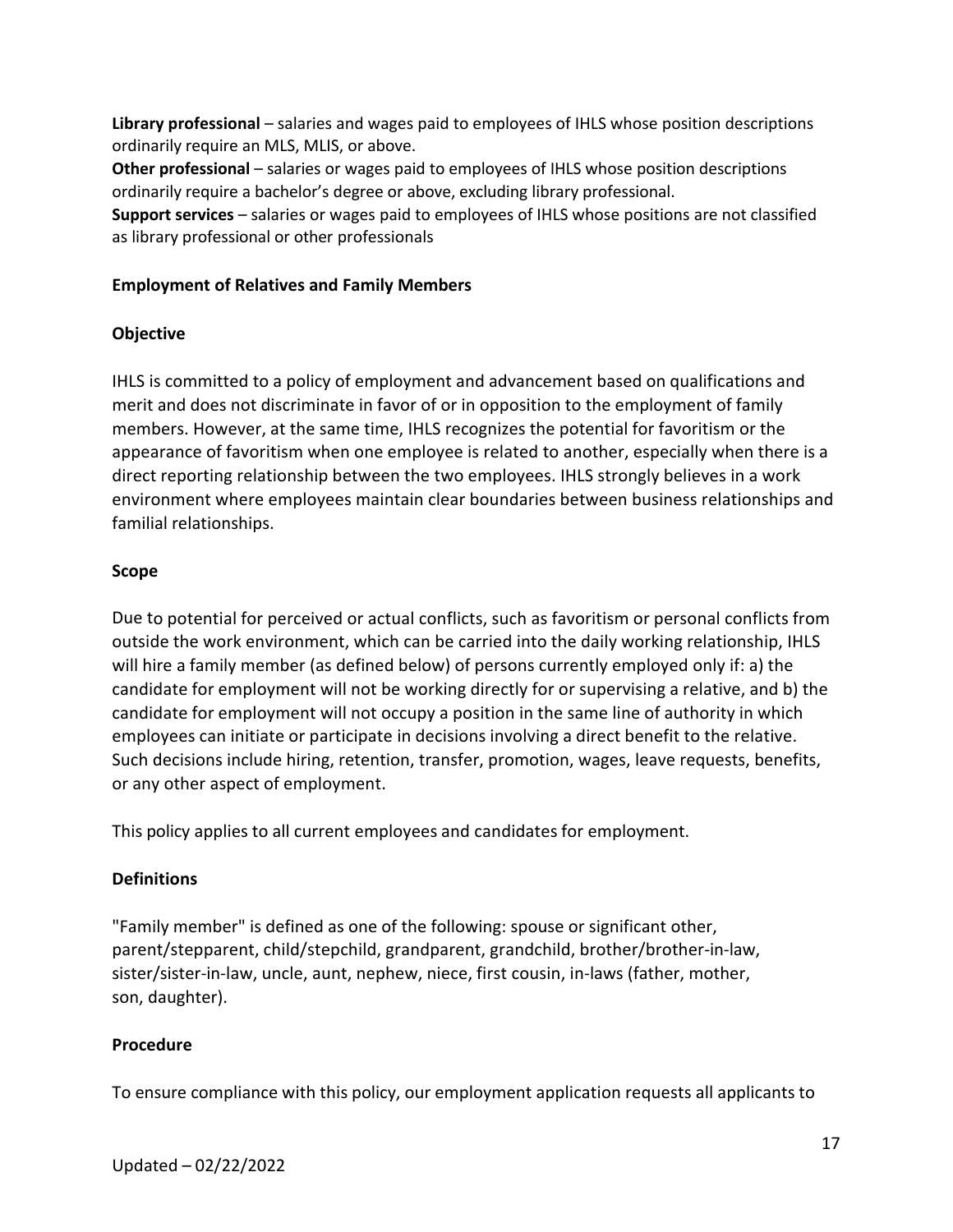inform IHLS if they know or are related to any current employee. This is addressed so that we may be aware of relationships that would impact the work environment for all staff and the substance of this policy.

The hiring supervisor is responsible for ensuring policy compliance. Department directors are responsible for monitoring changes in employee reporting relations after initial hire to ensure compliance with this policy. Employees are responsible for immediately reporting any changes to their supervisor and to Human Resources.

If any employee, after employment or change in employment, enters into one of the above relationships, the employees involved must notify Human Resources immediately of the relationship status so that Human Resources can take appropriate action to protect all employees and IHLS. Depending upon all the relevant circumstances, IHLS will take appropriate action to ensure this policy is not violated. Such action may include, but is not limited to, reassignment of one or both of the involved employees or other action so that there is a change in the reporting relationship. The involved employees will have input into the change in position and while the involved employees' desires will be taken into consideration, the final decision as to how a change in position(s) will occur, so as to avoid a situation where this policy is violated will lie in the sole discretion of the Executive Director.

It is possible, in exceptional circumstances, that IHLS may permit two family members (as that term is defined herein) to remain in a reporting relationship. However, any exception to this policy must have the written consent of the Executive Director.

# <span id="page-18-0"></span>**Performance Expectations and Evaluations**

# <span id="page-18-1"></span>**Open Door Policy**

IHLS is committed to providing the best possible working conditions for its employees. Part of this commitment is encouraging an open and frank atmosphere in which any problem, complaint, suggestion, or question of any employee can be presented to and addressed by management.

IHLS strives to ensure fair and honest treatment of all employees. Supervisors, managers, and employees are expected to treat each other with mutual respect. Employees are encouraged to offer positive and constructive criticism.

The purpose of this policy is to assist employees in resolving any work-related concerns they may have in a timely, fair, and equitable manner.

If an employee disagrees with established rules of conduct, policies, or practices, or with an action or failure to act by the employee's supervisor, the employee should first meet with their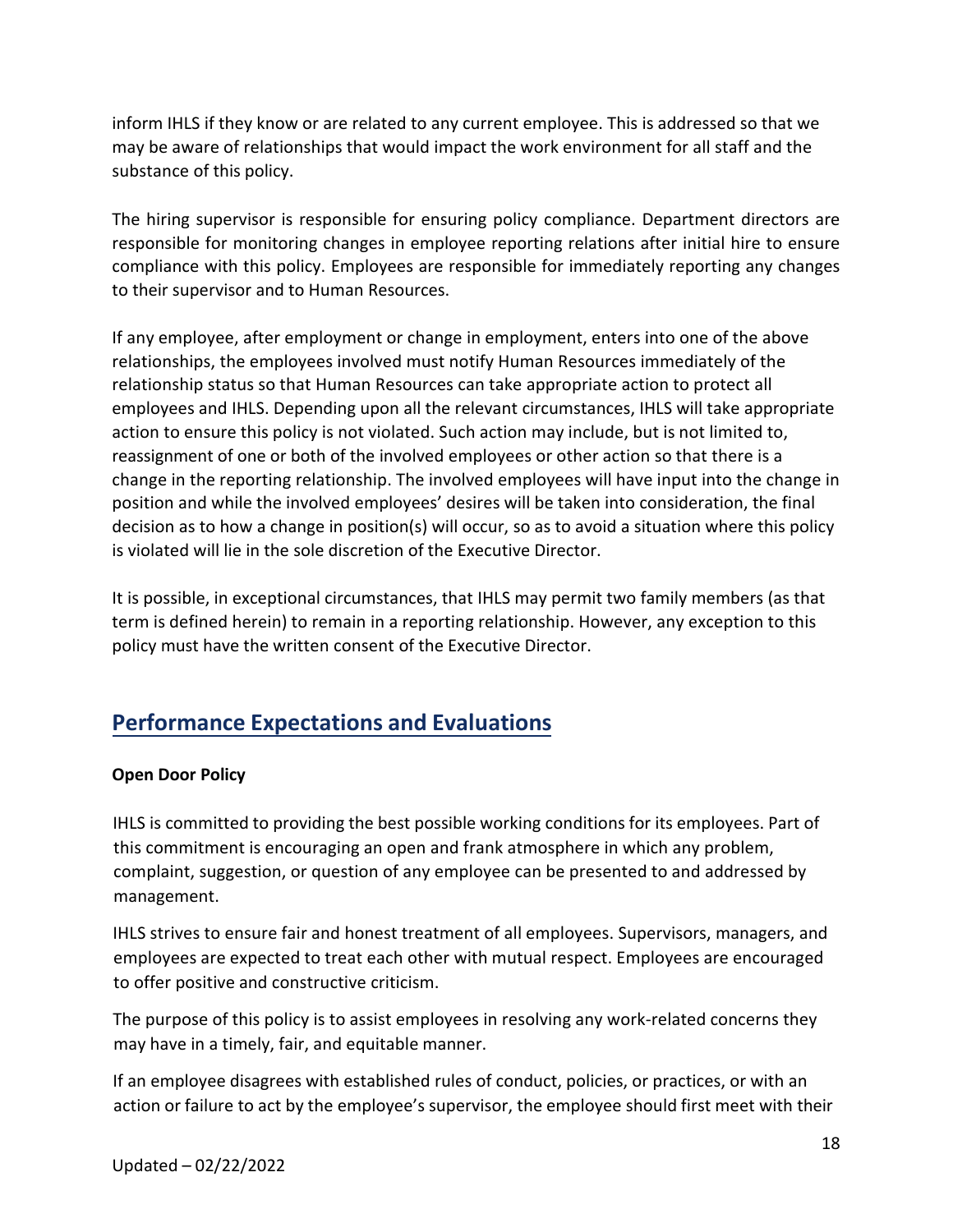supervisor to discuss the problem, issue, or concern. If the employee is dissatisfied with the decision or outcome of this meeting OR if the employee does not feel comfortable speaking with their direct supervisor about the issue (such as when the supervisor is the source of the concern), the employee may then go to the Executive Director. The issue should be brought to the Executive Director's attention either within ten (10) days of the event causing the concern or within ten (10) days after the employee's meeting with their supervisor (if the employee chose to meet with their supervisor first). The issue/concern should be presented to the Executive Director in writing and contain as many specific details as possible.

The Executive Director and the employee (and anyone else the Executive Director deems to be necessary/appropriate to join the meeting) will meet within a reasonable time after the employee requests assistance from the Executive Director with the purpose of the meeting being to resolve the employee's concern on terms that both the employee and the organization can agree upon. Based on the circumstances, additional meetings may be necessary with either the employee with the concern or others. The Executive Director will issue a written response within a reasonable time after completion of the Executive Director's review of the situation.

In the event the employee remains dissatisfied with resolution of the Executive Director, the employee may file a written appeal from the Executive Director's decision with the President of the Board of Directors. This written appeal must be received by the President of the Board of Directors no later than ten (10) days after the employee receives the Executive Director's decision. The IHLS Board of Directors' Personnel Committee Chairperson will review the situation and may discuss and/or meet with both the employee who voiced the concern and anyone else deemed necessary (including, but not limited to, the Executive Director and other employees) in order to determine if the matter can be resolved to the satisfaction of both the employee and the organization. The IHLS Board shall thereafter issue a final and binding decision on the matter which shall be provided to the employee in writing.

Not every problem can be resolved to everyone's total satisfaction, but only through understanding and discussion of mutual problems can employees and management develop confidence in each other. This confidence is important to the operation of an efficient and harmonious work environment.

# <span id="page-19-0"></span>**Introductory Period**

All new employees and current employees promoted to a higher job classification will have an introductory period of 90 days. During this period, the employee is mentored, trained, and evaluated to help them achieve effective job performance. A 90-day performance evaluation will be completed to determine if the employee should continue in the position. The results will be reviewed by the supervisor, the manager, the HR Representative, and the Executive Director.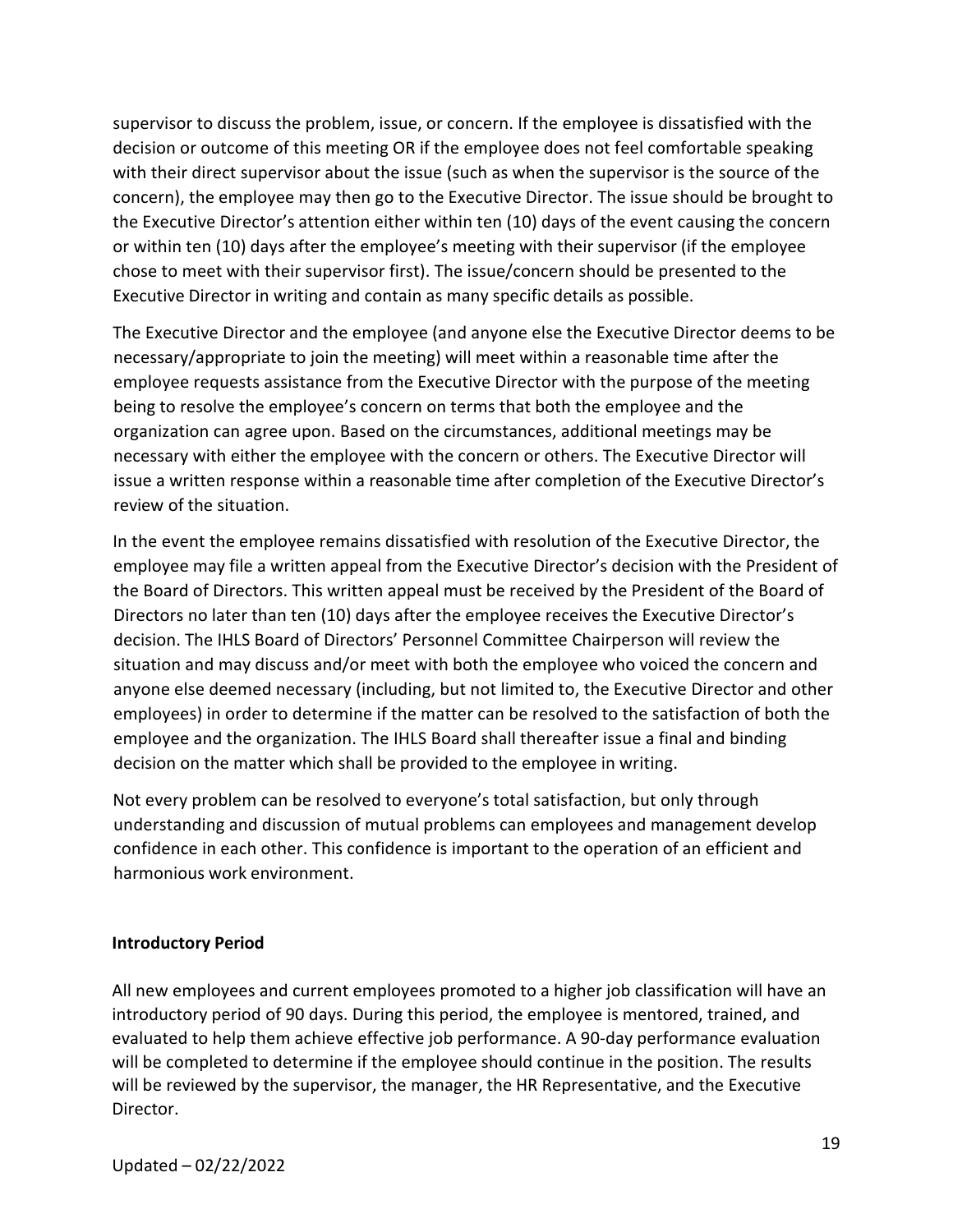The Executive Director may take the following actions at any time during the introductory period, when it is determined that an employee will not be successful in their new position with IHLS:

- Have the employee's introductory period extended another three months,
- Have the employee demoted, returned to a prior position, or transferred to another position (if the employee was promoted),
- Discharge the employee with no further re-employment rights.

# <span id="page-20-0"></span>**Performance Evaluations**

At least annually, an oral and/or written evaluative report will be given to each employee by their supervisor and reviewed by Human Resources. However, effective staff development is dependent upon continuous feedback on performance between supervisors and employees. Periodic performance reviews also provide an opportunity for employees to provide input for improvement of System services.

A copy of all performance reviews is retained as part of the permanent personnel record for each employee. Current reviews may be used for several factors including, but not limited to, merit increases, promotions, corrective counseling, employee motivation, and for the retention or dismissal of an employee. Previous reviews may also be used to identify performance trends.

# <span id="page-20-1"></span>**Discipline**

Every effort will be made to conduct disciplinary matters in a professional and constructive manner. Discipline may include constructive counseling, additional training, establishment of a probationary period, demotion, suspension, or termination. All disciplinary actions require a disciplinary action form which is permanently placed in the employee's personnel file. The employee, supervisor, manager, and the HR Representative are required to sign the disciplinary notice. Actions of suspension or discharge must be made with the Executive Director's approval and in the presence of the HR Representative.

Any unexcused absences from duty will result in disciplinary action, up to and including termination. An employee who is absent for two consecutive workdays without notifying their supervisor will be considered to have abandoned their position and the employee's file will reflect that the employee has voluntarily resigned.

# **General Provisions of the Discipline Policy**

As part of a healthy supervisor-employee interaction, one of the roles of the supervisor is to provide the employee with adequate and timely information about job expectations and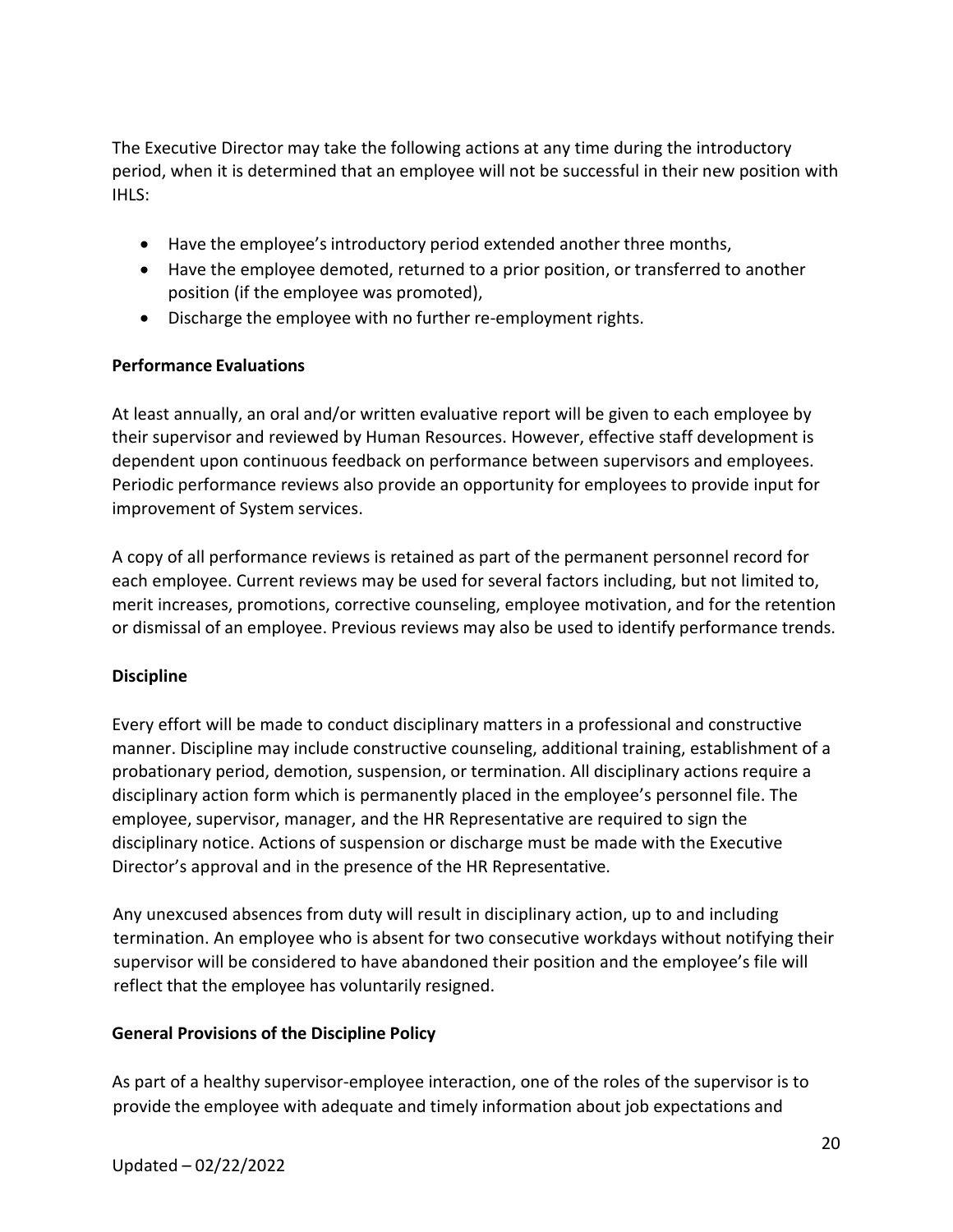regular feedback on job performance. The purpose of the procedure is to improve employee performance and encourage modification of specific workplace behavior. The objective is not to punish employees, but to alert them to the need for improvement. Unless the performance or behavior is severe, employees are given an opportunity to improve. Most areas of improvement can be corrected quickly and informally.

In instances where improvement does not occur, the supervisor may initiate formal corrective action. The process for doing so is called progressive discipline, which generally uses increasingly severe steps or measures when an employee's performance or workplace behavior fails to improve after being given a reasonable opportunity to do so.

There are four formal levels of discipline—verbal warning, written warning, final warning, and involuntary termination of employment. These actions may be taken sequentially depending on the number of factors including, but not limited to, the severity or persistence of the deficiency and/or any prior corrective action(s) taken against the employee. Employees may appeal the corrective action(s) taken against them with the Human Resources representative and the Executive Director in accordance with the Open-Door Policy of this handbook

Outlined below are the steps of Illinois Heartland Library System's corrective action procedure. IHLS reserves the right to combine or skip steps depending on the facts of the situation and the nature of the offense. The level of disciplinary involvement may also vary. Some of the factors that will be considered are whether the issues continue despite coaching, counseling, or training, the employee's work record, and the impact the conduct and performance issues have on the organization.

# **Procedure**

# **Step 1: Counseling and Verbal Warning**

This step creates an opportunity for the immediate supervisor to schedule a meeting with an employee to bring attention to the existing performance, conduct, or attendance issue. The supervisor should discuss with the employee the nature of the problem or the violation of IHLS policies and procedures. The supervisor is expected to clearly describe expectations and steps the employee must take to improve performance or resolve the problem.

# **Step 2: Written Warning**

Although IHLS hopes that the employee will promptly correct any performance, conduct, or attendance issues that were identified in Step 1, IHLS realizes that this may not always occur. The Written Warning involves more formal documentation of the performance, conduct, or attendance issues and consequences.

During Step 2, the immediate supervisor and the Human Representative will meet with the employee to review any additional incidents or information about the performance, conduct, or attendance issues as well as any prior relevant corrective action. The supervisor will outline the consequences for the employee of their continued failure to meet performance, conduct, or attendance expectations.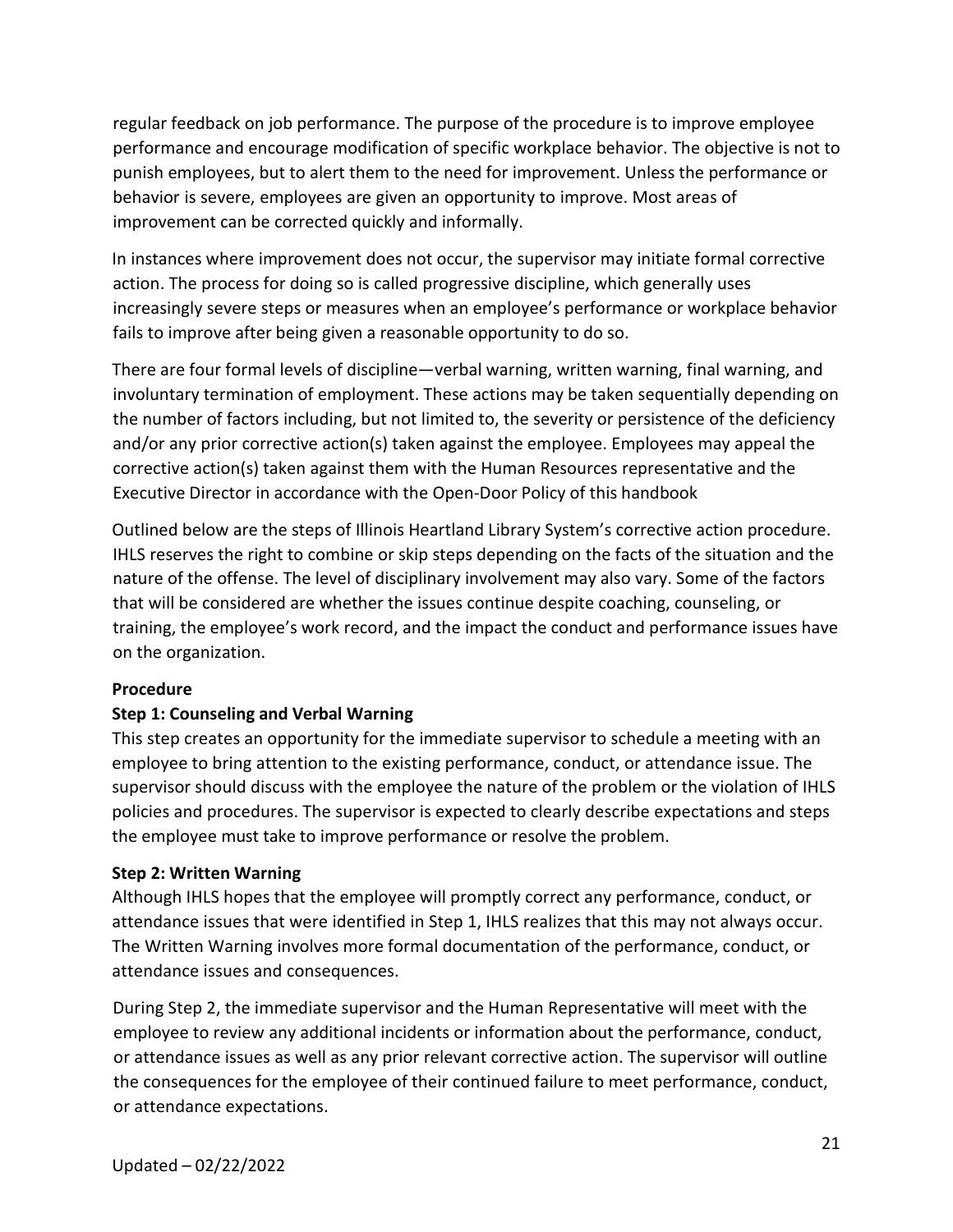#### **Step 3: Final Warning- Performance Improvement Plan (PIP)**

If the verbal and written warnings fail to bring about the required improvement in performance, conduct, or attendance, a Final Warning may be issued.

During Step 3, the immediate supervisor and Human Resources representative will meet with the employee to review the incidents or information about the performance, conduct, or attendance issue. The supervisor will specify the reason(s) for the action, the improvements required, and a fixed timeframe in which the employee must correct the deficiencies. The supervisor will outline consequences for the employee of their continued failure to meet performance, conduct, or attendance expectations.

During the timeframe outlined in the Performance Improvement Plan, the supervisor monitors the employee's performance to determine what progress has been made and whether the period specified for improvement remains appropriate. An employee who has an active PIP is ineligible to apply for or be considered for internal transfers or promotions, does not receive a performance assessment, and is not considered for an annual pay increase until at least 30 days after fulfilling the conditions and terms of the Final Warning.

At the end of the Final Warning period or at an earlier date, if warranted, the supervisor reviews with Human Resources the employee's progress towards meeting the terms and conditions of the PIP. If satisfied that the deficiencies have been corrected, the supervisor notifies, in writing, the employee and Human Resources.

#### **Step 4: Involuntary Termination**

The last and most major step in the progressive discipline procedure is termination of employment. Generally, Illinois Heartland Library System will try to exercise the progressive nature of this policy by first providing verbal warning, f written a warning then a final warning before proceeding to termination of employment. However, IHLS reserves the right to combine and skip steps depending on the circumstances of each situation and the nature of the offense. Furthermore, employees may be terminated without prior notice or disciplinary action.

Employees will have the opportunity to present information that may challenge information management has used to issue discipline. The purpose of this process is to provide insight into extenuating circumstances that may have contributed to the team member's performance or conduct issues while allowing for an equitable solution.

If the employee does not present this information during any of the step meetings, they will have ten (10) business days after the meeting to present such information to their supervisor.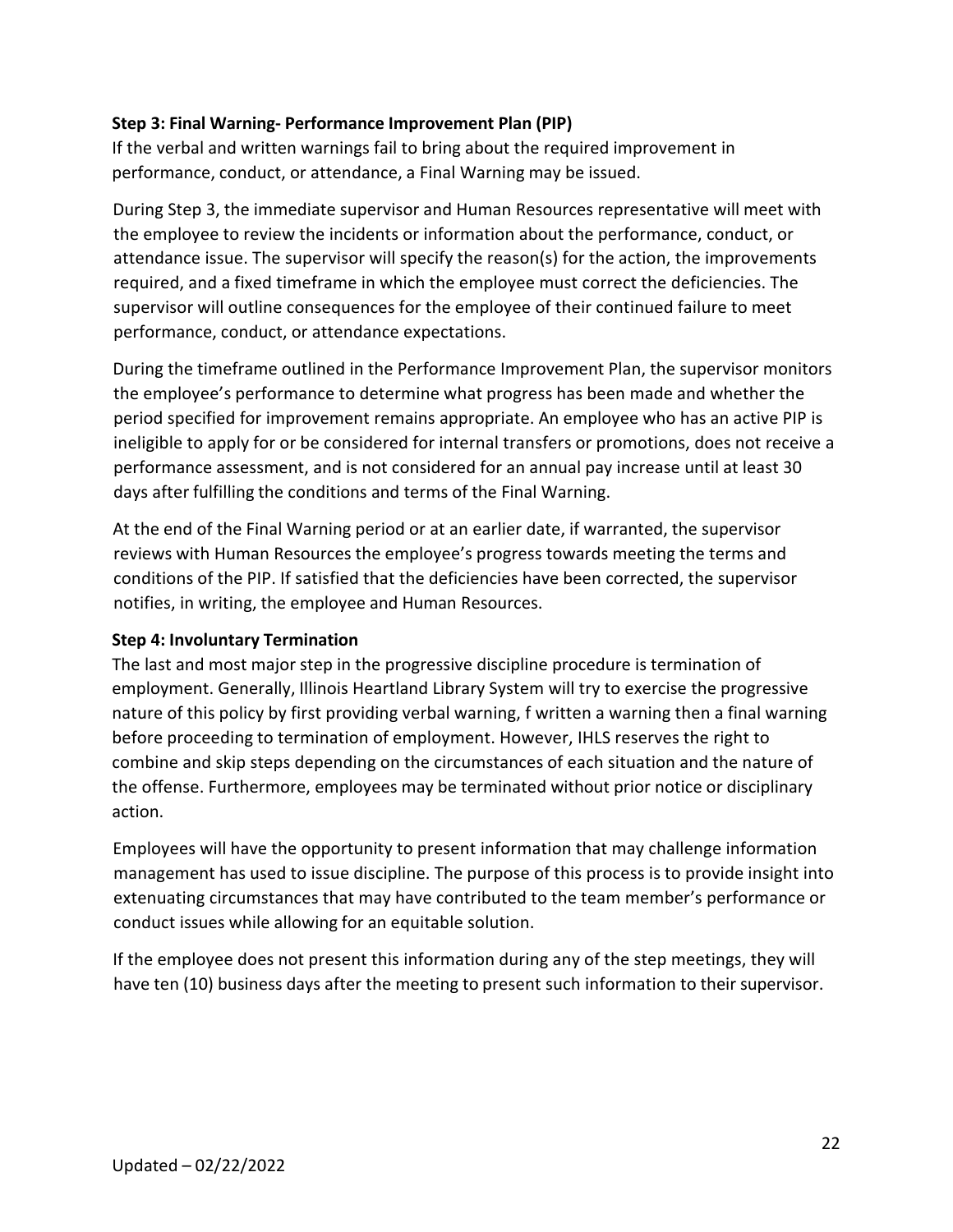# <span id="page-23-0"></span>**Termination of Employment**

Separation from employment with IHLS may be the result of several circumstances which include retirement, resignation, or termination. An employee separating service from IHLS must return all IHLS property by the last day of employment.

Separating employees will receive a final check on the next regular payday, which will include pay for all accrued but unused vacation and personal time calculated at the employees' current rate. All employee benefits, except those benefits which are available to employees under state or federal law at the employee's own expense, will be terminated based on the terms of each insurance policy.

Layoff usually occurs because of circumstances such as a general reduction in the workforce, reorganization, or the termination of an activity or program that results in a reduction in the workforce needed.

If a reduction in workforce becomes necessary, consideration will be given to the needs of IHLS and its members, the quality of each employee's current and past performance, and the seniority of employees holding positions with IHLS.

Employees who have been laid off for six months or less may be recalled for any available position for which they can perform the required work in an effective manner. Every attempt will be made to return the employee to a job comparable in salary to the position held prior to layoff. Any and all recall rights will be cancelled should an employee decline any recall to any position for which the employee is qualified, and which is comparable in salary to the position held prior to layoff.

# **Discharge Based on Rule/Policy Violation(s) or Performance**

Discharge refers to the termination of an employee based on misconduct such as rule or policy violations or unsatisfactory performance. Generally, an employee will be provided with notice through counseling and/or written documentation when the employee's job performance is not meeting expectations and prior to discharge. Generally, an employee will also receive notice through issuance of counseling or disciplinary action if the employee is violating IHLS rules or policies. However, in some cases, discharge will occur after a single violation of rules or policies with no prior advance notice depending upon the severity of the infraction. Generally, a recommendation for discharge must be reviewed by the HR Representative and approved by the Executive Director and may also be subject to Board approval.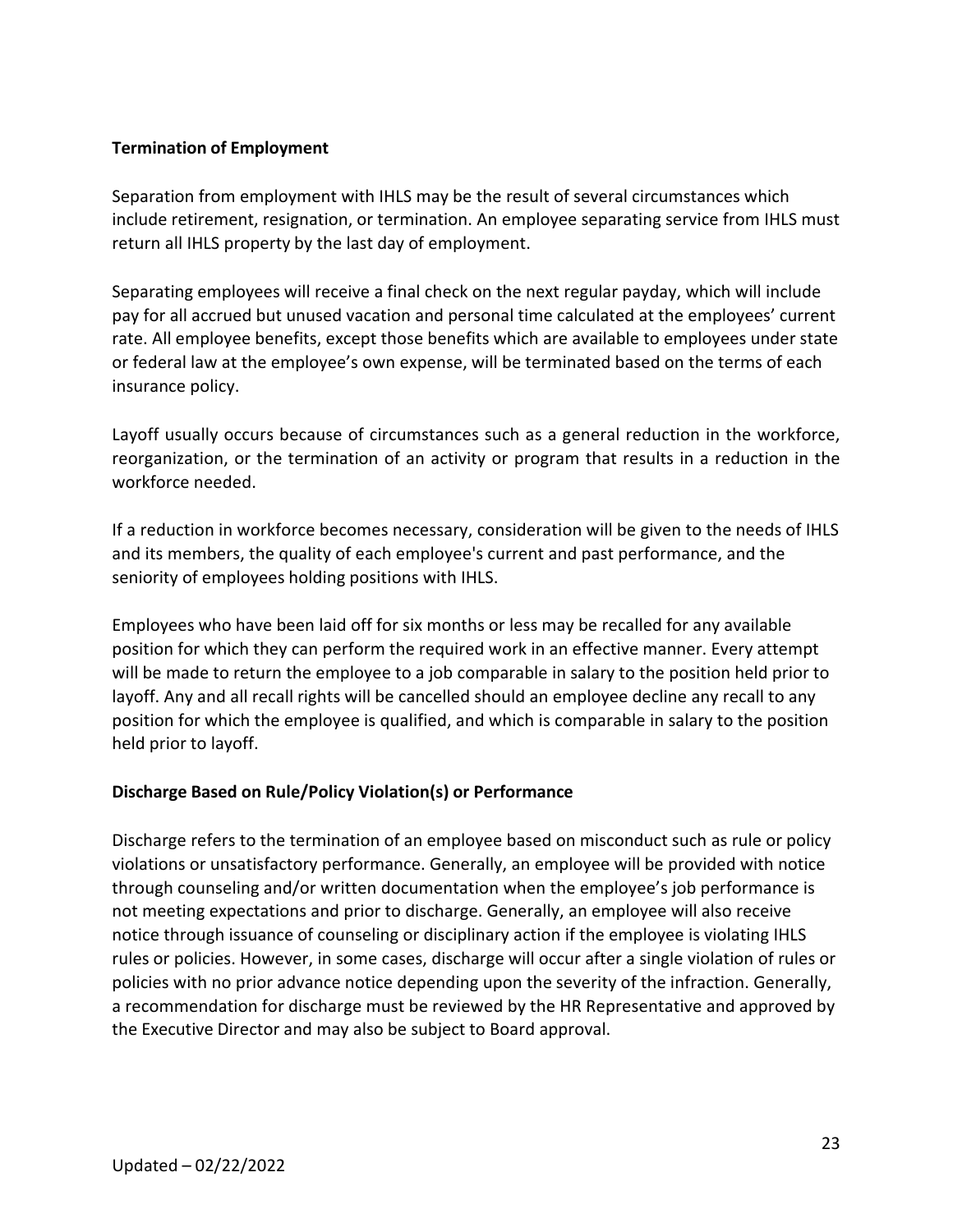#### **Resignation**

Resignations must be submitted by an employee to their immediate supervisor in writing. Professional staff members are requested to give at least four weeks' notice of their intent to resign. All other employees are requested to give at least two weeks' notice. It is the employee's responsibility to make arrangements with the Human Resources Office concerning their benefits and final payment for accrued benefits and wages.

Employees who are absent from work for two consecutive days without providing proper notice may be considered to have voluntarily resigned from employment with IHLS.

# <span id="page-24-0"></span>**Professional Development Opportunities**

#### <span id="page-24-1"></span>**In-Service Training**

Periodically, time may be set aside for staff development. All employees may be required to attend. Pre-determined topics that are of interest will be presented. The topics may be recommended by staff; however, the Executive Director must approve topics and all arrangements.

#### <span id="page-24-2"></span>**Specific Course or Training Opportunities**

IHLS is willing to arrange leaves of absence, adjustments of time, or special assignments in order that employees may take advantage of opportunities for special study, as long as this does not materially lessen the efficiency of the individual or place undue strain upon other employees such that there is a negative impact on IHLS. Upon approval of the Executive Director, IHLS will pay the cost *(if the budget allows for this cost)* of such course or training when the primary purpose of the training is to increase the knowledge or skills of the employee in relation to the position they now hold. If the employee drops out of the course or does not receive a C or better in a graded course, the employee will be required to reimburse IHLS.

#### <span id="page-24-3"></span>**Professional Affiliations**

Staff members are urged to become members of relevant professional organizations and to participate in the work of such organizations to the extent possible without compromising their duties and responsibilities at IHLS. With the approval of the Executive Director, a reasonable amount of time and secretarial help, if available, is allowed for such activities. Working within the confines of the IHLS budget, time with pay, expenses, and basic dues may be allowed for staff members to attend library conferences and other professional meetings. This includes pay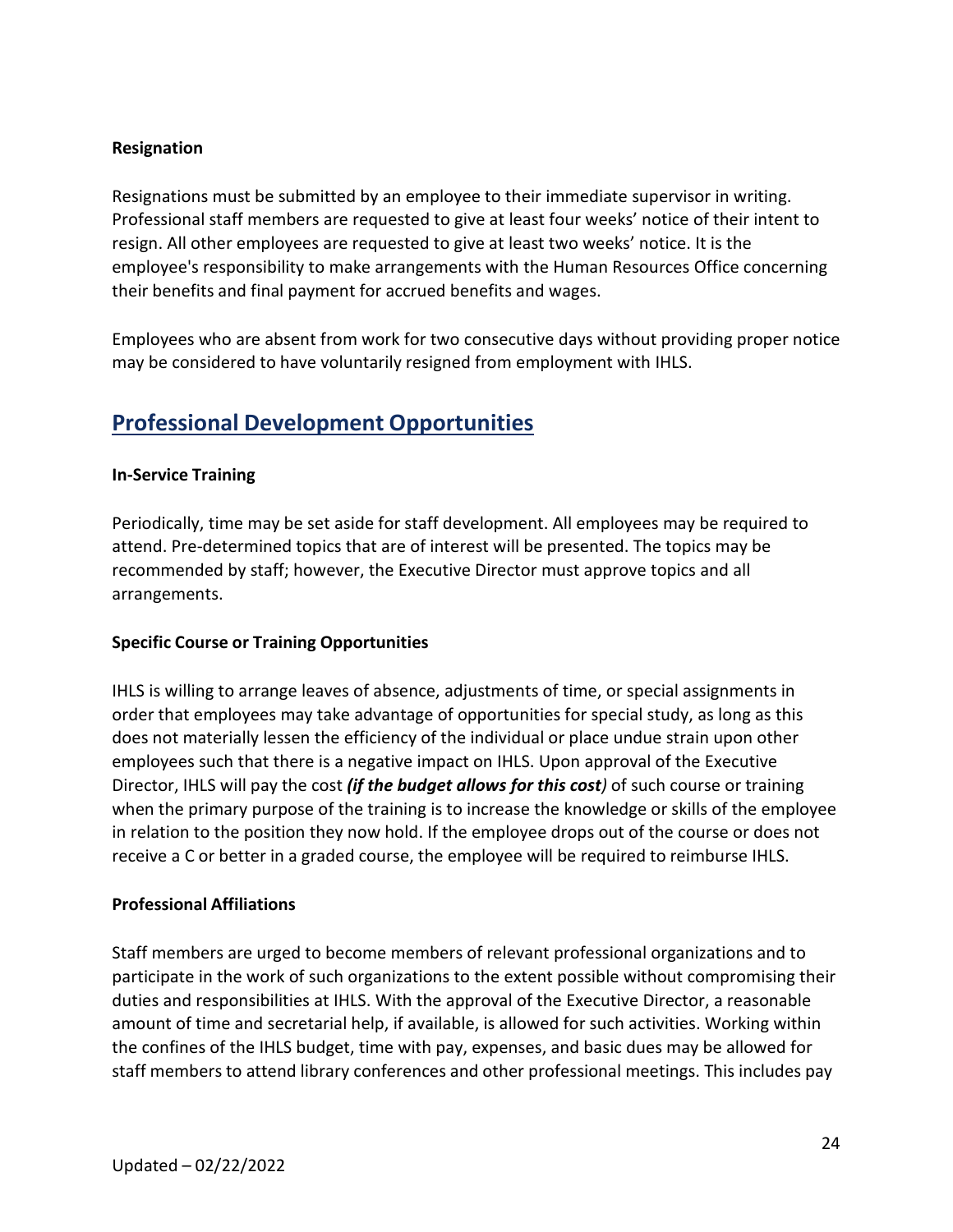for the cost of basic memberships for professional staff in the American Library Association (ALA), the Illinois Library Association (ILA), or other relevant professional organizations.

# <span id="page-25-0"></span>**Payroll Information**

# <span id="page-25-1"></span>**Salary Range**

The pay plan of IHLS consists of a salary range for each class of position. Positions in IHLS are classified based on:

- Type, complexity, and difficulty of duties.
- Authority and responsibility involved.
- Qualifications required, including education, technical training, skills, experience, as well as personal qualities.

Periodically (at least every three years) the entire salary scale will be reviewed based on the salaries of comparable library positions, internal equity, and pay for similar work elsewhere.

Annually, the Executive Director and the Board will review the salary scale to determine whether the ranges should be adjusted.

# <span id="page-25-2"></span>**Pay Periods and Direct Deposit**

Payday is biweekly on alternate Fridays and covers the two-week period previous to the week in which the paycheck is issued. Pay through direct deposit is preferred. Employees who do not have an account with a financial institution can elect to have their pay deposited to a pay card (fees apply). Employees can assign up to four separate Automated Clearing House (ACH) deposits. Allow for a 14-day processing period on all new ACH set-ups and/or changes.

# <span id="page-25-3"></span>**Overtime and Compensation**

Occasionally an employee may be asked to work overtime. State and federal laws covering overtime compensation for non-exempt employees will be followed. An employee working 40 hours in each work week, Sunday through Saturday, cannot consider sick, vacation, holiday, or personal leave when calculating the 40 hours necessary to receive overtime hours. Only the actual hours worked can be calculated for overtime.

Non-exempt employees who are required to work more than 40 hours in a work week will be compensated at the rate of 1.5 times the hourly rate for each hour worked over 40 hours.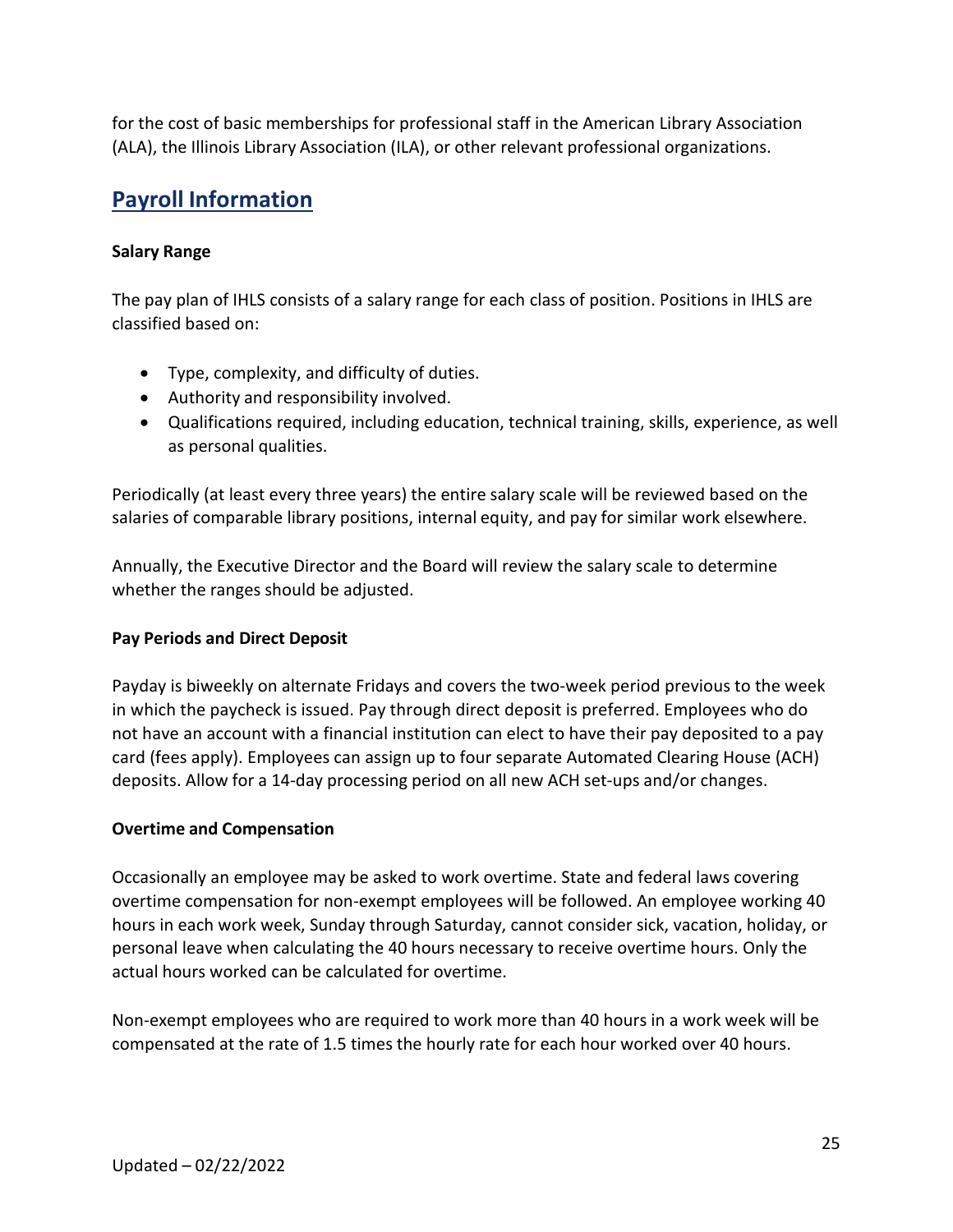# <span id="page-26-0"></span>**Payroll Deductions**

It is the policy of IHLS not to take any improper pay deductions that would be in violation of the Fair Labor Standards Act, its regulations (specifically Section 541.602(a)), or relevant state law or local ordinance.

Employees who believe an improper deduction has been made from their pay should report such improper deduction immediately to their supervisor or Human Resources. The complaint will be promptly investigated, and the results of the investigation will be reported to the complaining employee. If the employee is unsatisfied with the findings of the investigation, the employee may appeal the decision to the Executive Director.

Any employee whose pay has had an improper deduction made shall be reimbursed for such improper deduction no later than the next pay period after the improper deduction is communicated to Human Resources or management.

Additionally, the Executive Director, with Board approval, may implement other employee voluntary deferred and/or pretax compensation plans. Information on such plans can be obtained from the Finance Office.

#### <span id="page-26-1"></span>**Biometric Policy**

# **Purpose**

Illinois Heartland Library System ("IHLS") is a public employer and therefore not covered by any requirement to provide its employees with the information in this policy. However, IHLS at all times desires to be as transparent as possible and to provide all information relevant to our employees' employment and work atmosphere to our employees, which is why this policy has been implemented and provided to each employee.

IHLS has a new timekeeping system which has been put into use as of July 2021. IHLS put the new timekeeping system in full use and may require collection of certain "biometric identifiers" from its employees, limited only to an employee fingerprint. IHLS recognizes the sensitive nature of such biometric identifiers, and the biometric information that is based on an employee's biometric identifiers and therefore is committed to protecting such information with the same care and diligence that it uses to protect other confidential and sensitive information maintained by IHLS. In an effort to further this commitment, this policy: (i) establishes guidance for the collection, retention, and treatment of biometric information obtained or received by IHLS; and (ii) establishes procedures and guidelines for destroying biometric information.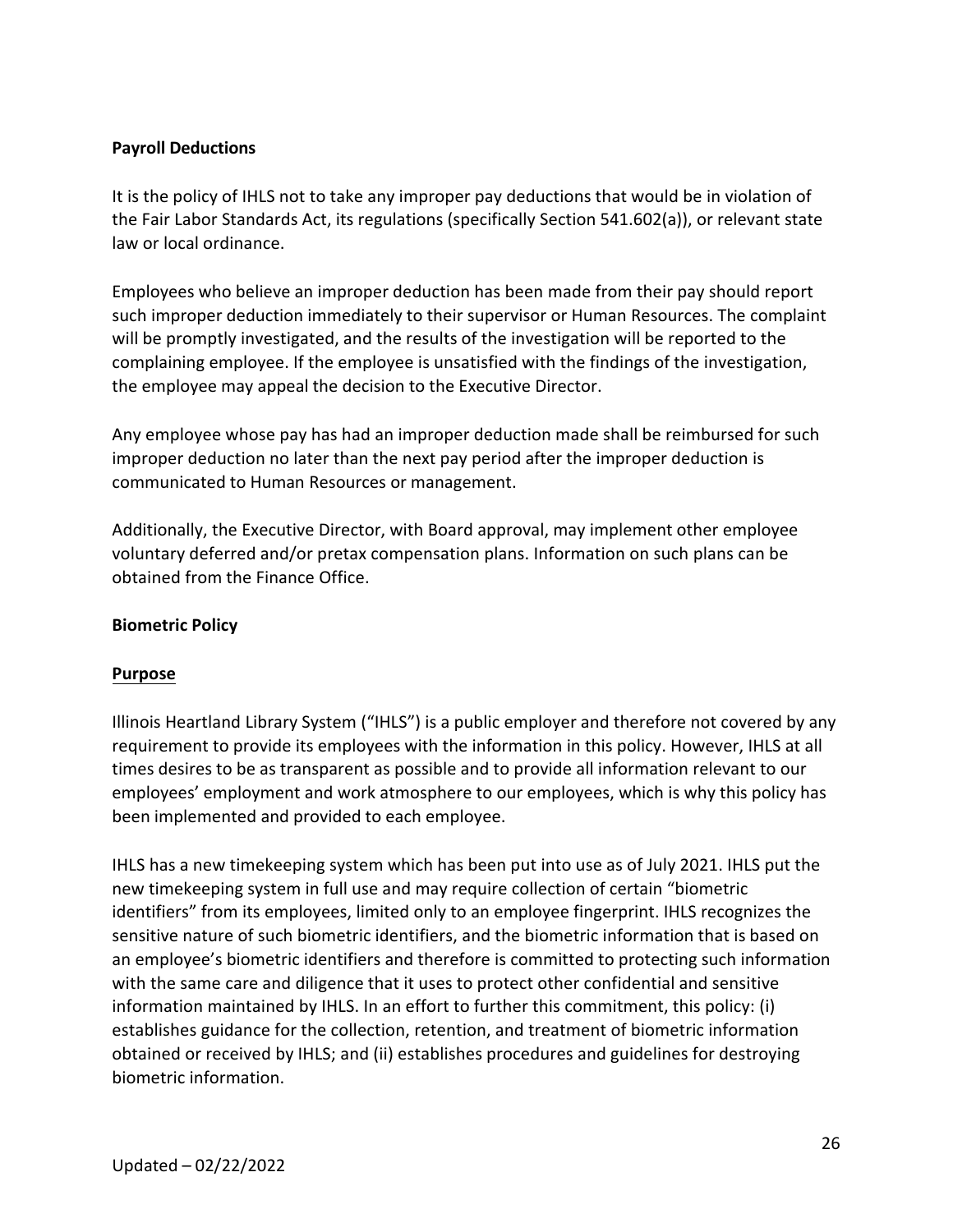This policy shall be provided to every IHLS employee and also published on the IHLS website, making it available to the public. This policy is also available separately for any employee who desires a copy from the Human Resources Department at IHLS.

# **Biometric Information Collected and Utilized by IHLS**

Biometric data includes both "biometric identifiers" and "biometric information." "Biometric identifier" means a retina or iris scan, fingerprint, voiceprint, or scans of hand or facial geometry. Biometric identifiers do not include any of the following items: writing samples, written signatures, photographs, human biological samples used for valid scientific testing or screening, demographic data, tattoo descriptions, or physical descriptions such as height, weight, hair color, or eye color. "Biometric information" means any information, regardless of how it is captured, converted, stored, or shared, based on an individual's biometric identifier used to identify an individual. Biometric information does not include information derived from items or procedures excluded under the definition of biometric identifiers. As mentioned above, the only biometric information that IHLS will collect/have access to is each employee's fingerprint.

IHLS will collect employee fingerprints and utilize them in connection with its timekeeping procedures. Specifically, employees may be required to scan their fingerprints when they clock in to work each day to confirm that the employee is actually present on IHLS premises or at an assigned work site at the time that they clocked in. This information will be used to ensure that employees are paid properly for time worked.

# **Collection of Biometric Information**

In addition to the general notice provided in this policy, each employee whose biometric data will be collected is provided with specific written notice advising the employee that a biometric identifier will be collected and the purpose of such collection, as well as the length of time the data will be stored and used, and each such employee must, as a condition of employment, sign a release consenting to IHLS' collection of the employee's biometric information.

# **Retention of Biometric Information**

Biometric identifiers collected under this policy, and any biometric information that is based on an employee's biometric identifiers will be retained until such time as the employee's employment with IHLS is terminated and will be destroyed when the first of the following occurs: (a) the initial purpose for collecting or obtaining such identifiers has been satisfied such as the end of an employee's employment, or (b) three (3) years after the end of each employee's employment. All biometric identifiers and biometric information derived from identifiers shall be maintained in secured files to which only Human Resources personnel shall have full access. The security measures used to protect biometric identifiers and biometric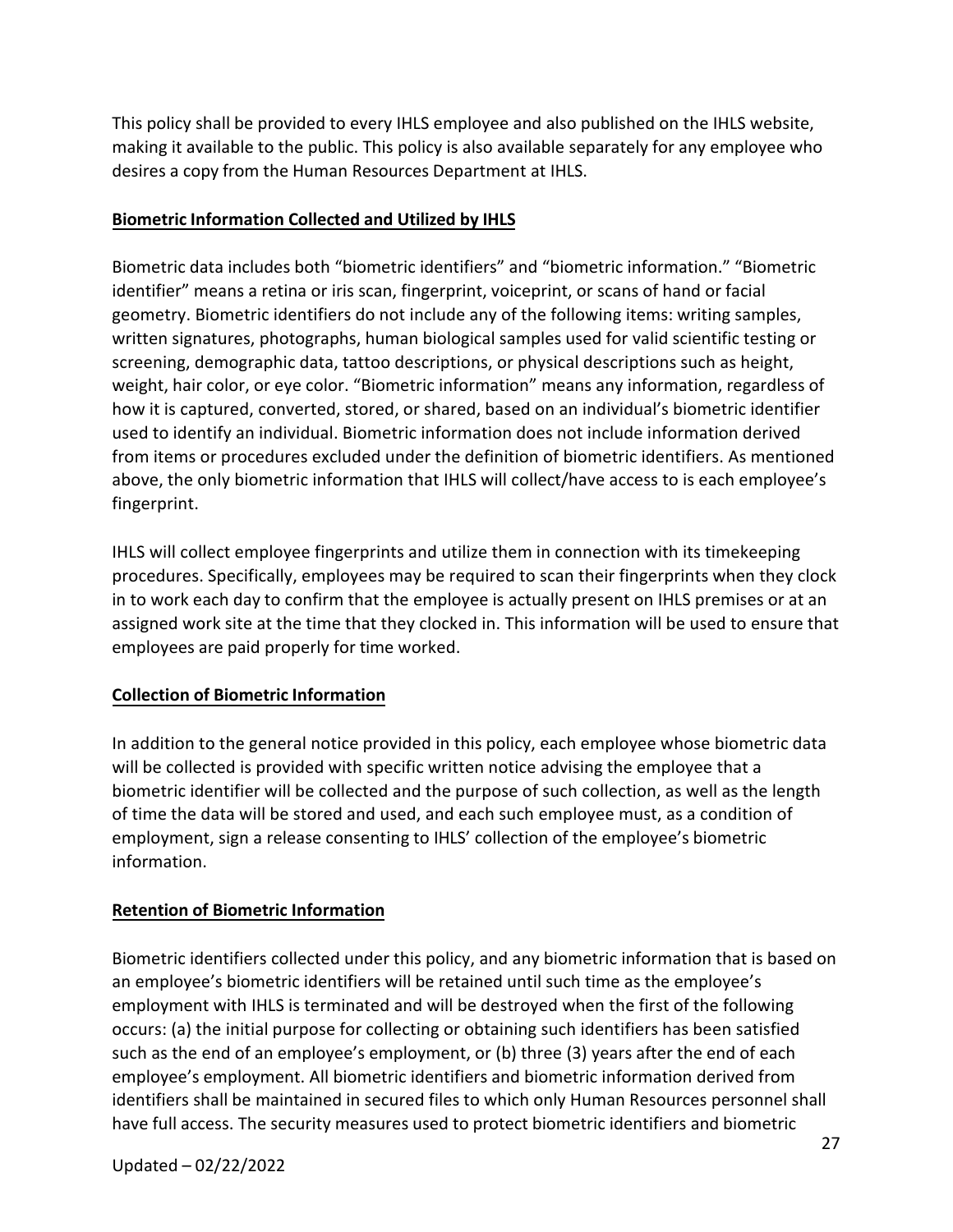information will be at least as rigorous as those measures used to protect other IHLS confidential and sensitive information. No person without authorization (including any person outside the Human Resources Department) will be provided with passwords and/or other security in place to be able to access fingerprint data.

Nothing in this policy shall be construed to prohibit IHLS from maintaining certain records derived from the use of the employee's biometric identifiers or biometric information (for instance, the employee's time records) for a longer period of time in IHLS' discretion and/or as required by law.

IHLS will not sell, lease, trade, or otherwise disseminate or disclose an employee's biometric identifiers or biometric information unless and until: (1) the employee provides written consent to the disclosure; (2) IHLS is compelled to disclose the biometric information pursuant to a valid warrant or subpoena; or (3) IHLS is required to disclose the information under a federal or state law or municipal ordinance.

# <span id="page-28-0"></span>**Attendance at Work**

# <span id="page-28-1"></span>**Work Schedule**

Full-time employees are scheduled to work a 40-hour work week measured from Sunday through the following Saturday. For professional employees, it is understood that work will be performed as required by each position; but to the extent possible, the basic work week will remain at 40 hours. Each employee must have a work schedule (including time for an unpaid lunch) approved by their supervisor, the HR Representative, and the Executive Director. Employees unable to report to work at the scheduled time must notify their immediate supervisor, the HR Representative, or the Executive Director as soon as possible.

# <span id="page-28-2"></span>**Flex Hours**

An employee may occasionally work flex hours during a week with the permission of their supervisor, but non-exempt employees may not work over their regularly scheduled work week. Your immediate supervisor, the HR Representative, or the Executive Director must approve in advance, changes in regular work schedules and working from home schedules.

# <span id="page-28-3"></span>**Telecommuting**

Historically, telecommuting was created as a benefit for high-performing and long-tenured employees. The Illinois Heartland Library System's (IHLS) approach is to help employees balance work and home life situations. While some positions allow for telecommuting (also known as "working from a remote location"), others do not, i.e., driver, or sorter. Certain classifications of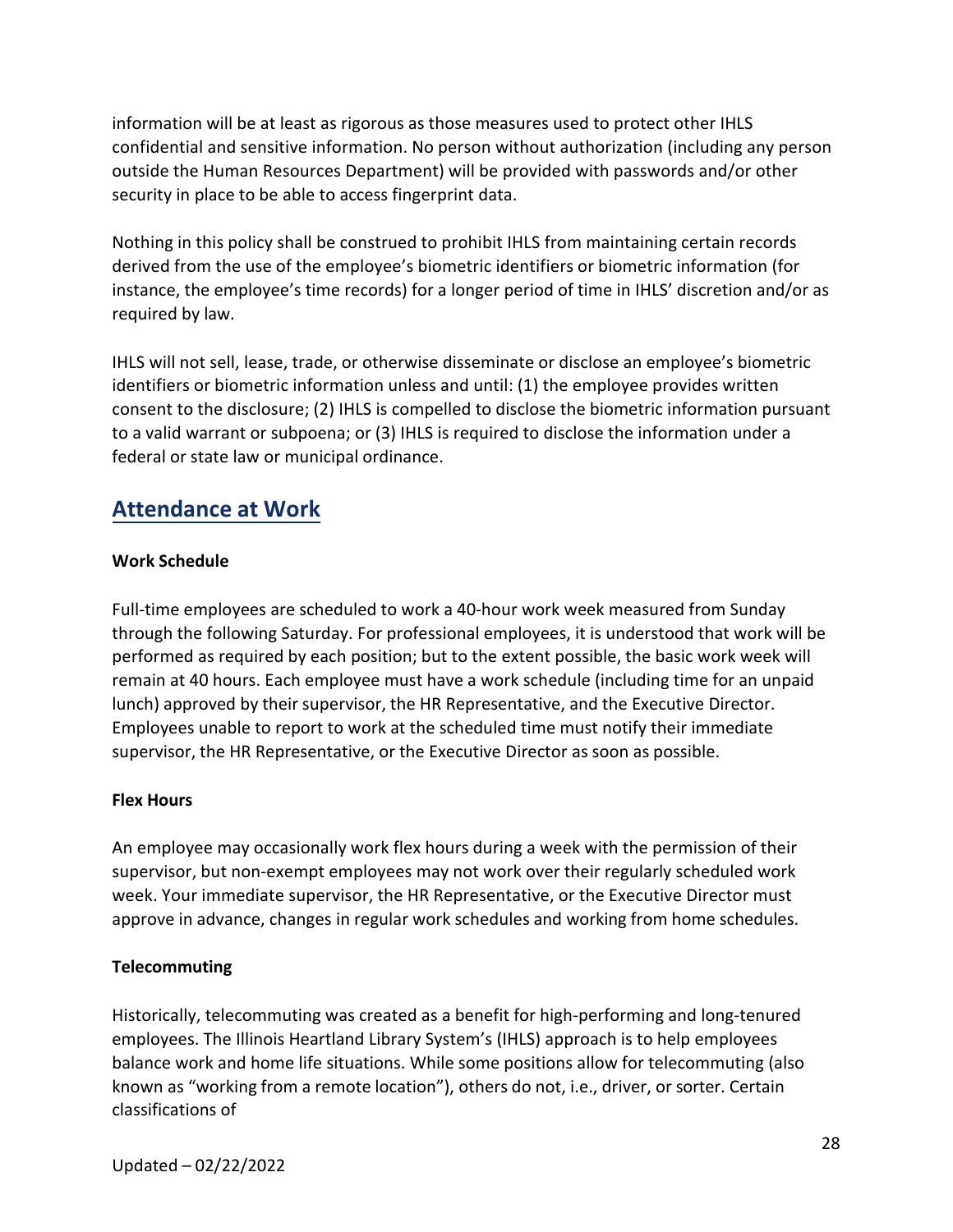employees, therefore, will be eligible to work from a remote location and some will not. If a position allows for telecommuting, it will be indicated on the job description. However, even for job classifications in which telecommuting is possible, not every employee within said job classification will be permitted to work from home on either an occasional or regular basis. For each eligible position, certain criteria will be established, depending on the position, that will be used to determine whether a specific individual will be allowed to work from a remote location. If an employee does not meet the requirements to work from a remote location, the employee will be required to work on-site. An employee required to work on-site, who is in a classification that is eligible for the work-from-a remote location program, may have their eligibility reevaluated from time to time and may, at a later time, be permitted to work from a remote location.

Telecommuting may also be an option for certain circumstances as ADA accommodation if working from home is reasonable based on the employee's job duties. This will be decided on a case-by-case basis through a HR Representative. In addition, if an employee is on intermittent FMLA (and misses part of the day for medical appointments, treatments, or other FMLAcovered reasons), the employee may in some cases be permitted to work the other portion of the workday from a remote location.

Working from a remote location will only be authorized if the fulfillment of work responsibilities is not adversely affected.

**It is critical to note that IHLS does not require any employee to telecommute. Working from a remote location (telecommuting) is in all cases purely voluntary and it is the employee who makes the voluntary choice to telecommute, if eligible. Because all employees have access to an office with landlines and internet service, and because no employees are required to work from a remote location, IHLS will not reimburse employees for any incidental expenses that may be incurred due to the employee's voluntary decision to work away from the office. IHLS will reimburse for travel-related expenses in accordance with IHLS policy.** 

All approved telecommuters:

- 1. Earn the same rate of pay as scheduled for their current position.
- 2. Must be available by phone and email when telecommuting.
- 3. IHLS will provide a laptop and the regular maintenance and upkeep of the laptop, but the employee is responsible for all office supplies and furnishings such as paper, pens, ink, desk, chair, file cabinet, printers, etc.
- 4. The employee is responsible for any and all telephone and internet charges incurred, initial, and/or on-going fees.
- 5. If an injury occurs while telecommuting, it is the employee's responsibility to complete and submit an incident report to their immediate supervisor, the HR Representative, or the Executive Director within 24 hours.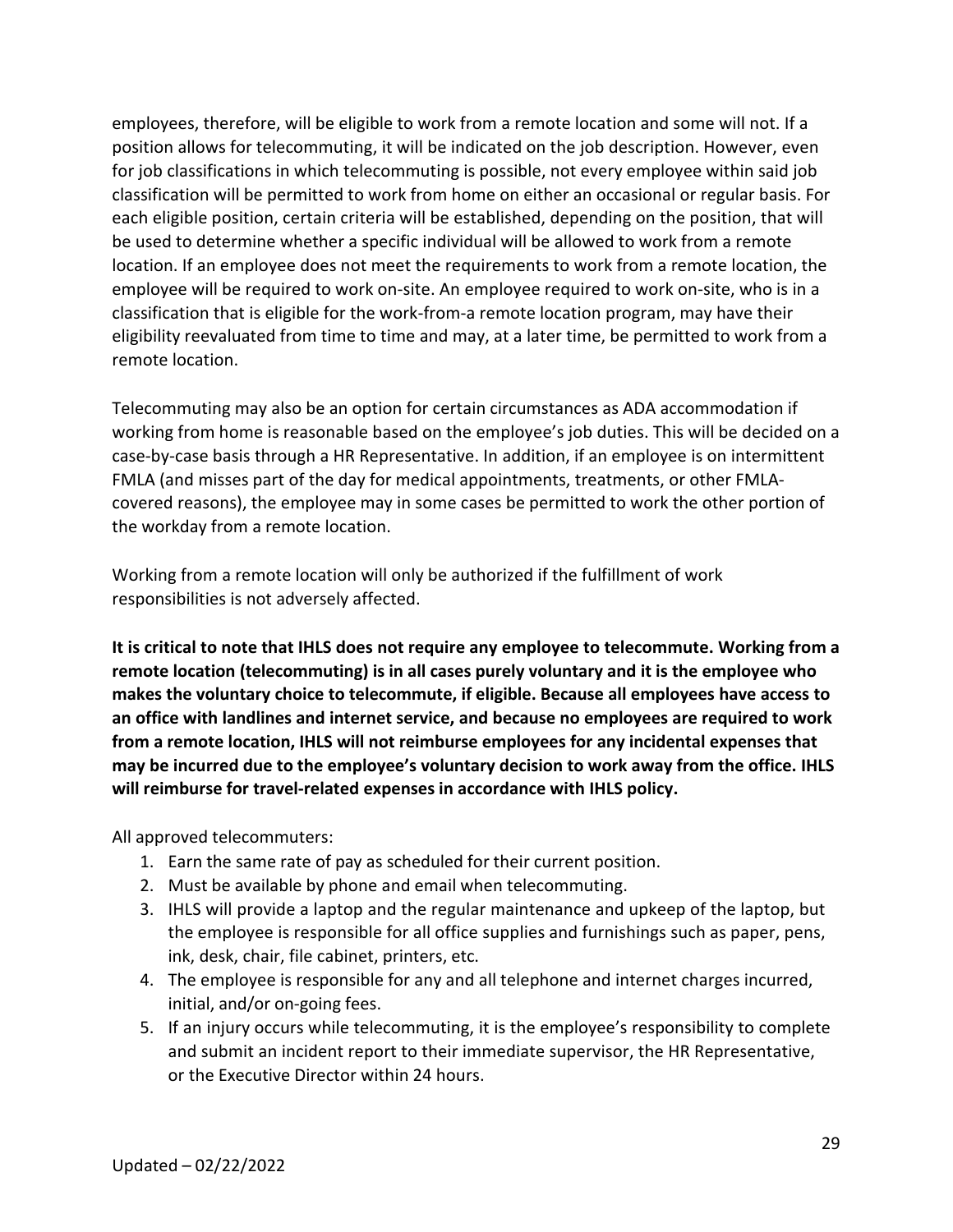**Every employee who engages in telecommuting is doing so on a purely voluntary basis and therefore such employees are responsible for the cost of items described in 3 and 4 above. Every employee who chooses to telecommute must maintain a safe and secure workplace, free of tripping hazards and other hazards, set up in a manner that will enable the employee to perform his or her regular job duties in a timely and efficient manner.** 

Telecommuters fall into two categories – "occasional telecommuters" and "regular telecommuters" as described below.

Occasional telecommuters:

- 1. Telecommute less than 5-10 hours per week.
- 2. Need prior authorization from their immediate supervisor, the HR Representative, or the Executive Director.

Regular telecommuters:

- 1. Telecommute more than 10 hours per week.
- 2. Must physically work at least 3 days per week in their assigned location, unless otherwise stated in the telecommuting agreement.
- 3. Required to sign a detailed telecommuting agreement which outlines the nature of work to be performed, the equipment, supplies and/or training needed, number of hours and days per week, and any other pertinent information relating to the position or assignment.
- 4. The employee, immediate supervisor, the HR Representative, and the Executive Director must all sign the telecommuting agreement.

# <span id="page-30-0"></span>**Lunch Period**

A portion of the employee's own time will be allowed each day for lunch but shall be scheduled by the supervisors to ensure adequate coverage. An unpaid lunch can be up to one hour. With the approval of the immediate supervisor, the lunch period may be shortened to a minimum of 30 minutes to compensate for reporting to work late or leaving early. Time gained from shortened lunch hours may not accumulate. Any employee working at least 7.5 continuous hours a day or more must take a lunch break within the first five hours of work.

# <span id="page-30-1"></span>**Work Breaks**

Employees are allowed one 15-minute paid break during each continuous 3.75-hour period worked. The purpose of a work break is to provide a rest period enabling employees to perform their work more efficiently. Work breaks are not to be used at the beginning or end of the workday and are not cumulative.

Work breaks may be scheduled by the supervisor to ensure adequate coverage.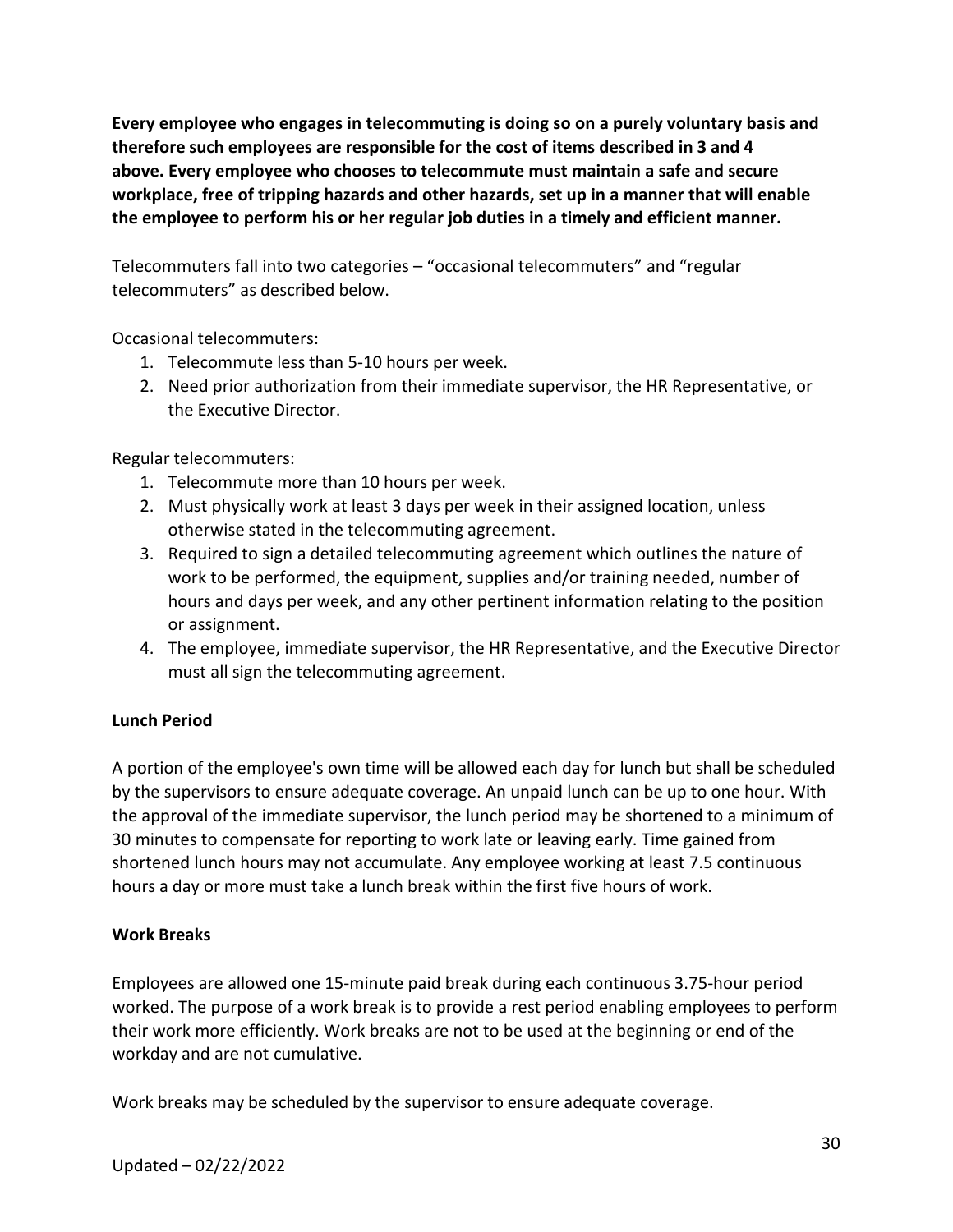#### <span id="page-31-0"></span>**Adverse Weather**

In the event of extreme adverse weather, the Executive Director (or designee) will determine which IHLS locations will be open, closed, or have a delayed start. A variety of sources will be used to make the determination including the [Getting Around Illinois](https://www.gettingaroundillinois.com/TravelerInfo/index.html) road conditions map feature, local closings, and other reliable sources. Some IHLS operations may be limited during a weather emergency. If an IHLS building is closed, delivery service will not operate. If an IHLS building is open, the Operations/Area Manager at each IHLS location will decide if any routes at that location will be cancelled due to inclement weather conditions. The primary factor in deciding whether a route is cancelled is the safety of IHLS delivery drivers. IHLS will post information about closings, delayed starts, or other departures from standard procedures during inclement weather on the IHLS website home page, and an alert will be sent out via the IHLS text messaging service to inform of weather delays, building closures, and route changes.

Each supervisor will be responsible for notifying each of their direct reports. All employees should be notified before 6:30 a.m. if it is necessary to have a late opening. Staff will be notified of the official opening time by mid-morning. To sign up for the Text Alert system send a text with your hub location to 84483.

When IHLS (or a location) closes due to inclement weather, all employees scheduled to work will be paid for the number of hours they are scheduled to work that day. Exempt employees who are able to telework are expected to work from home if possible. Any non-exempt employee whose duties are appropriate for telework may voluntarily choose to work from home (if the employee first receives approval to do so from their supervisor). If a non-exempt employee performs work from home, the employee will receive pay for time spent performing work, as well as inclement weather pay equal to the number of hours the employee was scheduled for the day. Inclement weather pay is not considered time worked for purposes of determining an employee's eligibility for overtime pay in the week in which a closure occurs due to inclement/adverse weather. However, time spent working from home is considered as time worked for purposes of determining whether the employee has worked more than forty (40) hours during that particular week.

If an employee has scheduled time off or is on medical leave on an adverse weather day, their time will be credited for the amount of excused time allowed for the adverse weather.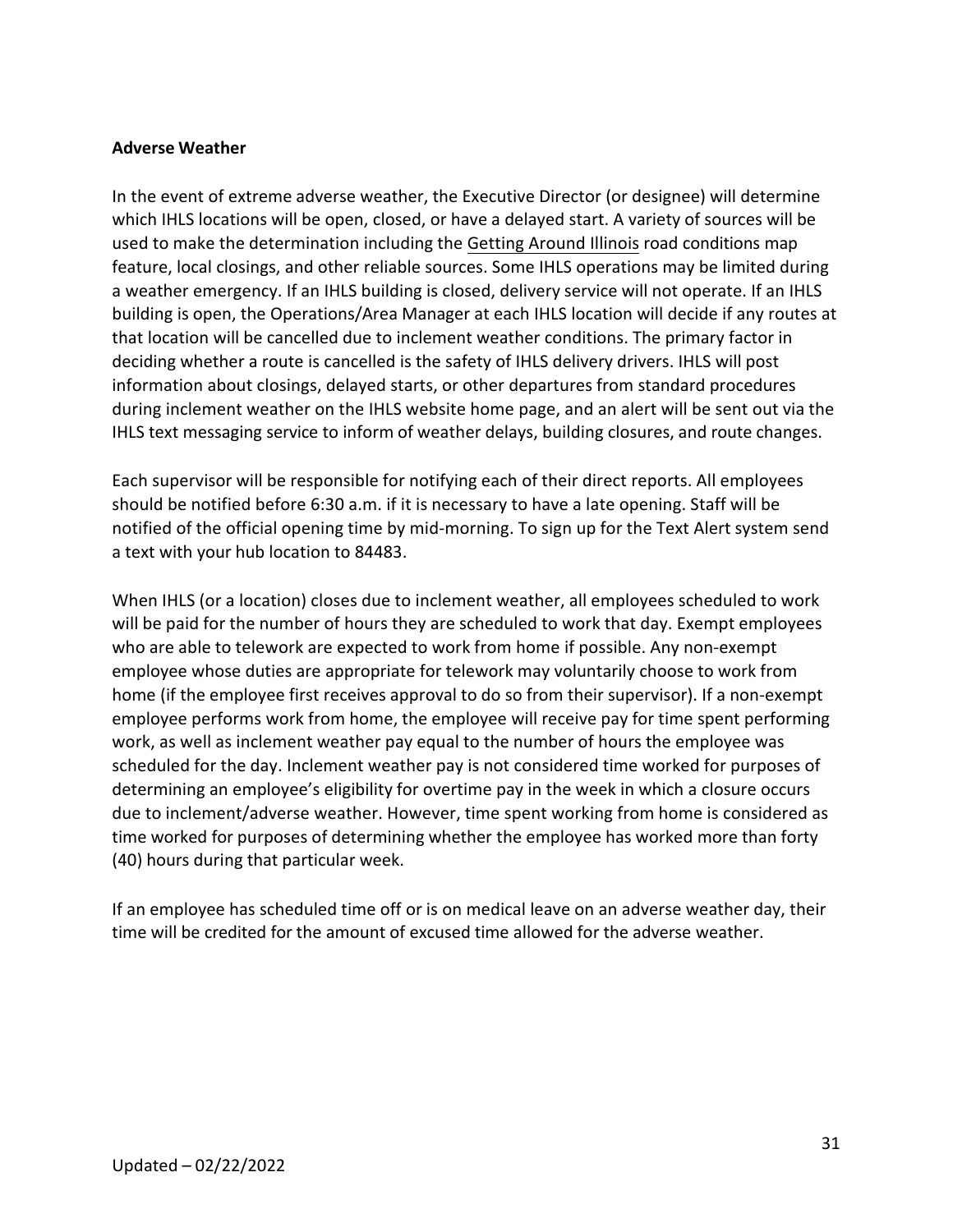# <span id="page-32-0"></span>**Employee Time-off From Work**

# <span id="page-32-1"></span>**Election Day**

All eligible employees are urged to vote and are entitled to be absent from work for a period of 2 hours between the time of the opening and closing of the polls. Voting polls are open from 6:00 a.m. to 7:00 p.m. on Election Day. This should provide sufficient time to vote. If additional time is needed, such a request must be made to the employee's supervisor prior to the day of the election. The employee's supervisor will specify the hours the employee can be off.

# <span id="page-32-2"></span>**Jury Duty**

Time away from work is allowed for jury duty. Employees must submit a request for jury leave with a copy of the jury summons before the leave is taken. If an employee on jury duty is contacted and told not to report or is dismissed by noon, the employee is expected to report to work for the balance of the day. Jury duty is limited to 10 days per fiscal year.

Since employees will receive pay as if they are working, any pay received for such service during paid working hours must be remitted to the System. Travel and other expense reimbursements or jury pay for non-working hours will be retained by the employee.

# <span id="page-32-3"></span>**Family and Medical Leave Act (FMLA) and National Defense Authorization Act**

Eligible employees of IHLS may take unpaid, job-protected leave for specified family and medical reasons with continuation of group health insurance coverage under the same terms and conditions as if the employee had not taken leave. Eligible employees are entitled to up to 12 work weeks of leave in a 12-month period.

Twenty-six work weeks of leave during a single 12-month period is also available to care for a covered military service member with a serious injury or illness who is the spouse, son, daughter, parent, or next of kin to the employee (military caregiver leave). To receive paid time off, employees may use earned but unused medical (Including medical leave bank time), vacation, or personal days while on FMLA.

Eligible employees may take up to 12 weeks per 12-month period for any one or more of the following reasons:

• The birth of a child and in order to care for such child or the placement of a child with the employee for adoption or foster care (leave for this reason must be taken within the 12 -month period following the child's birth or placement with the employee); or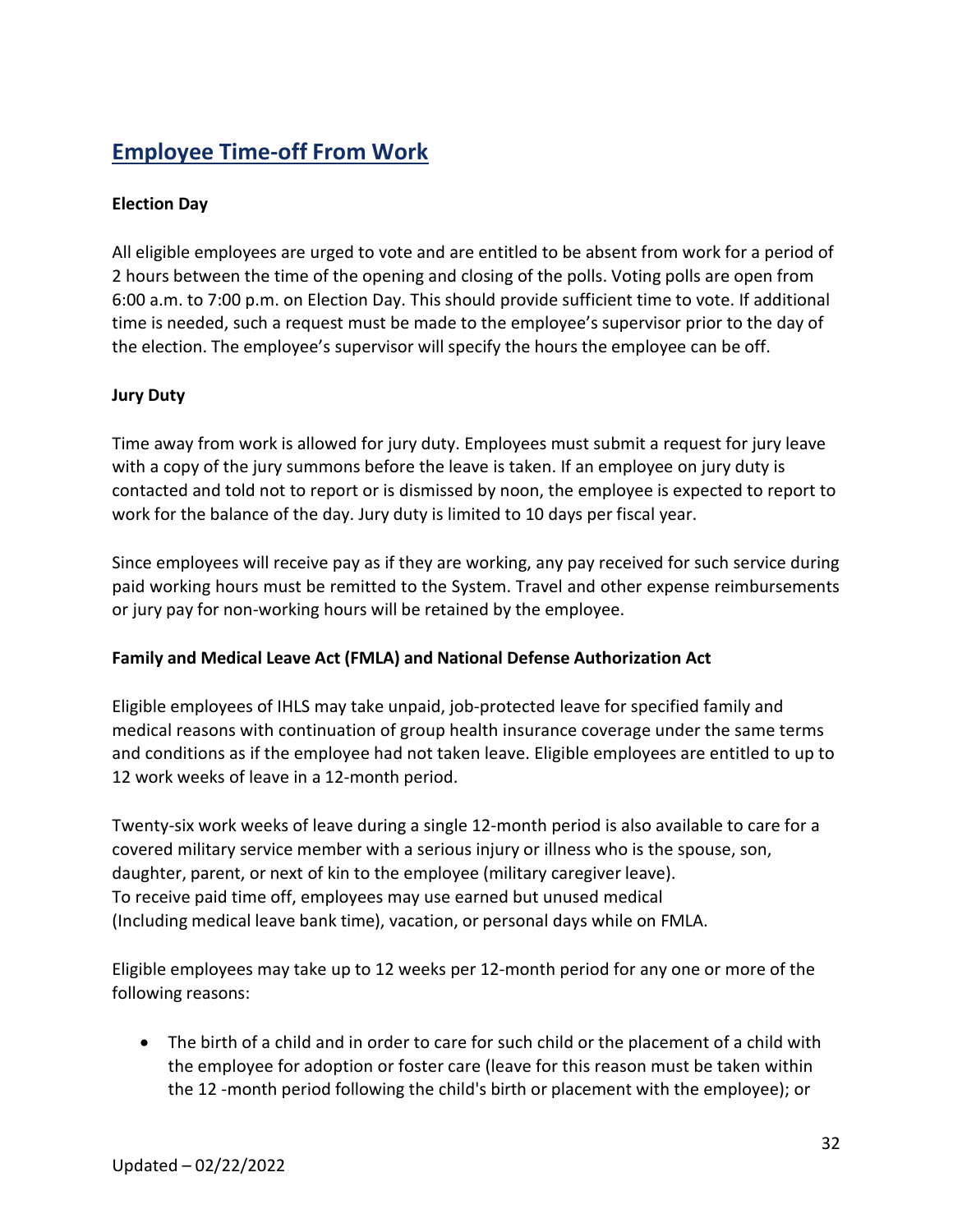- In order to care for an immediate family member (spouse, child, or parent) of the employee if such immediate family member has a serious health condition.
- The employee's own serious health condition that makes the employee unable to perform the functions of their position; or
- The employee's spouse, son, daughter, or parent is on active duty or called to activeduty status as a member of the Armed Forces, including the National Guard or Reserves in support of a contingency operation. An eligible employee who is a spouse, son, daughter, parent, or next of kin of a covered service member with a serious injury or illness will be granted up to a total of 26 weeks of unpaid leave during a "single 12 month period" to care for the service member. A covered service member is a current member of the Armed Forces, including a member of the National Guard or Reserves, who is undergoing medical treatment, recuperation, or therapy, is otherwise in outpatient status, or is otherwise on the temporary disability retired list for a serious injury or illness. The "single 12-month period" of leave to care for a covered service member with a serious injury or illness begins on the first day the employee takes leave for this reason and ends 12 months later, regardless of the 12-month period established by IHLS for other types of FMLA leave. An eligible employee is limited to a combined total of 26 work weeks of leave for any FMLA-qualifying reason during the "single 12-month period."

An eligible employee will be granted up to a total of 12 weeks of unpaid leave for qualifying exigencies arising out of the fact that the employee's spouse, son, daughter, or parent is on active duty, or has been notified of an impending call or order to active duty, in support of a contingency operation. Under the terms of the statute, qualifying exigency leave is available to a family member of a military member in the National Guard or Reserves. This section does not apply to family members of military members in the Armed Forces.

For all types of FMLA leave, the amount of leave available to an eligible employee at any given time is measured by looking backward over the immediately preceding 12 months. For example, if an employee has already taken 6 weeks of FMLA leave during the 12 months immediately preceding the date on which the employee needs FMLA leave, the employee would only have 6 weeks of FMLA leave available for the new FMLA leave. If both spouses work for IHLS, their total leave in any 12 consecutive months will be limited to an aggregate of 12 weeks if the leave is taken for either the birth or placement for adoption or foster care of a child or to care for a sick parent.

Leave taken for the employee, or a covered family member's serious health condition, may be taken consecutively, intermittently, or on a reduced work/leave schedule based on certified medical necessity. Employees needing intermittent leave or leave on a reduced leave schedule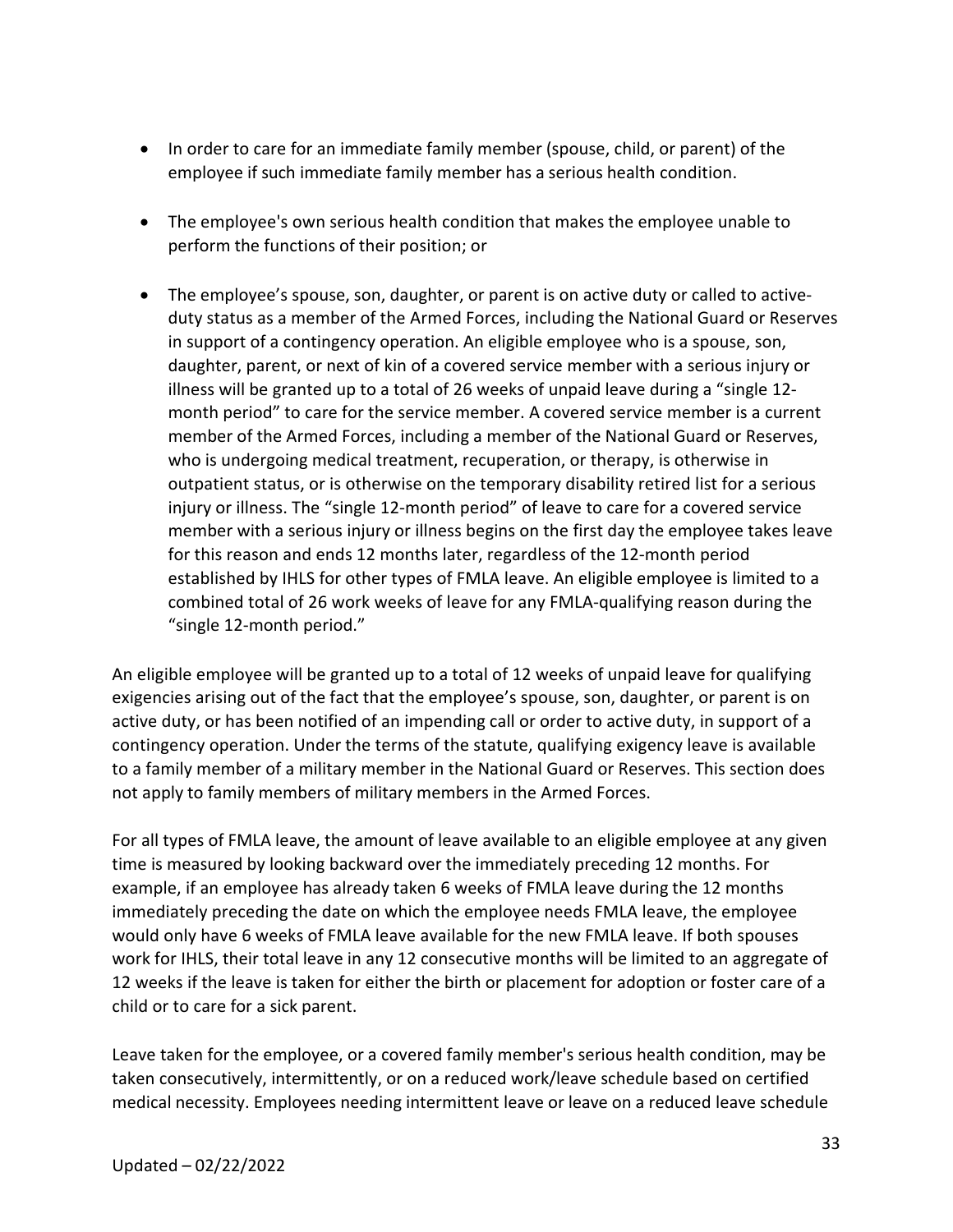must attempt to schedule the leave so as not to disrupt the operations of IHLS. In such instances, the employee's supervisor will follow applicable Federal and State laws in reviewing and approving such leave requests.

To receive compensation, an employee must simultaneously take earned sick leave, earned vacation, and/or any other earned time off for which pay is given. Any pay shall be within System guidelines. When an employee has used all accrued paid time off, any additional FMLA leave will be unpaid.

An employee on a FMLA leave will receive the same benefits under the Illinois Municipal Retirement Fund (IMRF) disability and death benefits as any other employee. In order to be eligible for IMRF disability benefits, the employee must have at least 12 months of continuous service credit. However, if the break in service is due to an FMLA leave, this rule will not apply.

As with other employees, an employee on unpaid leave will not earn IMRF pension service credits for the month(s) they were not being paid. Once the employee returns to work, they have the option of buying back any months of service that were lost.

If an employee is eligible for paid time off (such as sick leave or vacation pay), the employee must first exhaust paid time off during a FMLA leave before the leave continues, if applicable, on an unpaid basis. The total of the paid and unpaid time off will not exceed 12 weeks (or 26 weeks if the time off is to care for a covered Service member). Any pay shall be within System guidelines. A request for FMLA leave should be submitted in writing to the Human Resources Office. In unexpected or unforeseeable situations, an employee should provide as much notice as is practicable, usually verbal notice within one or two business days of when the need for leave becomes known, followed by a written request. If an employee fails to give 30 days' notice for foreseeable leave with no reasonable excuse for the delay, the leave will be denied until 30 days after the employee provides notice.

For leaves taken because of the employee's or a covered family member's serious health condition, the employee must submit medical certification to the Human Resources Office within 15 days after requested, or as soon as is reasonably possible. IHLS may require a second or third opinion (at its own expense), periodic reports on the employee's status and intent to return to work, and a fitness-for-duty report to return to work.

An employee granted leave under this policy will continue to be covered under IHLS' group health, life, and dental insurance plans under the same conditions as coverage would have been provided to any other employee. Any required employee contributions will be made either through payroll deduction or by direct payment to IHLS. Employee contribution amounts are subject to any change in rates that occur while the employee is on leave. If an employee's contribution is more than 30 days late, IHLS may terminate the employee's insurance coverage.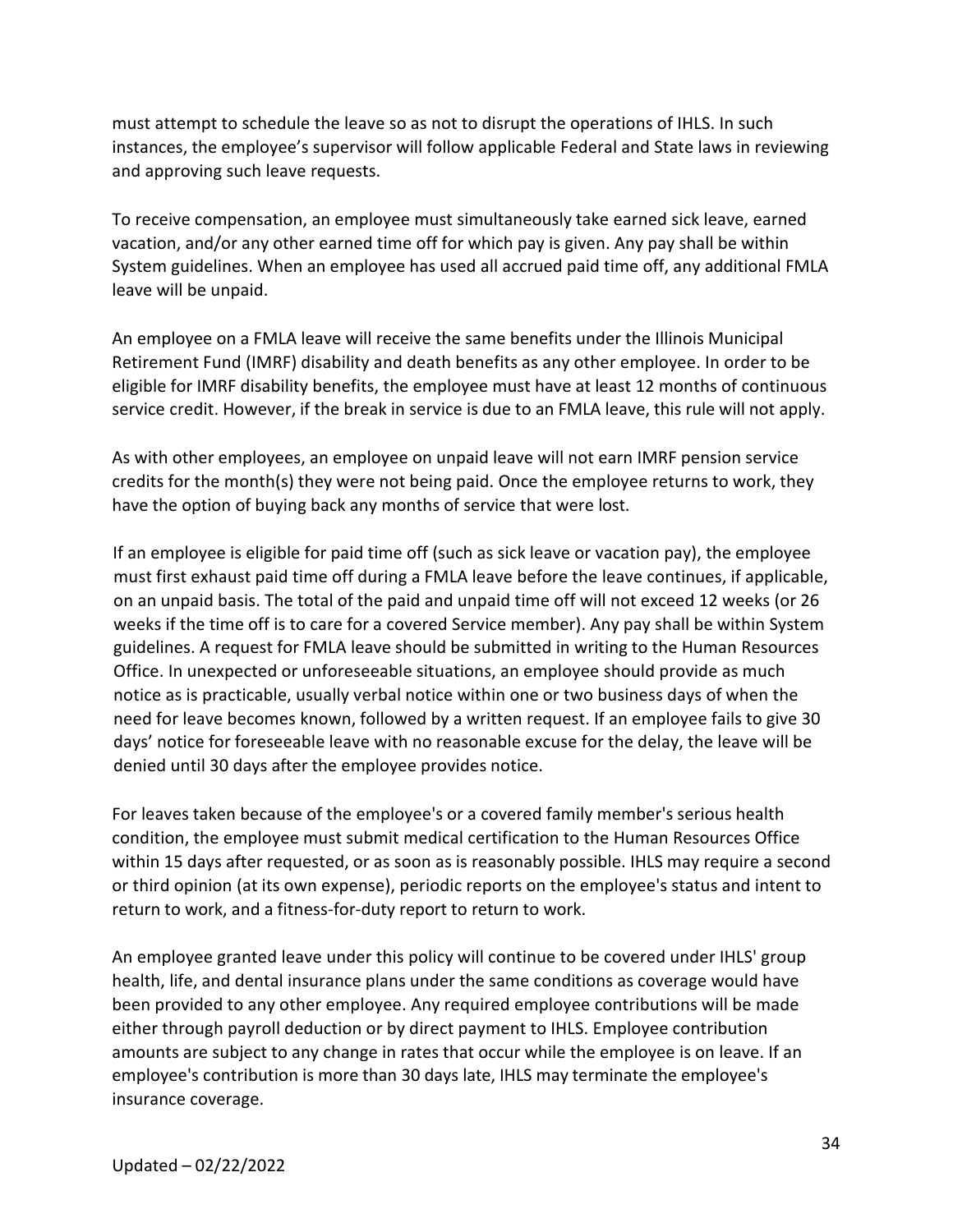If an employee fails to return from unpaid FMLA leave for reasons other than (1) the continuation of a serious health condition of the employee or a covered family member or (2) circumstances beyond the employee's control (certification required within 30 days of failure to return for either reason), IHLS may seek reimbursement from the employee for the portion of the premiums paid by IHLS on behalf of that employee (also known as the employer contribution) during the period of leave.

An employee is not entitled to seniority or benefit accrual during periods of leave but will not lose anything accrued prior to such leave.

If the employee has followed the proper procedures and returns to work within 12 weeks following a FMLA leave, they will be reinstated to their former position or an equivalent position with equivalent pay, benefits, status, and authority. The employee's restoration rights are the same as they would have been had the employee not been on leave. Thus, if the employee's position would have been eliminated or the employee would have been terminated but for the leave, the employee would not have the right to be reinstated upon return from such leave.

If the employee fails to return within 12 weeks following FMLA leave, the employee will be reinstated to their same or similar position, only if available, in accordance with applicable laws. If the employee's same or similar position is not available, the employee may be terminated. However, if the reason an employee does not return to work after expiration of FMLA leave is due to the employee's new or continuing disability (as defined in the Americans with Disabilities Act), IHLS will engage in the interactive process with the employee to determine if there is a reasonable accommodation that would enable the employee to perform the essential functions of the employee's position. A reasonable accommodation may include an additional limited period of non-FMLA non-job protected leave; however, employees should remember that a leave of absence of a long duration or an unknown period of time will not be considered a reasonable accommodation.

# **Victims of Domestic or Sexual Violence**

Pursuant to the Illinois Victims' Economic Security and Safety Act (VESSA) all eligible employees are entitled to take up to 12 weeks of job-protected unpaid leave during any 12-month period for victims or "perceived" victims of domestic, sexual, or gender violence, or any other crime of violence. To be eligible for VESSA leave, employees must be employed either full- or part-time by IHLS.

VESSA leave shall be granted for any of the following reasons:

1. Seeking medical attention for or recovering from physical or psychological injuries caused by domestic or sexual violence to the employee or the employee's family or household member.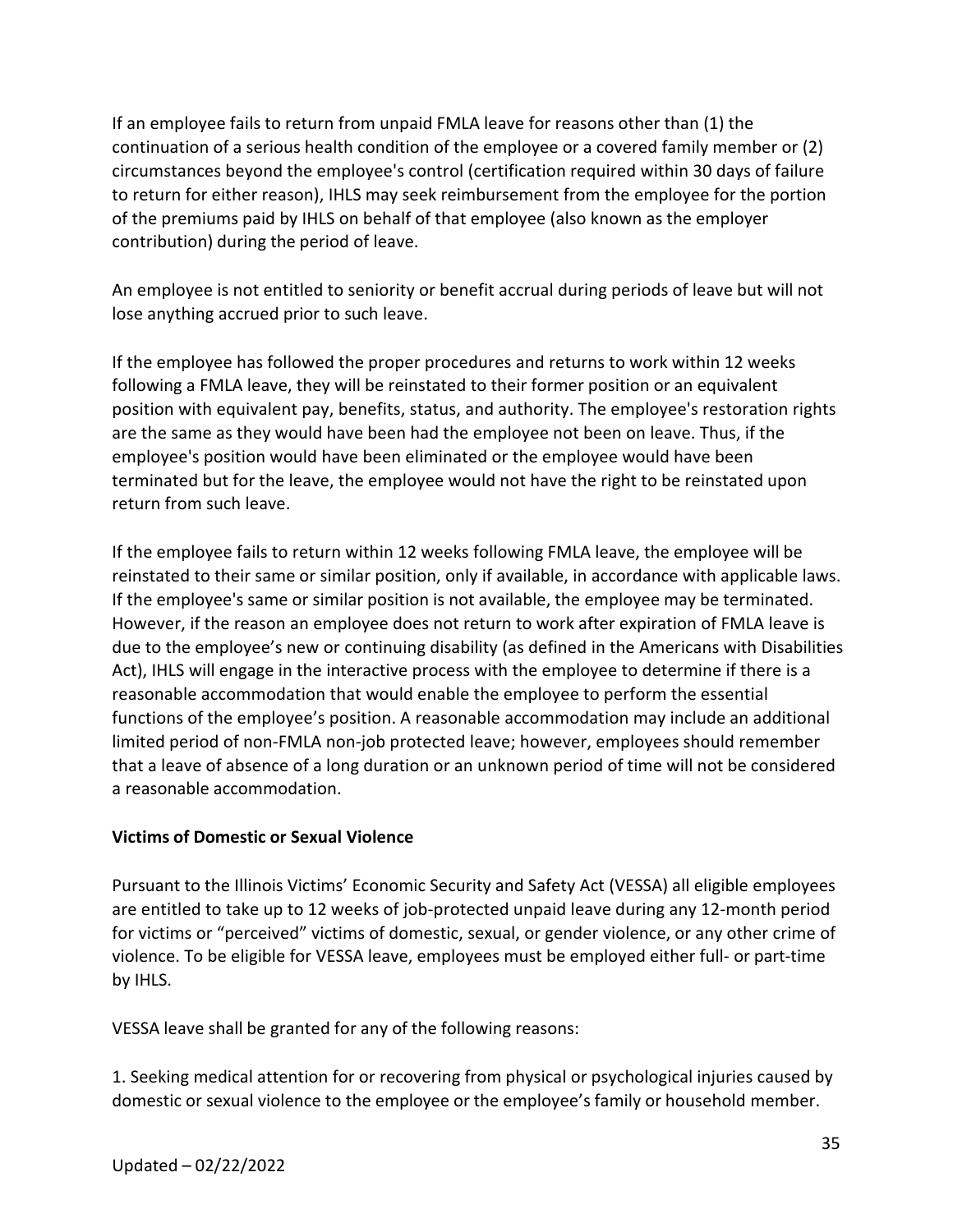2. Obtaining services from a victim services organization for the employee or the employee's family or household member.

3. Obtaining psychological or other counseling for the employee or the employee's family or household member.

4. Participating in safety planning, including relocation, or taking other precautionary actions to help the employee or the employee's family or household member; or

5. Seeking legal assistance or other remedies to secure the health and safety of the employee or the employee's family or household member, including preparing for or participating in any related civil or criminal legal proceeding.

"Family or household member" includes the employee's spouse or party to a civil union, parent, grandparent, child, grandchild, sibling, or any other person related by blood or by present or prior marriage or civil union, a person who shares a relationship through a child, or any other individual whose close association with the employee is the equivalent of a family relationship as determined by the employee, and persons jointly residing in the same household.

Employees may also use VESSA leave consecutively, intermittently, or as part of a reduced work week whenever it is necessary. An employee who is entitled to take paid or unpaid leave from employment may elect to substitute any period of such leave for an equivalent period of 12 work weeks of leave for any 12-month period. An employee cannot take unpaid leave that exceeds the unpaid leave time allowed under or is in addition to the unpaid leave time permitted by FMLA.

IHLS uses a "rolling" 12-month period measured forward from the date an employee uses any VESSA leave. An employee granted leave pursuant to this policy continues to be covered under IHLS' group benefit plans under the same conditions as coverage would have been provided if they had been continuously employed during the leave period. Employees will be responsible for paying their portion of insurance premiums during periods of unpaid VESSA leave. An employee who utilizes VESSA leave will be restored to the same job or a job with equivalent status, pay, benefits, and other employment terms. However, the employee's job protection rights are the same as if the employee had not been on VESSA leave. Thus, if the employee's position would have been eliminated or the employee would have been terminated if not on VESSA leave, the employee does not have the right to be reinstated.

If an employee does not return to work at the end of the VESSA leave period for any unapproved reason, the employee shall reimburse IHLS for any insurance premiums paid by the Company on the employee's behalf during the unpaid portion of the VESSA leave.

Employees must provide 48 hours' advance notice of the need for leave if such notice is practicable. IHLS will not discharge or take other adverse action against an employee for taking an unscheduled leave if, within a reasonable time, the employee provides IHLS with a sworn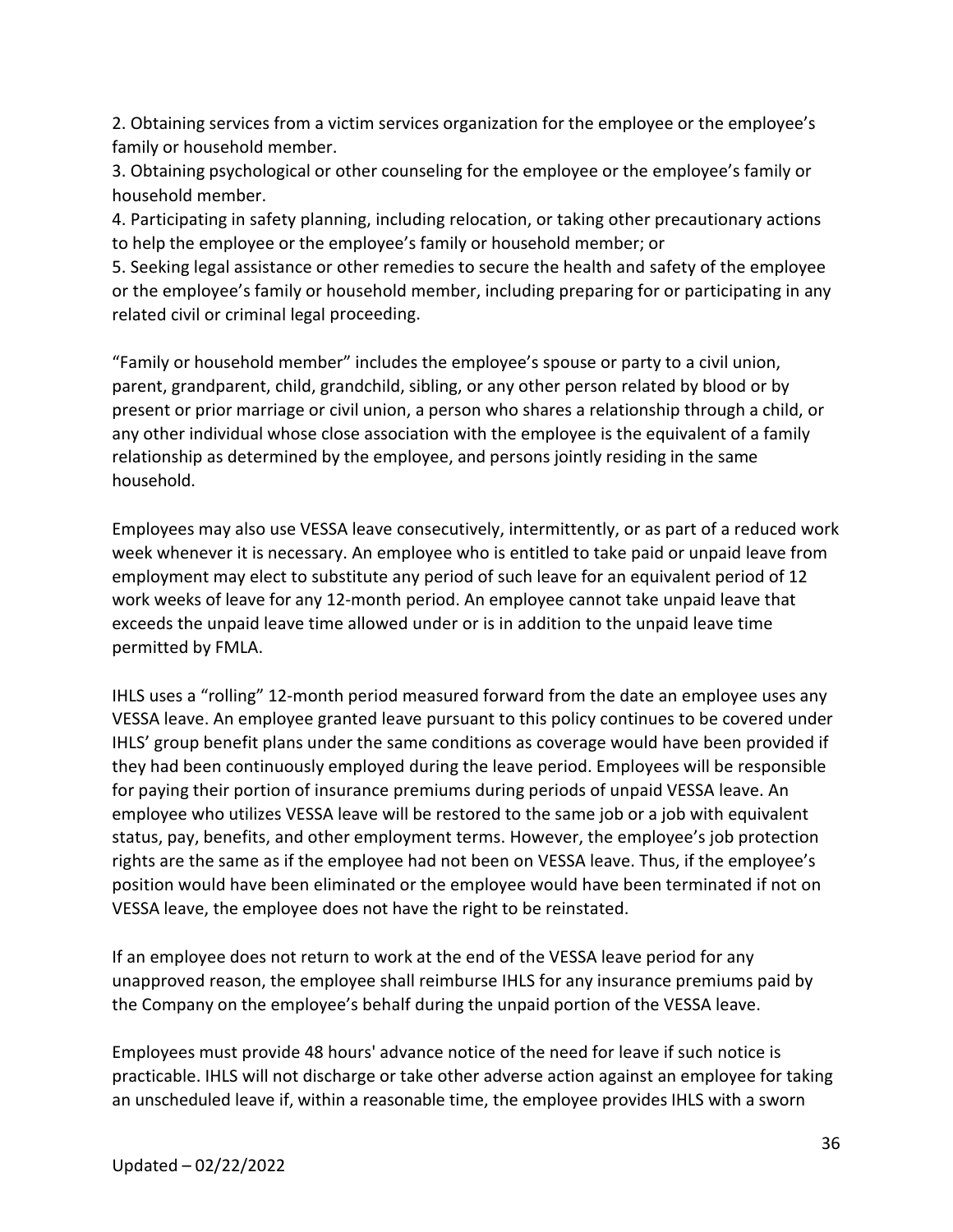statement certifying that the leave was for one of the reasons cited in the law. Taking VESSA leave may be denied if any of the above requirements are not met.

Employees are required to provide supporting documentation, such as police or medical records, when those documents become available, and must work with Human Resources to discuss appropriate documentation. IHLS will keep confidential the fact that the employee sought leave under the law, the certification, and any supporting documents.

# **Family Military Leave**

IHLS will provide up to 30 days of unpaid family military leave to an employee who is the spouse or parent of a person called to military service for more than 30 days during the time Federal or State deployment orders are in effect.

The employee must give at least 14 days' notice of the intended date upon which the family military leave will commence if the leave consists of 5 consecutive working days or more. When possible, the employee will consult with IHLS to schedule the leave so as not to unduly disrupt the operations of IHLS. Employees taking military family leave less than 5 consecutive days will give IHLS as much notice as is practicable. IHLS may require certification from the proper military authority to verify the employee's eligibility for the family military leave.

An employee cannot take Family Military Leave unless all accrued vacation, personal leave, compensatory leave, and other paid time off (except for sick leave and disability) has been exhausted.

# **Military Leave**

Any employee who works more than 30 hours, who is a member of any reserve component of the United States Armed Forces or of any reserve component of the Illinois State Militia, shall be granted leave from their employment for any period actively spent in military service, including basic training, special or advanced training, annual training, and any other training or duty required by the United States Armed Forces. During such leaves, the employee's seniority and other benefits continue to accrue.

During leaves for annual training, an employee will continue to receive their regular compensation. During leaves for basic training, for up to 60 days of special or advanced training, and for any other training or duty required by the United States Armed Forces if the employee's compensation for military activities is less than their compensation as an employee, they shall receive their regular compensation as an employee minus the amount of their base pay for military activities.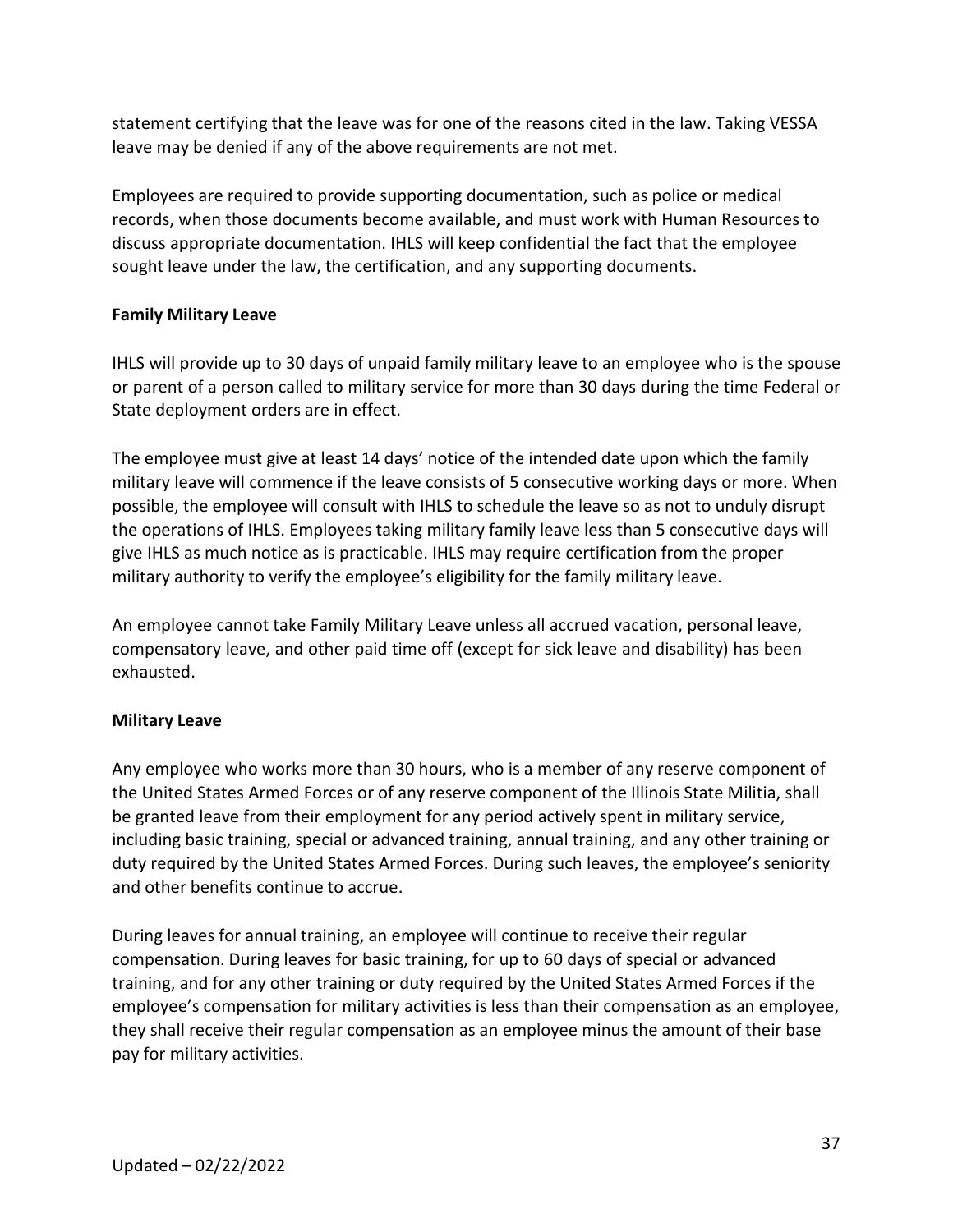Employees who are required to serve in the Armed Forces must give advance written or verbal notice for military duty, unless giving notice is impossible, unreasonable, or is precluded by military necessity.

#### <span id="page-38-0"></span>**Medical/Sick Leave**

All full-time employees earn leave with pay at the rate of 12 days per fiscal year, accrued each pay period. Employees working 30-39 hours a week will be given medical/sick leave on a prorated basis. This leave may be taken as soon as it is accrued. This leave is accumulated without a maximum and it is not paid out to the employee but may be deposited into the IHLS sick bank upon separation of employment.

The leave may be used for personal illness, injury, or medical appointments or for occasions which require the employee to be the primary caregiver for a member of the immediate family or household who is ill or injured. "Immediate family" consists of parent/guardian, child, grandparent, grandchild, spouse, domestic partner, parent of spouse, brother, sister, and all parallel step and foster relationships. "Household" includes anyone maintaining a family relationship living in an employee's home or any situation in which the employee is serving in loco parentis (a person who has put themselves in the situation of a lawful parent by assuming the obligations incident to the parental relationship).

Retiring IMRF members may receive pension service credit for unused sick leave per the guidelines specified by IMRF. Effective June 2014 new IMRF members do not have this option. There will be no other compensation for medical and sick leave earned but not taken, and each employee is expected to exercise good judgment and prudence in taking such leave.

Any employee who anticipates being absent for three workdays or more is required to file under the Family Medical Leave Act. After three consecutive days of medical leave, a doctor's statement may be required to return to work. A doctor's statement may also be required to ensure that an employee is fit for duty or when an employee is suspected of abusing their medical leave privileges. The doctor's statement must include information on the nature of the illness/injury and the date the employee is fit to perform their duties and return to work.

#### <span id="page-38-1"></span>**Sick Bank**

A Sick Bank shall be created for the benefit of staff members who have a serious medical condition requiring an extended absence, and who have exhausted their own sick, vacation, and personal leave. Sick days can be donated by current employees or IHLS can credit unused sick days upon separation of employment. The Executive Director and aHR Representative shall establish procedures governing the eligibility criteria, operation, and dissolution of the Sick Bank.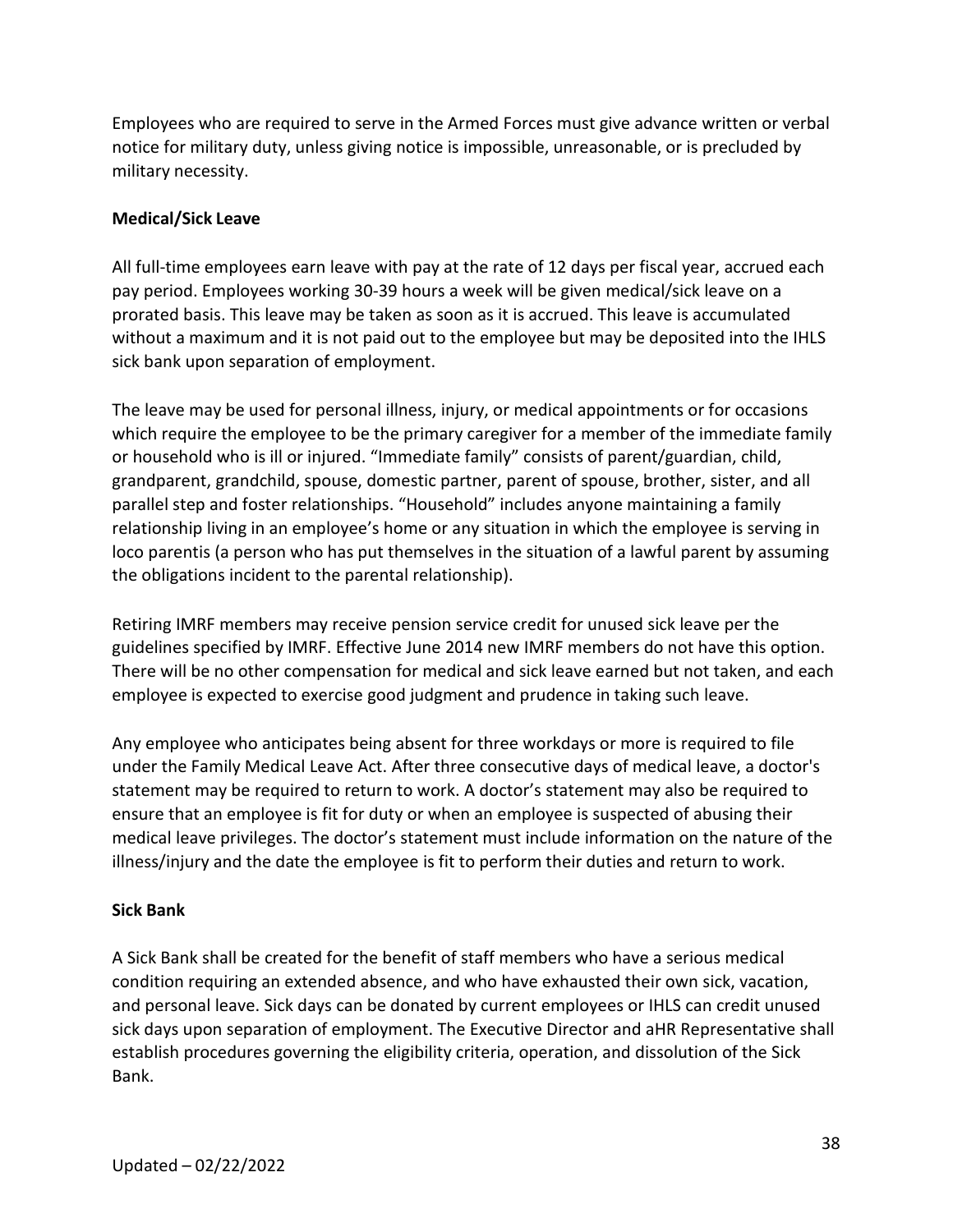Full-time employees are allowed to donate up to 10 sick days per fiscal year. Upon separation of employment, IHLS may credit up to 50% of a former employee's unused sick days to the sick bank.

To be eligible to request days from the sick bank, the employee must have previously donated at least one day to the sick bank and been employed by IHLS for a minimum of one year. For employees who do not earn sick days, i.e., part-time employees, they must be employed for one year, but the donation requirement is waived. All sick days received are calculated to equal the same number of hours the employee is normally scheduled to work each day. No more than 30 calendar days may be used by any employee in a fiscal year.

# <span id="page-39-0"></span>**School Visitation**

Under the Illinois School Visitation Rights Act (820 ILCS 147/30) an employee must be granted a leave of up to a total of 8 hours during any school year, and no more than 4 hours of which may be taken on any given day. School visitation is to be used to attend school conferences or classroom activities related to the employee's child if the conference or classroom activities cannot be scheduled during nonworking hours. However, such leave must not unduly disrupt the operations of IHLS, and no leave may be taken by an employee unless the employee has exhausted all accrued vacation leave, personal leave, and any other leave that may be granted to the employee except sick leave and disability leave. At least 7 days' advance notice must be given. In emergency situations, no more than a 24-hour notice shall be required. The employee must have been employed at least six (6) months and have been employed at least half-time.

#### <span id="page-39-1"></span>**Bereavement Leave**

Bereavement leave is allowed for all employees as follows: a maximum of five scheduled workdays is available for the funeral and bereavement of a spouse, domestic partner, son, daughter, parent, sibling, grandchild, grandparent, aunt, uncle, other relative residing in the employee's household, and all parallel step, foster, and in-law relationships. "Household" includes anyone maintaining a family relationship living in an employee's home or any situation in which the employee is serving in loco parentis (a person who has put themselves in the situation of a lawful parent by assuming the obligations incident to the parental relationship).

# <span id="page-39-2"></span>**Child Bereavement Leave Act**

Under the Child Bereavement Leave Act of Illinois (820 ILCS 154/) eligible employees of public and private employers with more than 50 employees are entitled to a maximum of 2 weeks (10 workdays) of unpaid bereavement time following the death of a child. Employees may be entitled to up to 6 weeks of bereavement time in the event of the death of more than one child during a twelve-month period.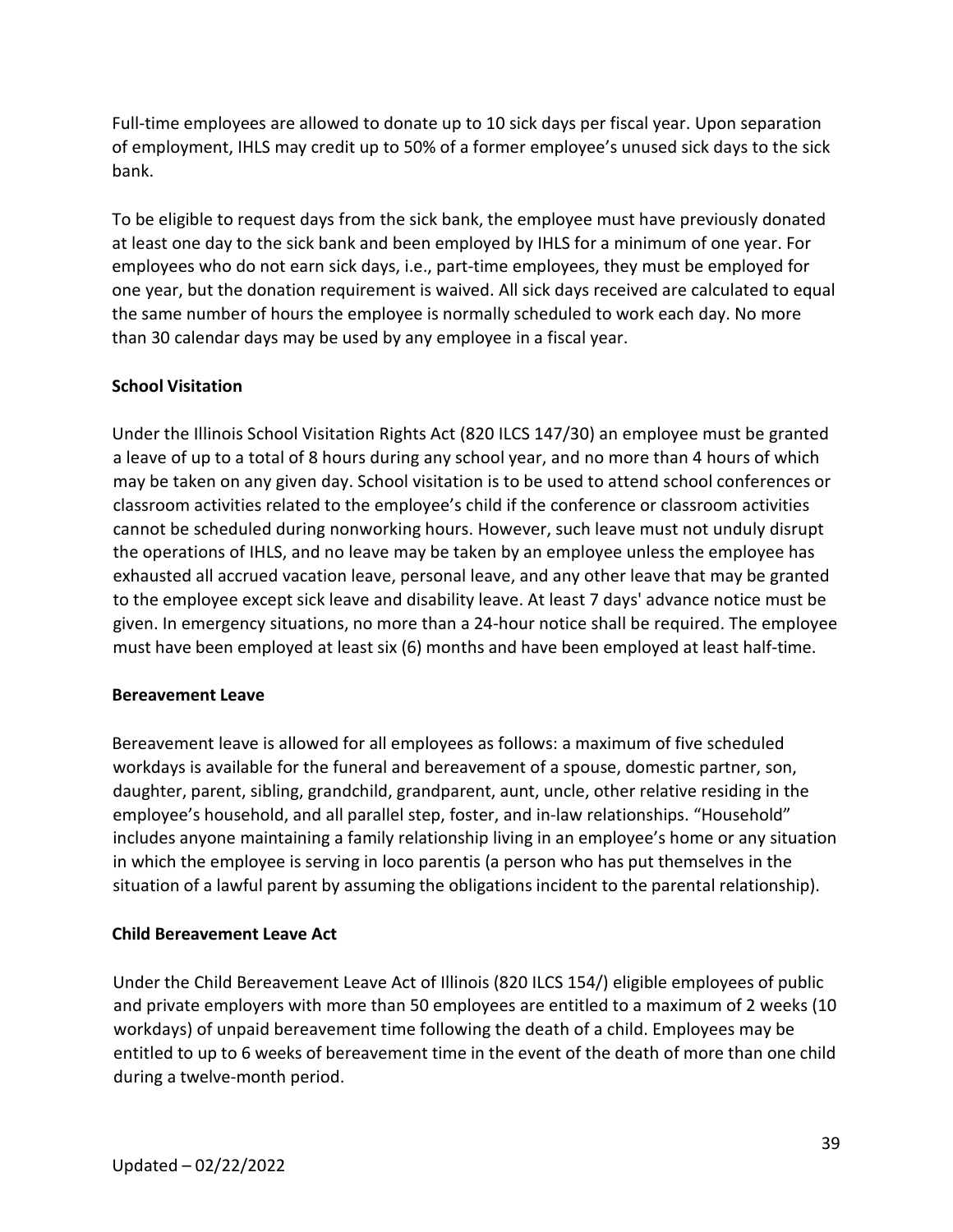The time may be used to attend the funeral or alternative to a funeral, make arrangements necessitated by the death, or to grieve the death of the child. The leave must be completed within 60 days after the date the employee receives notice of the death of the child. Employers are entitled to 48 hours of notice before the leave unless it is not practicable. Employers may require documentation to verify the necessity of the leave.

An employee is eligible for leave after 1,250 hours of service with the employer during the prior 12-month period. Child bereavement leave may not be taken in addition to unpaid leave permitted under the Family and Medical Leave Act (FMLA)(29 U.S.C. 2601 et seq.) , and may not exceed unpaid leave time allowed under that law (FMLA).

# **Holidays**

IHLS observes eleven paid holidays annually: New Year's Day; Martin Luther King Jr. Day, Memorial Day, Juneteenth, Independence Day, Labor Day, Thanksgiving Day and the following day, Christmas Eve Day,Christmas Day, and New Year's Eve.

A holiday schedule is posted at the beginning of each fiscal year on the IHLS website and on our IHLS Intranet. Holidays falling on a Saturday will be observed on the preceding Friday. Holidays falling on a Sunday will be observed the following Monday. The only exception to this rule is if we are already observing that day as a holiday. Please refer to the holiday schedule for exact dates in which IHLS observes as a holiday.

The following conditions apply to IHLS Holiday pay policy:

- Employees who work 30 hours or more in a scheduled work week will receive a paid holiday.
- Employees that work 30-39 hours per week will receive holiday pay at a prorated rate. The prorated rate will be determined based on your routinely scheduled work week. *For example, if you work 32 hours a week you will be paid 6.4 hours of Holiday Pay (32/40 8hr).*
- Holiday hours will be paid in 8-hour increments for full-time employees.
- If a holiday falls on your normally scheduled day off, you will be given a floating holiday to ensure that you receive 10 holidays annually.
- Holiday pay will not be considered as time worked for the purpose of overtime calculations.
- In the event an employee works on a holiday, they will accrue holiday hours that they may choose another day off lieu of the scheduled holiday. Any holiday hours must be taken by the end of the fiscal year in which they are received, or they will be lost.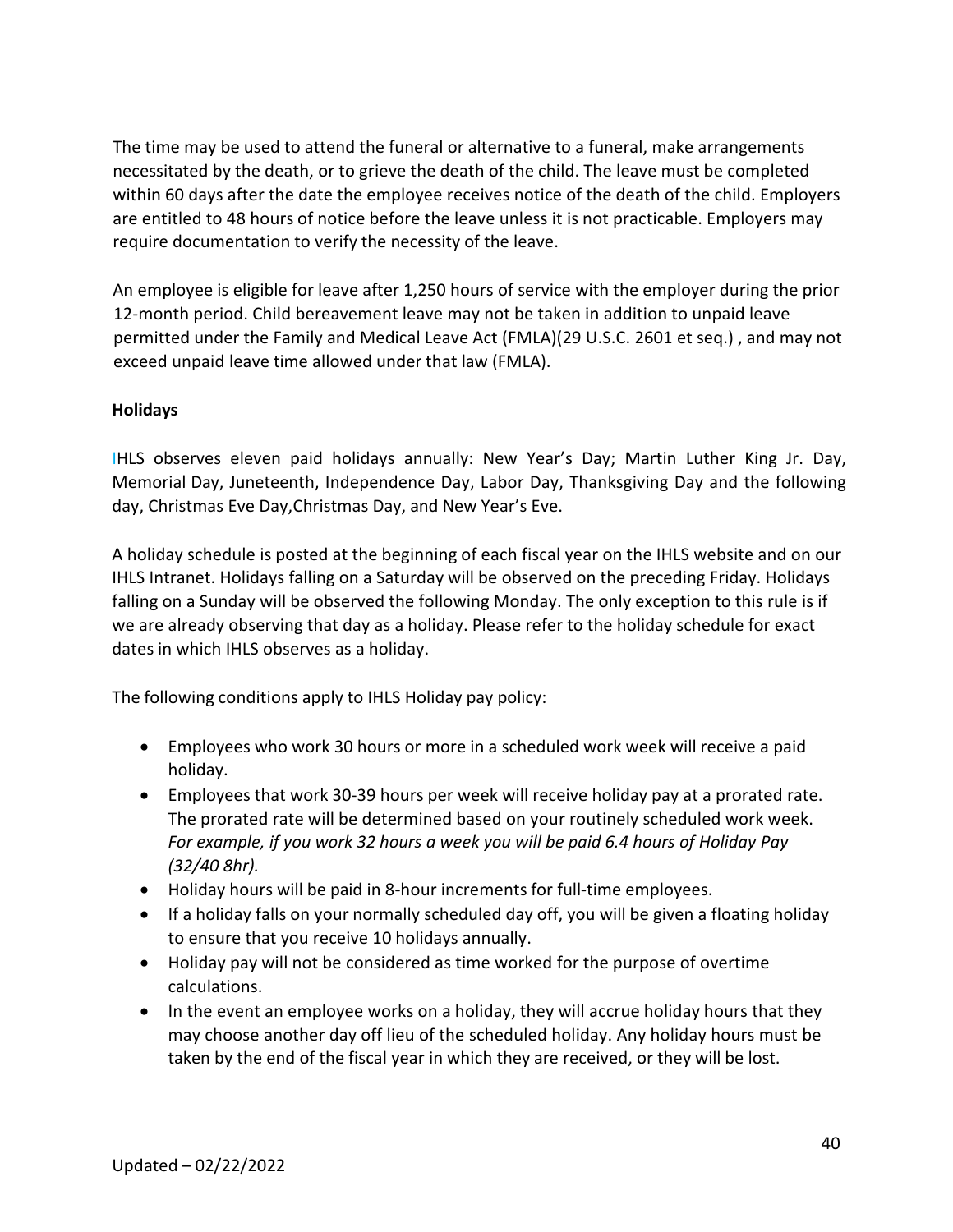- All non-exempt employees that are required to work on a holiday will receive pay at time and a half.
- To accommodate employees of varying religions, employees may choose to work one of the above listed holidays and use that time to be absent during a religious holiday of their choice. This must be pre-approved by your supervisor. Any holiday hours must be taken by the end of the fiscal year in which they are received, or they will be lost.
- Holiday leave hours earned will not be paid out upon termination.

# **Vacations**

Vacation time is provided for each employee who works 40 hours a week and offered to employees who regularly work 30-39 hours on a prorated basis. Vacation time is accrued per pay date and may be taken as it is accrued. Increases in vacation occur on the pay day following each employee's anniversary date.

Professional Staff earn 20 vacation days during the first through 15th year of service. Beginning in the 16th year of service, professional employees earn one additional vacation day for each additional year of service until a maximum of 25 vacation days is attained. Support Staff earn 10 vacation days for the first year of service. One additional day of vacation is earned for each year of service until the employee reaches 20 vacation days (eleven years of service). After 20 years of service and thereafter, support staff earn 25 vacation days.

Vacation leave may be used in 30-minute increments. Employees are not allowed to accumulate more than two times the annual amount of vacation which would be paid (at the employee's current rate of pay) upon termination. At the beginning of each fiscal year, any employee who has more vacation time will lose any vacation time that is over their approved amount. No employee should ever have more than 50 vacation days at the beginning of any fiscal year.

Any exceptions to the policy must be approved (in writing) by the HR Representative or the Executive Director.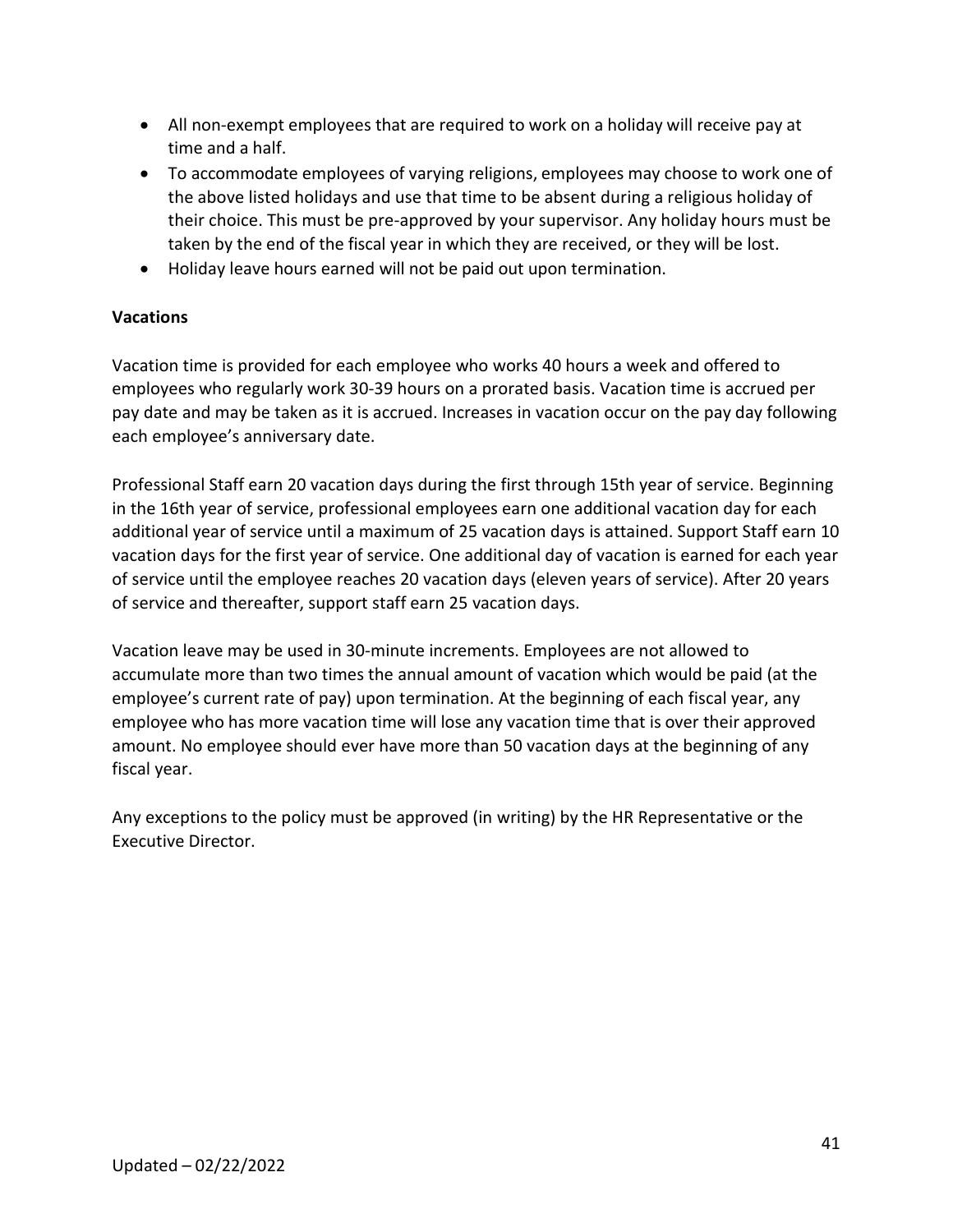#### **Professional Staff (40-hour work week)**

| Years of Employment | Days Earned | Hours Earned | <b>Hours Earned</b> |
|---------------------|-------------|--------------|---------------------|
|                     | Per Year    | Per Year     | Per Pay Period      |
| 1 through 15        | 20.00       | 160.00       | 6.15                |
| 16                  | 21.00       | 168.00       | 6.46                |
| 17                  | 22.00       | 176.00       | 6.77                |
| 18                  | 23.00       | 184.00       | 7.08                |
| 19                  | 24.00       | 192.00       | 7.38                |
| 20                  | 25.00       | 200.00       | 7.69                |
| thereafter          |             |              |                     |

#### **Support Staff (40-hour work week)**

| Years of Employment | Days Earned<br>Per Year | <b>Hours Earned</b><br>Per Year | <b>Hours Earned</b><br>Per Pay Period |
|---------------------|-------------------------|---------------------------------|---------------------------------------|
| $\mathbf{1}$        | 10.00                   | 80.00                           | 3.08                                  |
| $\overline{2}$      | 11.00                   | 88.00                           | 3.38                                  |
| 3                   | 12.00                   | 96.00                           | 3.69                                  |
| 4                   | 13.00                   | 104.00                          | 4.00                                  |
| 5                   | 14.00                   | 112.00                          | 4.31                                  |
| 6                   | 15.00                   | 120.00                          | 4.62                                  |
| $\overline{7}$      | 16.00                   | 128.00                          | 4.92                                  |
| 8                   | 17.00                   | 136.00                          | 5.23                                  |
| 9                   | 18.00                   | 144.00                          | 5.54                                  |
| 10                  | 19.00                   | 152.00                          | 5.85                                  |
| 11 through 19       | 20.00                   | 160.00                          | 6.15                                  |
| 20 and thereafter   | 25.00                   | 200.00                          | 7.69                                  |

#### **Birthday Leave**

This benefit is only for part-time employees. Available at the time of hire, part-time employees can take their birthday off with pay equal to the same number of scheduled work hours for the day. The day off doesn't necessarily have to be on the actual birthday, but it must be taken (with supervisor approval) before the next birthday or it is forfeited. Likewise, if employment is terminated, the day is forfeited, and no compensation shall be paid to the employee.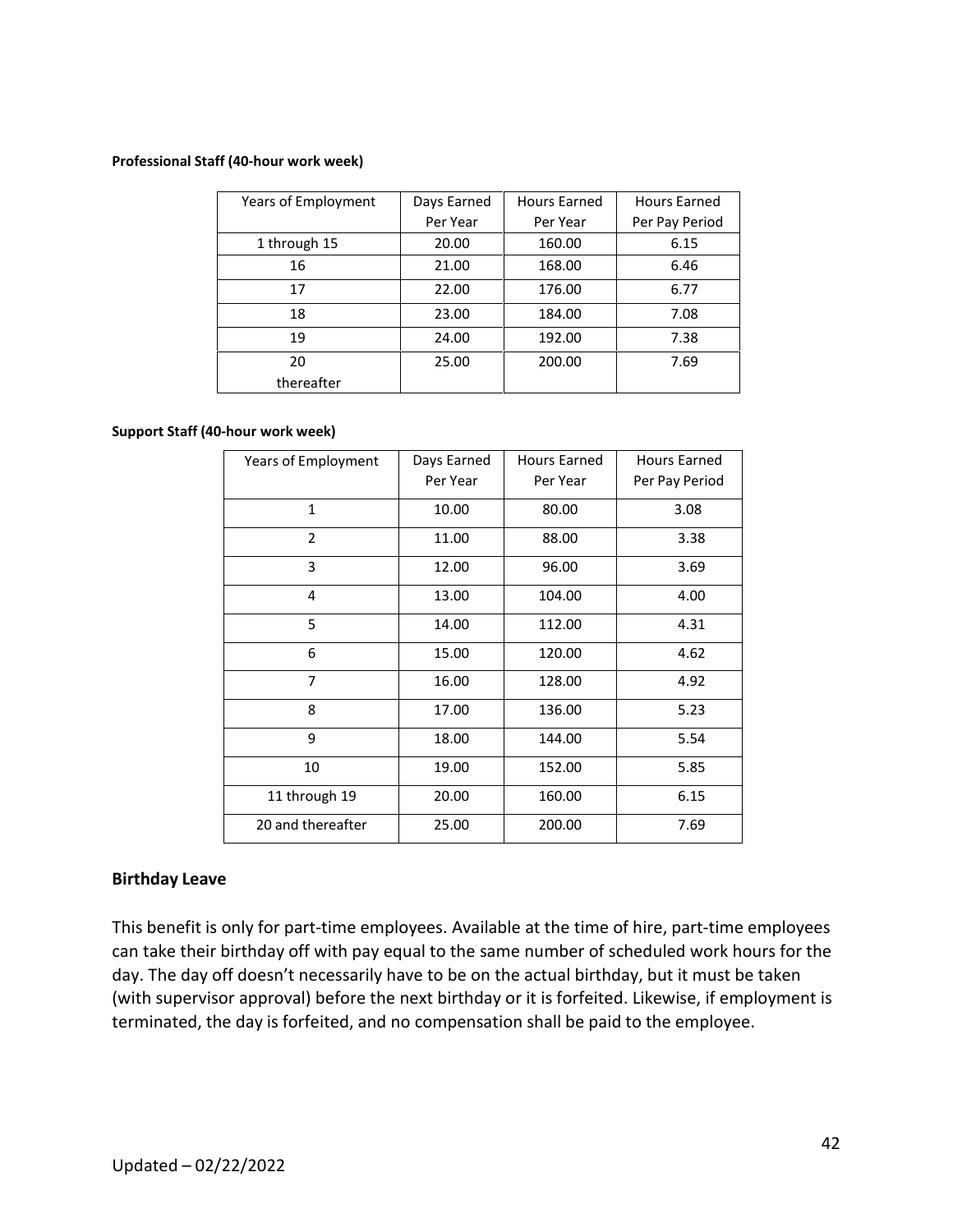#### **Personal Leave**

#### **Eligibility**

Personal leave is provided for all employees, both full-time and part-time, and is available upon the first date of hire. For record-keeping purposes, IHLS will issue employees' personal leave up front as of July 1<sup>st</sup> of every fiscal year. Personal leave allotment begins upon hire or transfer into an eligible position, as noted above. Personal leave is prorated for new hires based on the employee start date.

#### **Allotment Rate**

| Employee Type                             | Personal Leave |
|-------------------------------------------|----------------|
| Employees working 40 hours a week         | 40 hours       |
| Employees working 30-39 hours a week      | Prorated *     |
| Employees working 29 hours or less a week | 16 hours       |

*\*For example, an employee who works 32 hours per week is eligible for 32 hours of personal leave (32/40\* 40)*

Personal leave must be taken by the end of the fiscal year in which it is received, or it will be lost.

The following conditions apply to IHLS Personal Leave Policy:

- To take personal leave, an employee must notify the supervisor prior to the day of absence, if possible, or satisfy the notification set forth in the Attendance Policy.
- Although personal leave may be scheduled for use the day before or after a paid holiday or to extend vacations or weekends, this type of scheduling is dependent upon the advance approval of the supervisor. Consideration will be given to whether the hours can be covered by other staff members.
- Unused personal leave will be paid out upon termination.
- Personal leave will not be considered as time worked for the purpose of overtime calculations.
- Hours per week are based on the employee's offer letter or employee change form.

#### **Unpaid Leave**

An Unpaid Leave of Absence may be granted at the discretion of the Executive Director. Unpaid leave will not exceed more than 90 days.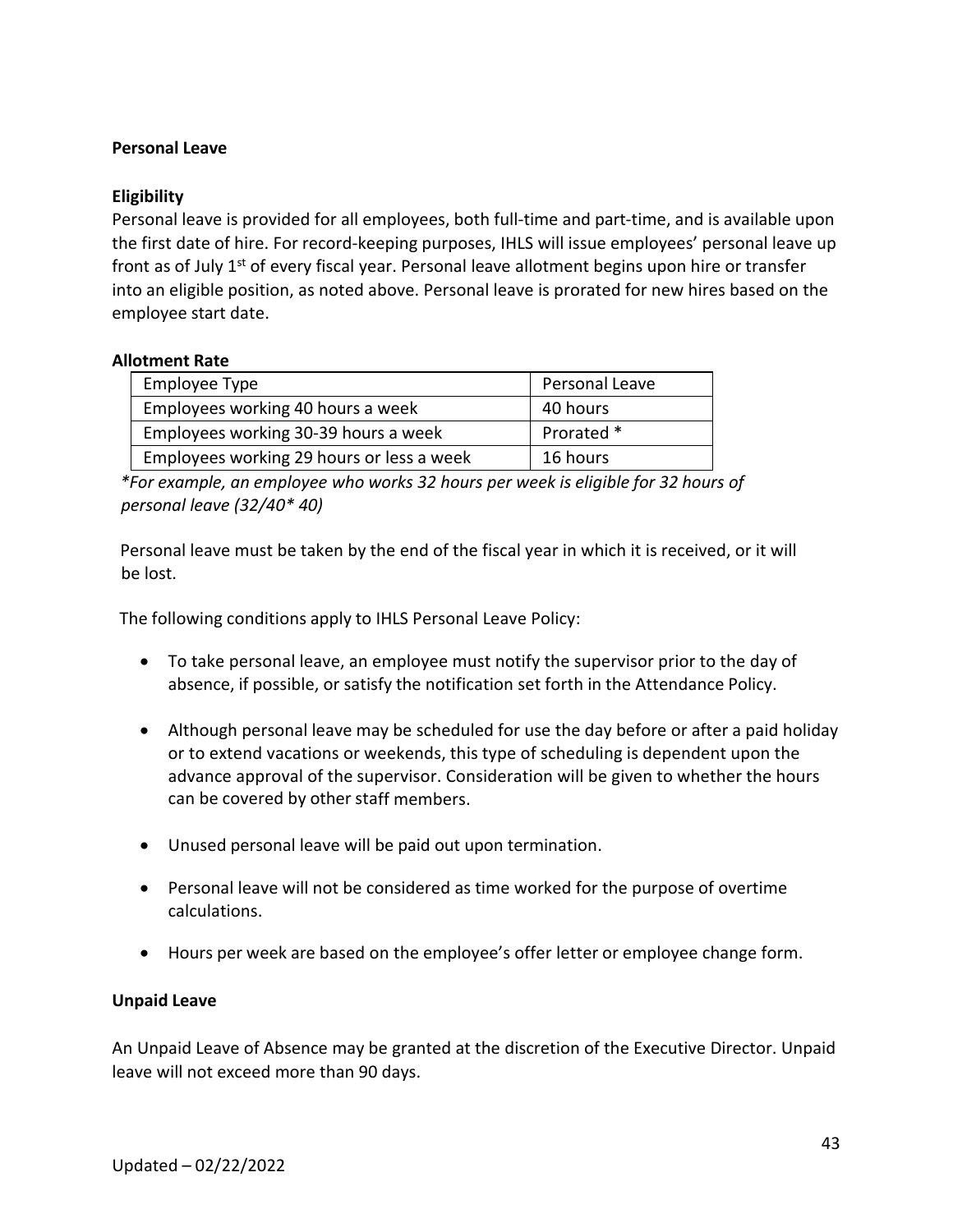Requests for unpaid leave must be submitted at least 30 days in advance of the date the employee would like the leave to begin or, in emergency situations, with as much advance notice as is practicable, using IHLS' timekeeping system. (Normally, this should be within two business days of when the need for the leave becomes known to the employee.) The employee must have used all accrued time off before requesting unpaid leave. Documentation to substantiate the need for absence may be required. Continuation of group health insurance provisions, as outlined under FMLA, applies to unpaid leaves.

Reinstatement cannot be guaranteed to any employee requesting an unpaid leave. However, IHLS will endeavor to place employees returning from leave in their former position or a position comparable in status and pay, subject to budgetary restrictions and IHLS' need to fill vacancies, and its ability to find qualified temporary replacements.

An employee on unpaid leave must submit a written notice of their intent to return to work. If this procedure is not followed or if an employee does not return to work as scheduled, they will be considered to have voluntarily resigned.

Employees who are on unpaid leave for more than 30 working days will be responsible for paying the full cost of their medical benefit premiums and do not accrue other benefits.

All questions regarding unpaid leave of absence should be directed to the supervisor and/or the HR Representative.

# **Benefits**

# **Health, Vision, and Dental Insurance**

IHLS contributes a portion of the premium for group health insurance (such as medical, dental, and vision) for all employees who routinely work 40 hours per week. Employees who are regularly scheduled to work 30-39 hours per week will be offered health insurance at a prorated rate. Coverage begins on the first day of employment and becomes effective per the terms of such enrollment period and completion of required documentation. Employees have the option to cover their eligible family dependents by paying the additional premiums themselves. A summary of the benefits covered can be obtained from the Human Resources office.

Each year, IHLS will evaluate health insurance options with the intent of providing the best possible health insurance within available financial resources.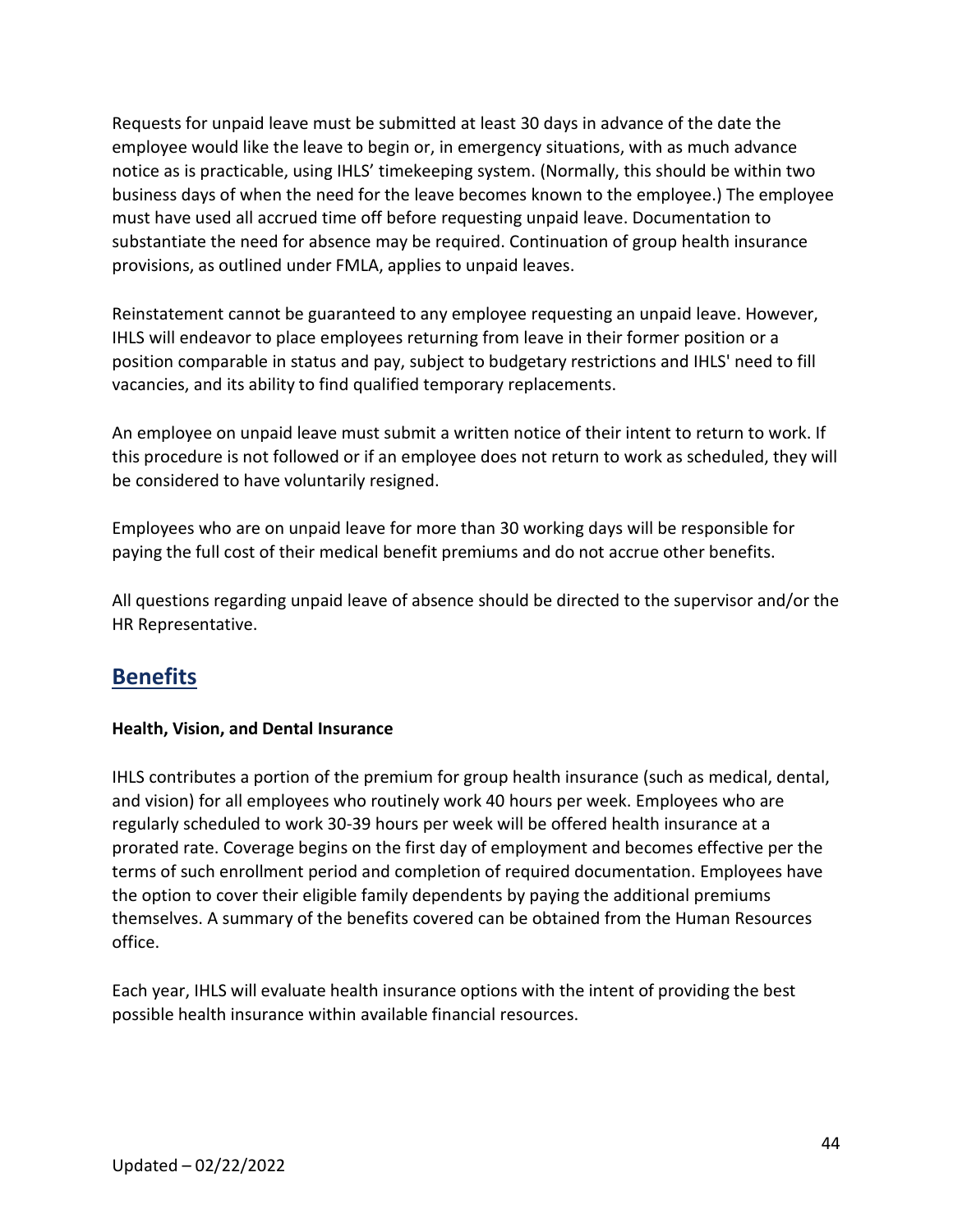#### **Supplemental Health Plan**

IHLS offers supplemental health plans that will help you with costs associated with hospital indemnity, critical illness, and off-the-job accidents. You can request summary plan descriptions for these plans through the Human Resources Office.

#### **Life Insurance**

Term life insurance will be provided by IHLS to all employees. Each year IHLS will evaluate life insurance options. If IHLS cannot pay the entire cost of the premiums for life insurance, employees will be asked to share in that cost.

#### **Pension Plan (Illinois Municipal Retirement Fund or IMRF)**

Employees who routinely work 1,000 or more hours per year are eligible to participate in the Illinois Municipal Retirement Fund (IMRF) pension plan. If you are working in a position that qualifies for IMRF you must contribute as the IMRF is not an optional program. The Illinois Pension Code determines how IMRF operates and administers IMRF benefit plans. Under the Illinois Pension Code, employees contribute 4.5% of their wages or salaries to the fund. Employers contribute at annual specified contribution rates as determined by the Illinois Municipal Retirement Fund. Plan descriptions of this program are available from Human Resources as part of our goal to be good stewards of public funds. The Illinois Heartland Library System (IHLS) has adopted a Pension Management Safeguards Policy, which is presented below:

*IHLS will adhere to Illinois Municipal Retirement Fund (IMRF) guidelines and will not permit endof-career payouts in a way to pad or "spike" pensions. For example, but not by way of limitation, IHLS shall not pay out accrued but unused vacation time prior to the actual date of employment termination and shall not increase an employee's compensation or pay a retirement bonus timed to pad or "spike" an employee's IMRF pension.* 

*Notwithstanding any other policy or practice to the contrary, IHLS recognizes that compensation increases paid during the final years of employment with the purpose of increasing a participant's pension beyond the limitations of section 7-116 of the Illinois Pension Code, as amended from time to time, are not compatible with good pension plan administration and may be one cause of pension plan underfunding. Therefore, all compensation increases authorized or granted to IHLS employees in their final years of employment as defined in the Pension Code will not exceed the limitations defined by that statute for the purpose of increasing a participant's pension beyond the limitations of 7-116. This prohibition includes, but is not limited to, payment of accrued but unused vacation or other benefit time prior to an employee's actual date of retirement or separation, payment of a bonus at retirement, as well as granting a wage increase*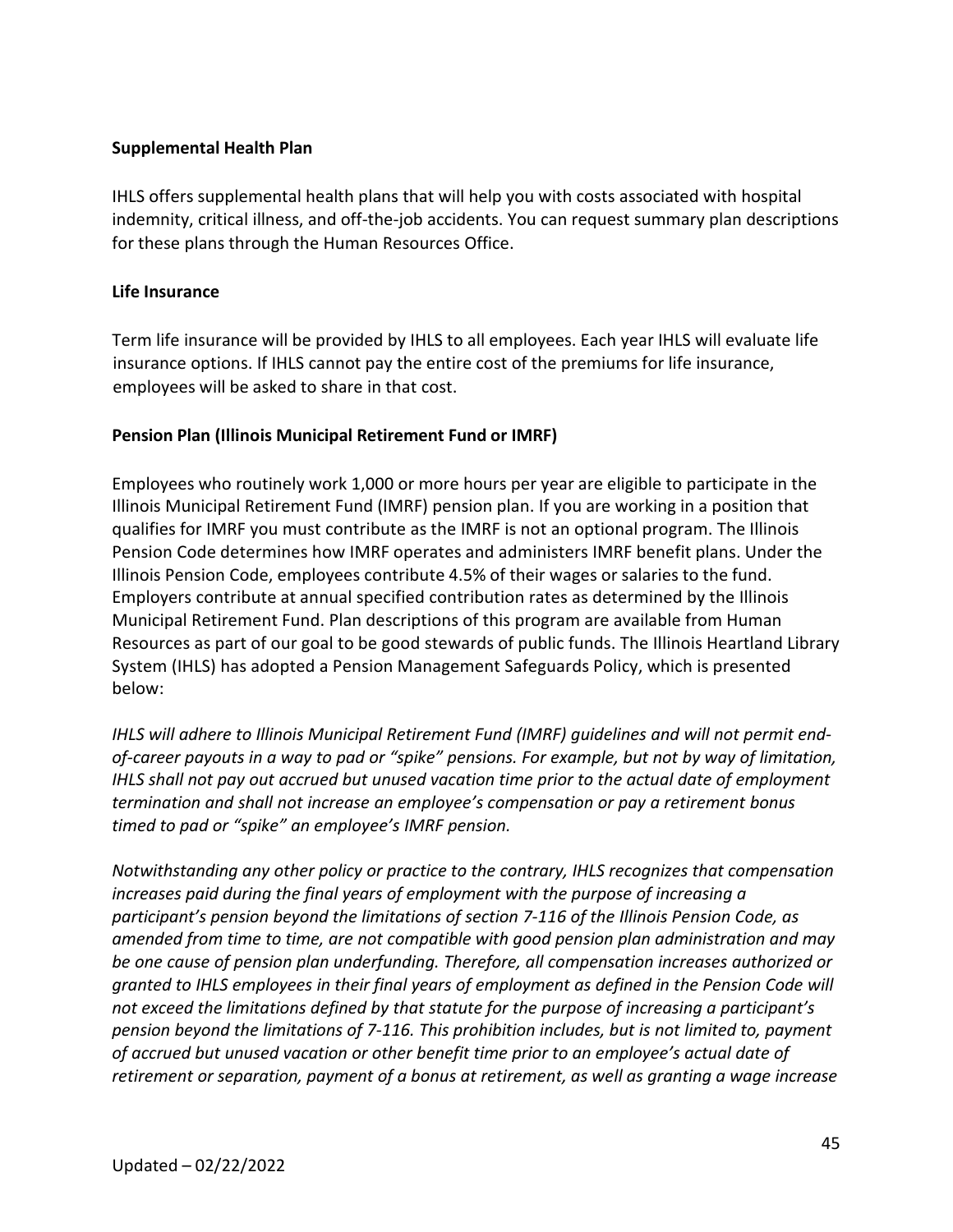*which exceeds the statutory limitations when not the result of a promotion or transfer to a new position.* 

# **Before retirement and within 60 days after, no pre-arrangement (even an informal one) can be made between a retiring member and an IMRF employer that the member will return to work.**

To learn more about your benefits, please visit the member publications page on the IMRF website at [www.imrf.org.](http://www.imrf.org/) 

# **Employee Assistance Program (EAP)**

An Employee Assistance Program will be available to all employees at the expense of IHLS. The EAP program is designed to assist employees in dealing with personal problems that might adversely impact their work performance, health, and well-being. EAP services generally include assessments, short-term counseling, and referral services for employees and their household members. Any information or issues shared by an employee with an EAP representative will be kept completely confidential unless the employee provides permission to share such information.

Each year, IHLS will evaluate its financial situation. If IHLS cannot pay the entire cost of an EAP program, employees will be asked to share in that cost. For more information and how to access the EAP program please contact Human Resources.

# **Consolidated Omnibus Budget Reconciliation Action (COBRA)**

In accordance with the Consolidated Omnibus Budget Reconciliation Action (COBRA), IHLS will arrange for an employee to continue receiving health insurance benefits for up to 18 months when an employee leaves IHLS. If the qualifying event is the employee's quitting, termination, or reduction in hours, COBRA benefits last for **18 months**. If the qualifying event is the employee's death, the employee's divorce or legal separation, or the dependent's loss of dependent status under the plan, COBRA benefits last for **36 months**. The employee or dependent must pay the total cost of the continued health insurance coverage. Such premiums must be received by the 15th of each month to pay for insurance coverage for the next month.

# **Travel/Expense Reimbursement Policy**

Employees or officers traveling on IHLS business will have reasonable authorized expenses paid as defined in the Local Government Travel Expense Control Act (50 ILCS 150). The travel must be pre-approved by the employee's supervisor and the Executive Director. Expenditure for travel cannot exceed the predetermined maximum without IHLS Board approval. IHLS will only approve travel expensesfor employees or officers if the travel is necessary to complete official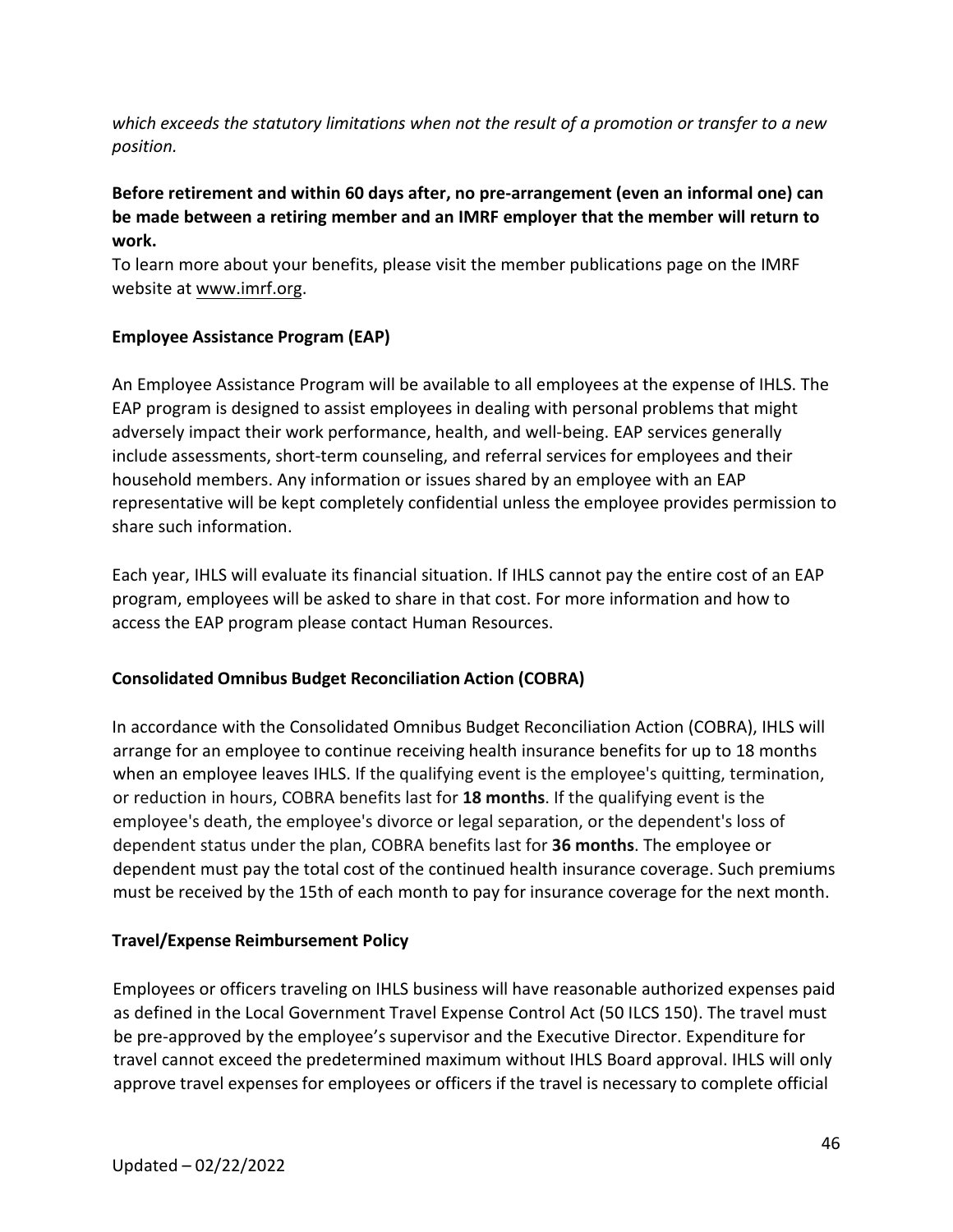system business, for the education of employees or officers, or necessary to obtain information for the betterment of the system in some capacity. Employees and officers are required to conduct their travel in the most cost-effective manner. Whenever possible and cost effective, business travel arrangements will use governmental entity discount rates. Actual travel time to get to and from meetings and conferences may be recorded as work time.

The total maximum for any travel for IHLS purposes allowed is \$3,000.00 for any single event/ trip. In the event of an emergency or extraordinary circumstance, reimbursement may be approved over the \$3,000 maximum reimbursement limit if approved by a majority of the IHLS Board at a properly noticed and regularly scheduled board meeting subject to a roll call vote.

There is no prohibition on a spouse and/or family member accompanying an employee on an official out-of-town trip which is eligible for reimbursement under this policy, provided that their presence does not detract from the performance of duty and all expenses attributable to the family member is paid by the employee.

# Transportation

Travel by airplane, train, bus, or car between your home and your business destination will be reimbursed if it is not travel from home to or from your regular work location.

When an IHLS vehicle is not available, private vehicles may be used provided that verification of personal vehicle liability insurance and proof of a current, valid driver's license has been previously provided to the Human Resources Office. The maximum mileage reimbursement will be based on the prevailing current IRS rate**.** 

An employee who finds it more convenient to drive his or her personal vehicle to conduct IHLS business instead of an available IHLS vehicle will be reimbursed for the cost of fuel only (based on the miles driven and the average cost of fuel). Based on information provided by the Federal Department of Transportation, the average miles per gallon used will be 22.4 for automobiles and 18 for SUVs and light trucks. The cost of fuel will be based on the information supplied for the metropolitan area nearest the destination and/or IHLS office where the employee works and the date of the travel. Fuel prices can be obtained at: http://fuelgaugereport.aaa.com/?redirectto=http://fuelgaugereport.opisnet.com/ILmetro.asp or by using the local fuel [price.](http://fuelgaugereport.aaa.com/?redirectto=http%3A//fuelgaugereport.opisnet.com/ILmetro.asp) 

When traveling outside the IHLS service area, all travel shall be by the most economical mode of transportation available, considering travel time, cost, and work requirements. IHLS vehicles should be used, when possible, unless family members are accompanying the IHLS employee. When traveling to major metropolitan areas, public transportation should be considered as a less expensive mode.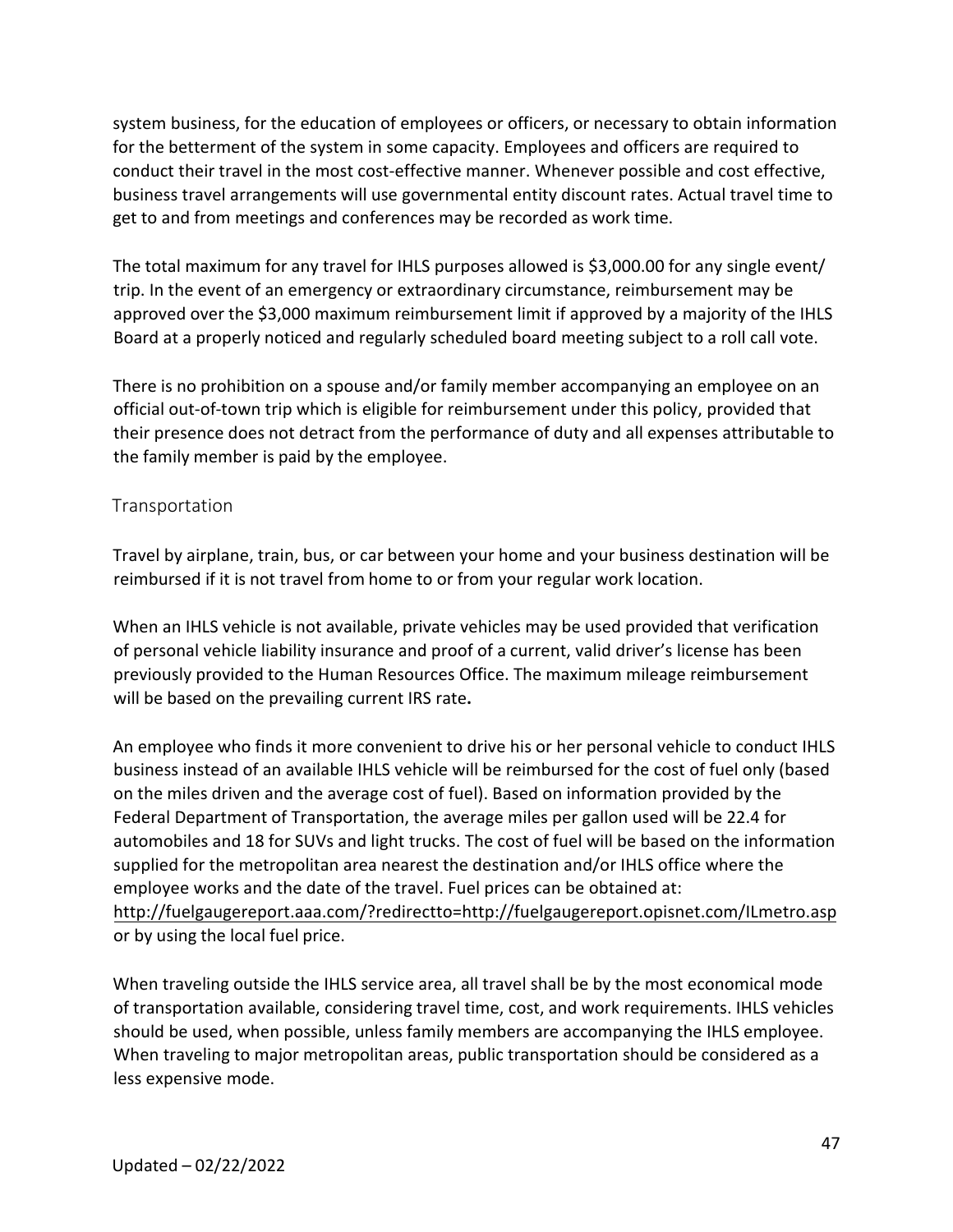When air travel is required, only coach fare will be paid by IHLS. Taxicab fares, tips, parking fees, bridge, road, and toll fees are also allowable expenses.

# Food

Costs of meals for employees or officers for each day of travel for IHLS business will be reimbursed. Expenses are to be authorized and approved by the Executive Director. Costs for meals cannot exceed the maximum daily per diem rate established by the United States Internal Revenue Service. Per diem guidelines for food can be found at <http://www.gsa.gov/portal/category/100120>, and then selecting the year, the state, and the destination city or zip code.

Under normal circumstances, reimbursement will not be made for meals consumed in IHLS service areas during a regular working day. The following will be exceptions to this rule:

- 1. When a staff member attends an evening meeting in addition to a full working day.
- 2. When circumstances require that IHLS staff act as host to a visitor.
- 3. Other meal reimbursement as deemed necessary will be evaluated by the Executive Director on a case-by-case basis and be administered in a manner consistent with established limits.

#### Hotel

Actual costs for hotel and motel accommodations, including taxes and reasonable tips, are limited to the minimum number of nights required to conduct IHLS business at the average single room rate of adequate hotel or motel accommodations nearest the destination. Employees are allowed to have single rooms without a roommate. Rates cannot exceed the maximum per diem rates determined by the United States Internal Revenue Service. These rates can be obtained at [http://www.gsa.gov/portal/category/100120,](http://www.gsa.gov/portal/category/100120) and then selecting the year, the state, and the destination city or the zip code. If an employee or officer's spouse or other family members share lodging, the employee or officer must pay any differences.

#### Special Expenses

IHLS will reimburse employees or officers for the actual cost of other reasonable and prudent travel expenses, such as: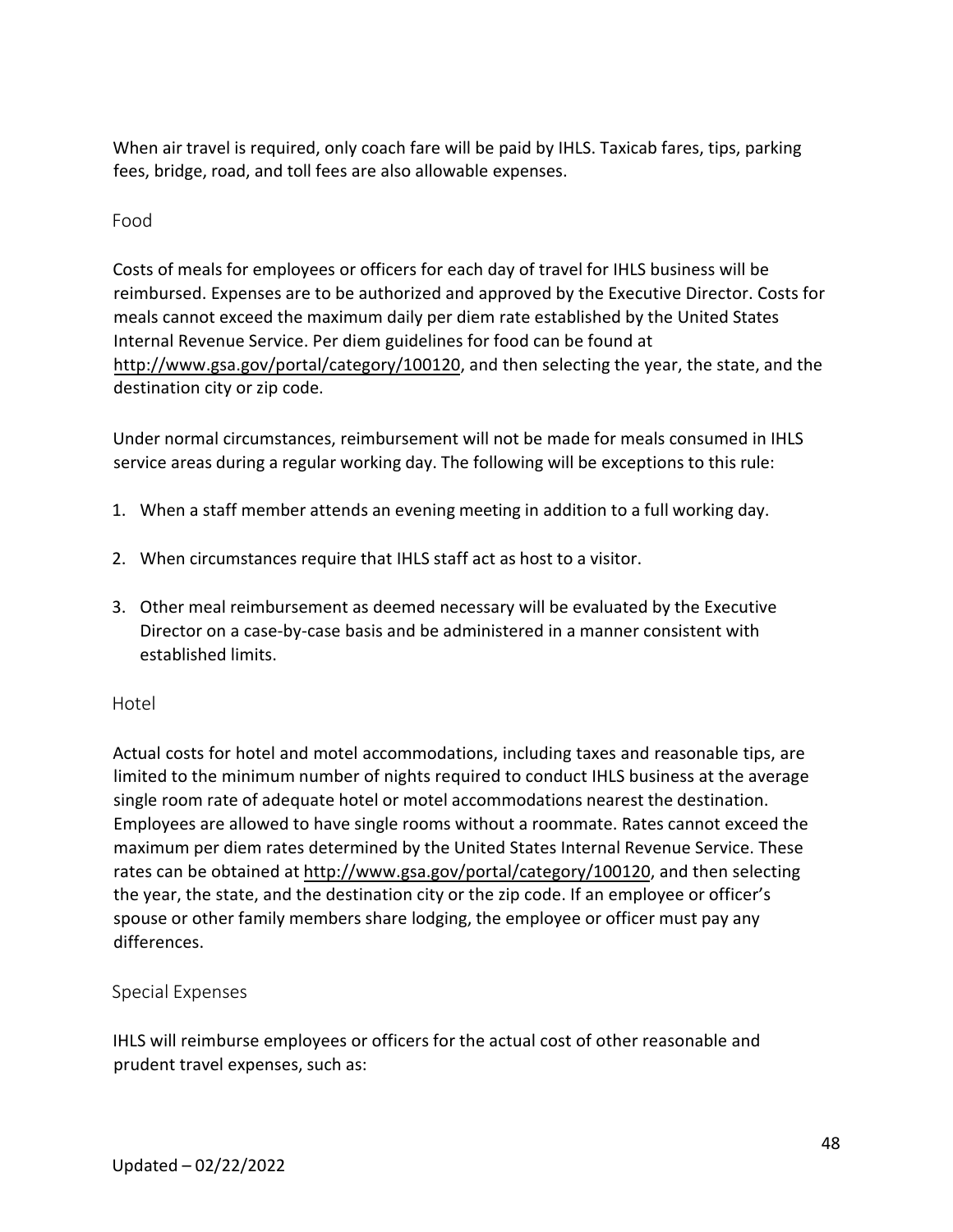- 1. Fares for taxis or other types of transportation between the airport, train, or bus station and the hotel, the hotel and the work location, or from one place of business to another.
- 2. Tips (limited to 20%) paid for services related to any allowable expense.
- 3. Business calls while on a business trip to include business communications by fax machine or other communication devices.
- 4. Other similar ordinary and necessary expenses related to business travel such as transportation to a meal when out of town and conducting IHLS business, printing materials for distribution at a meeting, or the purchase of incidental materials needed to make a presentation.
- 4. Conference and workshop registration fees.
- 5. Conference meal costs above the per diem meal limit, when it is clear that the excess meal cost was required.

IHLS will not reimburse employees for the cost of personal or entertainment expenses, such as:

- 6. Transportation if the employee is provided with a ticket or is riding free as a result of a frequent traveler or similar program.
- 7. Alcoholic beverages.
- 8. Personal telephone calls.
- 9. Coat check.
- 10. Late checkout and room guarantee charges (unless special circumstances exist and approval has been obtained from the Executive Director);
- 11. Valet parking service.
- 12. Shows, amusements, theaters, circuses, sporting events, or any other place of public or private entertainment or amusement, unless ancillary to the purpose of the program or event.
- 13. Repairs or towing of a private vehicle.
- 14. Parking tickets or other traffic tickets.
- 15. Charges associated with locksmith service.
- 16. Tips exceeding 20%

In addition, should an employee believe that he or she has incurred business-related expenses that are not otherwise covered by this policy (such as additional costs incurred due to the employee's use of his or her personal cell phone or Internet service for work-related purposes), the employee may submit his or her cell phone bill or Internet service bill along with an explanation of what additional portion of said bill(s) are attributable to work-related activities. Reimbursement for additional cell phone charges and/or Internet charges attributable to work- related activities will be reimbursed when supporting documentation verifying such charges is presented.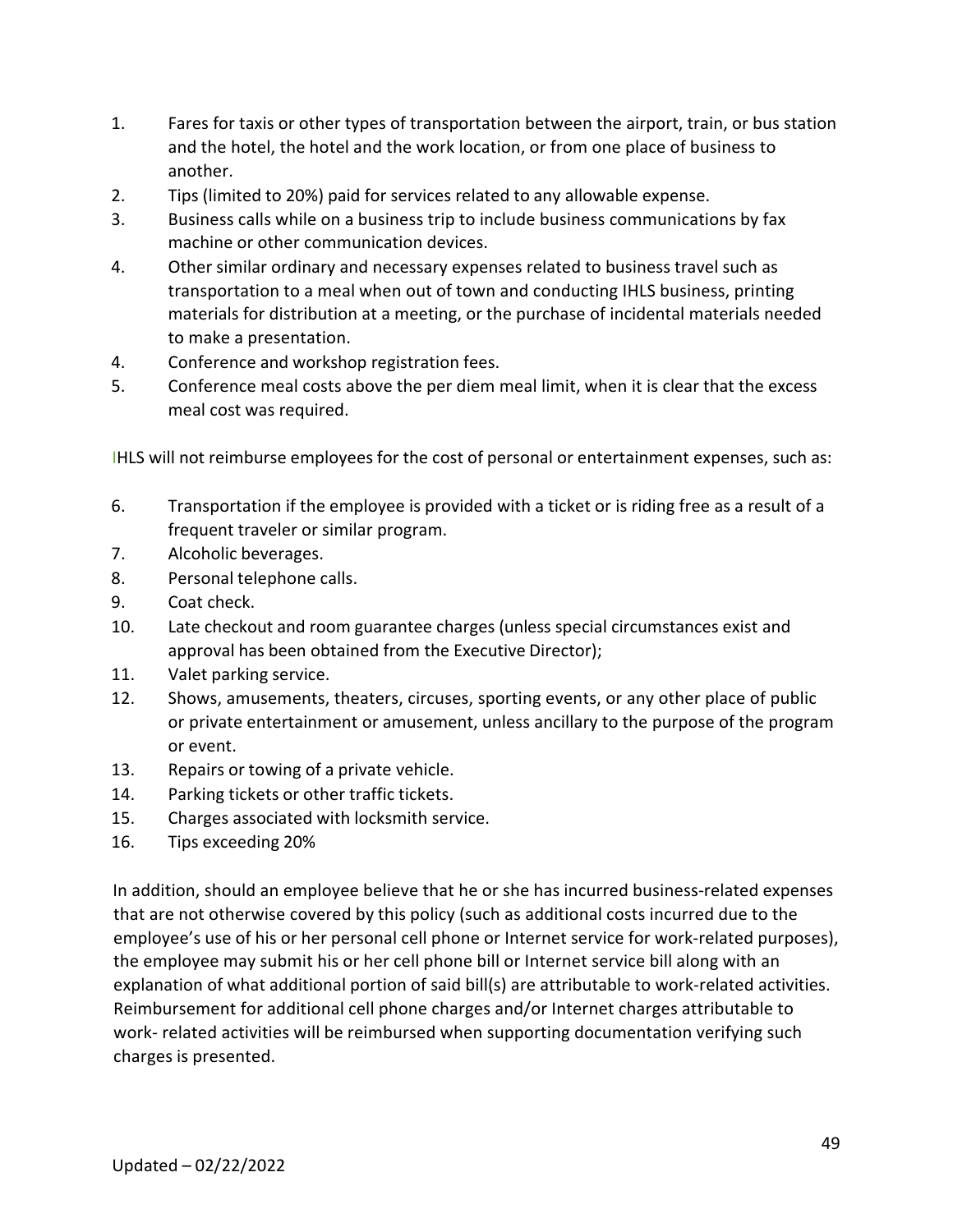#### Documentation

No expenses shall be reimbursed without a reimbursement request form completely filled out with receipts or estimates (with reservations and confirmation numbers) attached. In the event that travel expense is prepaid, actual receipts must be turned in and attached to the reimbursement request form within 30 days of the completion of travel. Any amount paid in excess of the actual receipts filed must be repaid to IHLS within 30 days.

Any member of the governing Board or any officer or employee that exceeds the maximum allowed for travel may only be approved by a roll call vote at an open meeting of the governing Board. The reimbursement request form is the minimum documentation that must first be submitted, in writing, to the governing Board.

# **Professionalism and IHLS Representation**

# **Employee Respect and Behavior**

Each employee is expected to perform their duties honestly, efficiently, and courteously, recognizing that disagreements and informed debates are valuable tools to use in making informed decisions. Diverse opinions are valued, and ideas and creativity are encouraged by staff at all levels.

To avoid gossip and misunderstandings, every attempt will be made to provide information to everyone at the same time, regardless of their position. Everyone will have opportunities to give input and receive feedback on ideas.

Other acts of civility include being respectful of others by lowering voices when talking in work areas and keeping cellular telephones on vibrate.

IHLS is committed to maintaining a work environment free from rudeness, violence, threats, intimidation, and other disruptive behavior. Violence, threats, coercion, harassment or intimidation of others, interference with an individual's legal rights of movement or expression, or disruptions to the workplace will not be tolerated and all reports of incidents will be taken seriously and will be dealt with appropriately.

Except as required by applicable State law and as set forth in the Workplace Violence Policy, firearms and other dangerous weapons or materials are not allowed on IHLS property. Every employee's cooperation is needed to maintain a safe working environment. Employees should not ignore violent, threatening, intimidating, or other disruptive behavior. Any employee experiencing or witnessing imminent danger or actual violence involving weapons or personal injury should call 911 immediately and then notify a supervisor as soon as possible.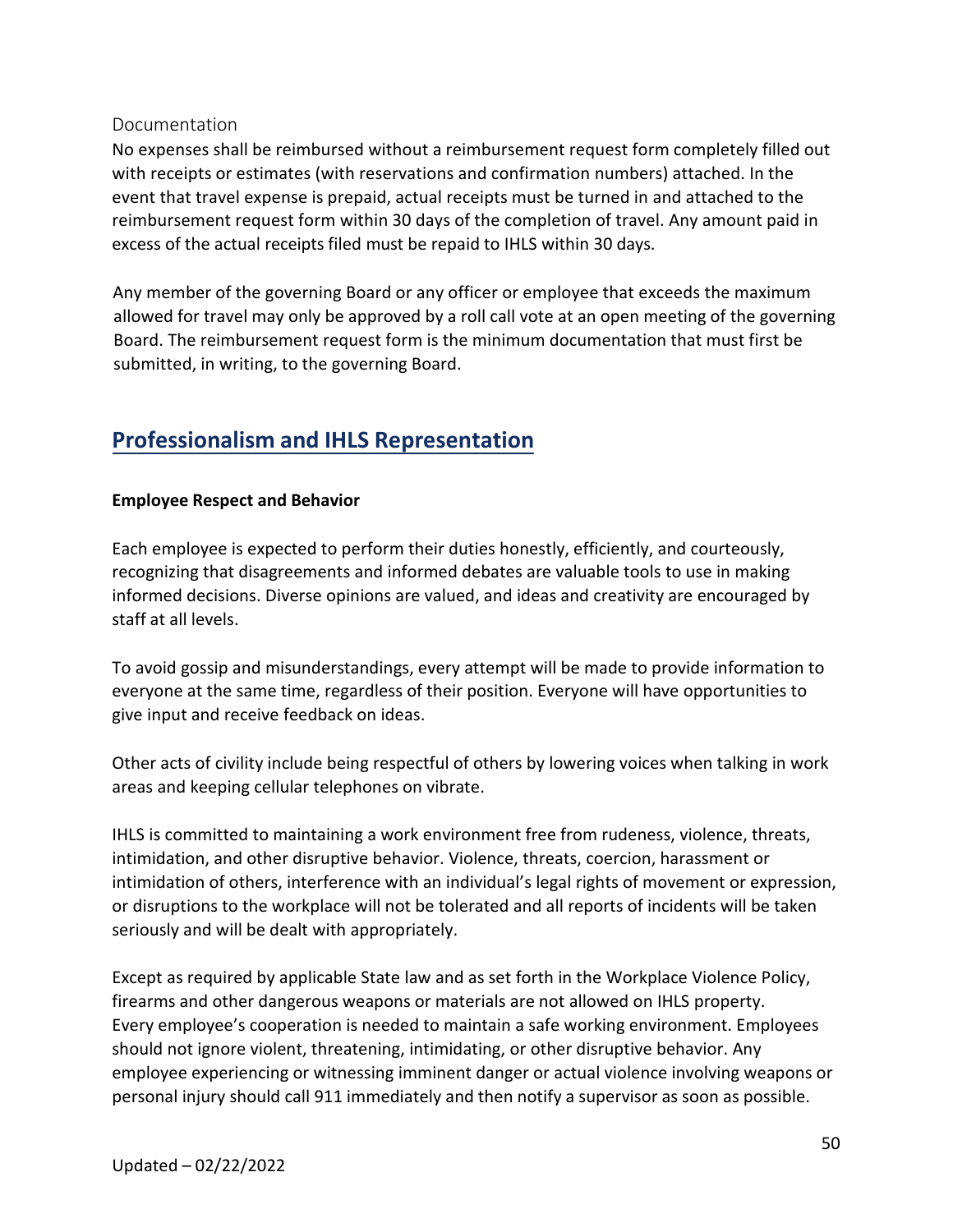Any employee observing or experiencing other inappropriate behavior by anyone on IHLS premises, whether they are an IHLS employee or not, should report it immediately to a supervisor. Supervisors who receive such reports should immediately begin an investigation, take appropriate action, and notify the Executive Director. Inappropriate behavior by the Executive Director should be reported to the President of the Board.

Employees displaying inappropriate behavior may be referred to counseling and/or may be subject to disciplinary action. Anyone who commits other less serious violent acts may still be removed from the premises and may be subject to disciplinary action. Any employee who commits a serious violent act will be removed from the premises, be subject to immediate dismissal, and may be subject to criminal charges.

IHLS has a zero tolerance for bullying, discrimination, violence, and sexual harassment behaviors.

# **Fraternization in the Workplace**

Illinois Heartland Library System has created this policy to nurture a working environment in which employees maintain clear boundaries between employee personal and business relationships so as to be most effective for conducting business. Illinois Heartland Library System does not prohibit friendships or romantic relationships between employees but seeks to set forth clear guidelines as to how relationships should be conducted in the workplace.

**Discouraging Workplace Personal Relationships** – Illinois Heartland Library System discourages, but does not forbid, fraternization between managers or supervisors and subordinate employees. Romantic or intimate relationships between managers or supervisors and subordinate employees create an unreasonable possibility of favoritism, conflicts of interest, and claims of sexual harassment. Such relationships may also create serious problems in terms of objective management, accurate evaluations, and discipline.

**Reporting Workplace Relationships** – For these reasons, any employee who is involved in a romantic or intimate relationship, not necessarily limited to sexual relationships, with any other employee must report the relationship to Human Resources. Such information will be treated by IHLS as confidentially as possible, consistent with IHLS' legitimate business needs. Failure to report such relationships may result in disciplinary action, up to, and including, discharge. **IHLS Rights** – Where such an intimate relationship exists, IHLS reserves the right to make such employment decisions as are necessary to ensure that the risks enumerated above regarding the relationship will not occur. Such steps include but are not limited to: transfer of one or both parties to the relationship; required resignation of one of the parties in the relationship (in such cases, the decision as to which employee will resign will be left to the two employees); or adjusting lines of reporting or communication.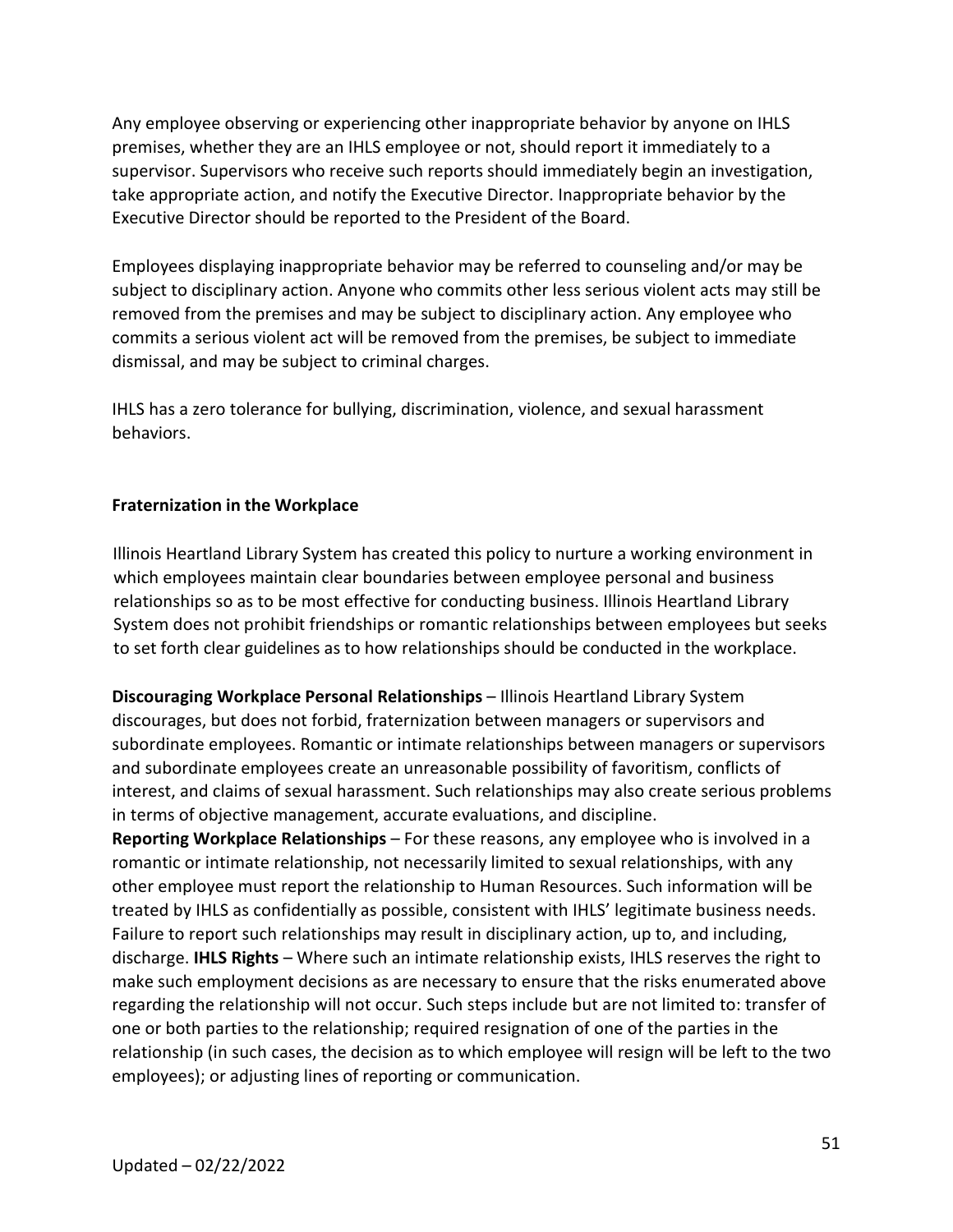**Agreement** – In cases where a consensual personal relationship exists, the parties will be required to sign an agreement acknowledging that the relationship exists and that it is consensual and the agreement will further instruct each party to immediately notify Human Resources should the relationship at any time become non-consensual so that IHLS can ensure that no violation of IHLS' No Harassment Policy has occurred and, if it has, IHLS can take prompt, appropriate remedial action to ensure the harassment stops. Moreover, in order to maintain the avoidance of favoritism in the workplace and to ensure that all employees of IHLS are comfortable in the work environment, employees who are involved in a personal romantic relationship are absolutely prohibited from engaging in displays of affection (such as kissing, hand-holding, or other similar personal contact) while on IHLS premises during working time.

**Refusal of Employment Modifications** – As detailed above, it may be necessary to modify reporting structures, transfer positions, or make other necessary adjustments to employment. Refusal of reasonable modification to an employee's position will be deemed a voluntary resignation.

**Conduct During Non-Work Time** – During non-working time, including lunch, breaks, and before or after work periods, employees may engage in appropriate personal conversations in non-work areas as long as such conversations and behavior do not violate IHLS' policy against workplace harassment and as long as the employees avoid displays of affection such as kissing, hugging, etc., at all times while on IHLS premises.

**Off-Duty Conduct** – Employee conduct outside of working hours and outside IHLS premises is generally regarded as private, as long as such conduct does not create problems within the workplace. An exception to this rule is romantic relationships between supervisors and subordinates or between employees, which must be reported as set forth above. In addition, IHLS strongly discourages off-duty fraternization to include attendance at happy hours or similar events involving supervisors/managers and non-supervisory employees.

**Physical Contact** – Employees are prohibited from engaging in physical contact that would be considered inappropriate by a reasonable person on IHLS property, in the presence of customers, or during any IHLS-related business.

**Harassment** – Employees should be mindful the organization maintains a strict antiharassment policy.

**Employee Appeals** – Any employee who believes that they have been adversely affected as a result of this policy, or who believes that this policy is not being adhered to, should speak with Human Resources.

#### **Gifts, Loans, and Entertainment**

IHLS employees are to deal with suppliers, contractors, members, and others on the sole basis of what is in IHLS' best interest, accomplishes the Mission of IHLS, and is in the best interest of its members. In compliance with the Illinois State Gift Ban Act (Illinois Public Act 93-617) employees may not accept any gifts, payments, loans, or excessive entertainment from any source or person doing or seeking to do business with IHLS except as outlined in the above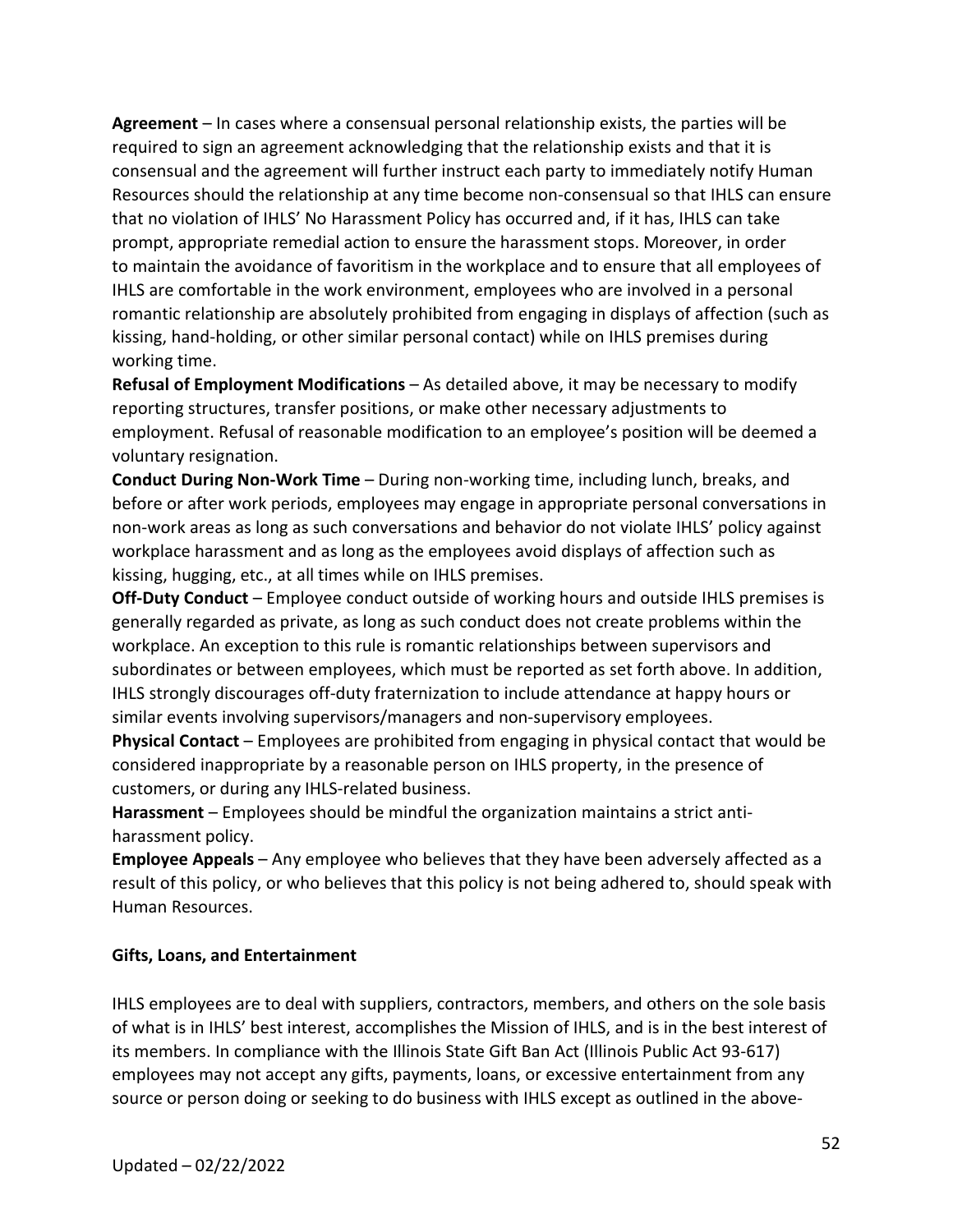described State Statute. This ban applies to and includes the spouse of and any immediate family member living with the employee.

An employee does not violate this section if the employee promptly takes reasonable action to return the prohibited gift to its source or gives the gift or an amount equal to its value to an appropriate charity that is exempt from income taxation under Section 501(c) (3) of the Internal Revenue Code of 1986, as now or hereafter amended, renumbered, or succeeded.

- Opportunities, benefits, and services that are available under the same conditions as for the general public.
- Anything for which the employee pays the market value.
- Educational materials and missions.
- Travel expenses for a meeting to discuss IHLS or State business.
- A gift from a relative, meaning those people related to the employee such as parents, children (including adopted, step or foster), uncle, aunt, first cousin, nephew, niece, spouse, grandparents, grandchildren, in-laws, stepparents, half-brothers, or parents and grandparents of the employee's spouse or fiancée.
- Anything provided by an individual on the basis of a personal friendship unless the employee has reason to believe that, under the circumstances, the gift was provided because of the position or employment of the employee and not because of the personal friendship.
- Food or refreshments not exceeding \$75 per person in value on a single calendar day, provided that the food or refreshments are consumed on the premises from which they were purchased or prepared or catered for the purpose of this section.
- Food, refreshments, lodging, transportation, and other benefits resulting from the outside business or employment activities (or outside activities that are not connected to the duties of the employee) of the employee and the employee's spouse if the benefits have not been offered or enhanced because of the position or employment of the employee and are customarily provided to others in similar circumstances.
- Gifts from other IHLS employees or employees from other municipal, State, or Federal agencies and entities.
- Bequests, inheritances, and other transfers at death.
- Any item or items from any one prohibited source during any calendar year having a cumulative total value of less than \$100.

# **Political Activities**

While IHLS encourages employees to be involved in their communities and to take advantage of their legal right to vote, IHLS employees cannot participate in prohibited political activities during working hours. Employees can be involved in political activities during vacation, personal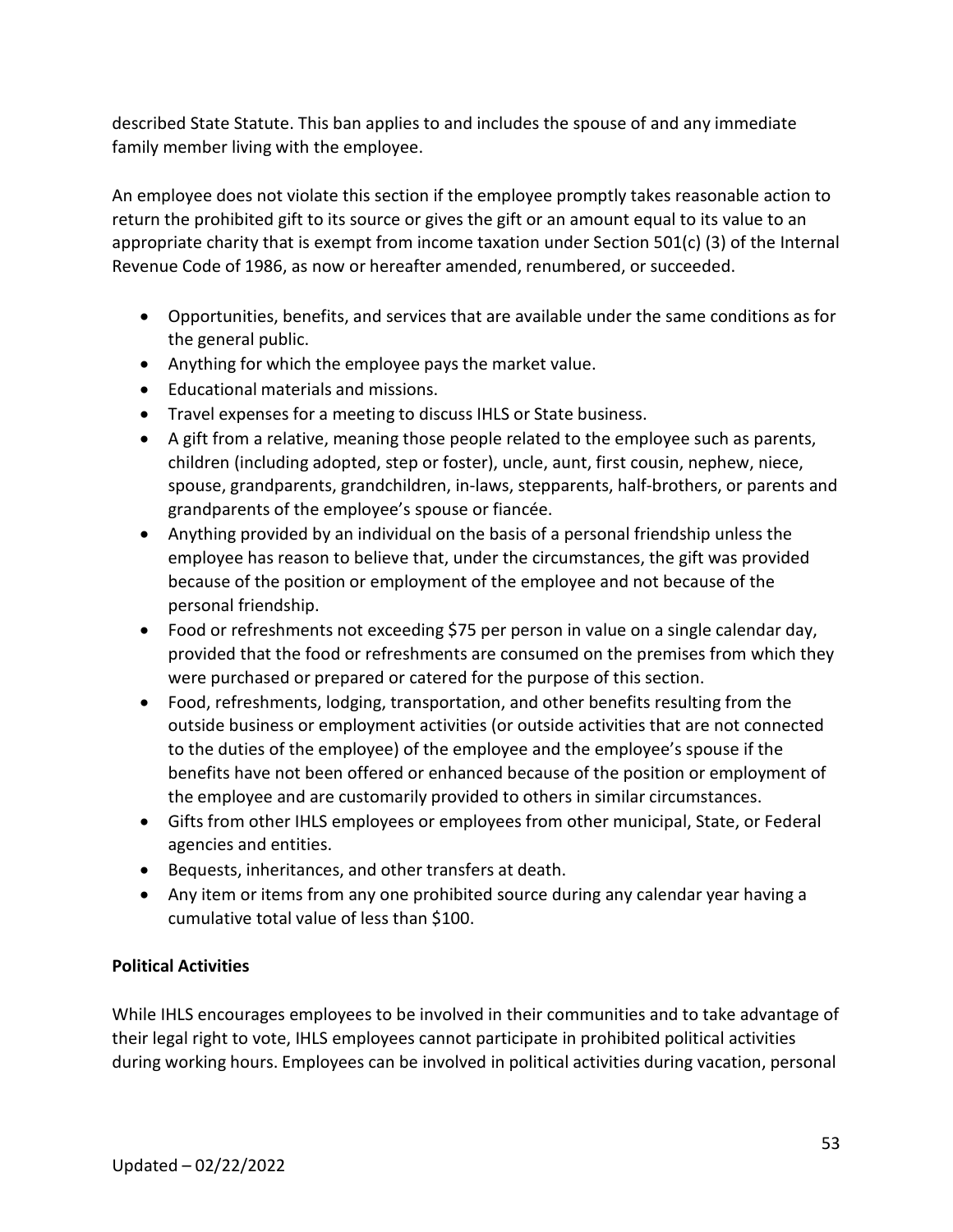time, or compensatory time off. Also, IHLS employees cannot use IHLS facilities, equipment, or supplies in connection with any election or candidate for an elective or appointed public office.

- Preparing for, organizing, or participating in any political meeting, political rally, political demonstration, or other political event.
- Soliciting contributions, including but not limited to the purchase of, selling, distributing, or receiving payment for tickets for any political fundraiser, political meeting, or other political event.
- Soliciting, planning for the solicitation of, or preparing any document or report regarding anything of value intended as a campaign contribution.
- Planning, conducting, or participating in a public opinion poll in connection with a campaign for elective office or on behalf of a political organization for political purposes or for or against any referendum question.
- Surveying or gathering information from potential or actual voters in an election to determine probable vote outcome in connection with a campaign for elective office or on behalf of a political organization for political purposes or for or against any referendum question.
- Assisting at the polls on election day on behalf of any political organization or candidate for elective office or for or against any referendum question.
- Soliciting votes on behalf of a candidate for elective office or a political organization or for or against any referendum question or helping in an effort to get voters to the polls.
- Initiating for circulation, preparing, circulating, reviewing, or filing any petition on behalf of a candidate for elective office or for or against any referendum question.
- Making contributions on behalf of any candidate for elective office in that capacity or in connection with a campaign for elective office.
- Preparing or reviewing responses to candidate questionnaires in connection with a campaign for elective office or on behalf of a political organization for political purposes.
- Distributing, preparing for distribution, or mailing campaign literature, campaign signs, or other campaign material on behalf of any candidate for elective office or for or against any referendum question.
- Campaigning for any elective office or for or against any referendum question.
- Managing or working on a campaign for elective office or for or against any referendum question.
- Serving as a delegate, alternate, or proxy to a political party convention.
- Participating in any recount or challenge to the outcome of any election.

# **Personal Appearance**

Individual personal appearance affects the perception of professionalism at IHLS. All employees must dress appropriately and maintain a high standard of personal hygiene. Consistent with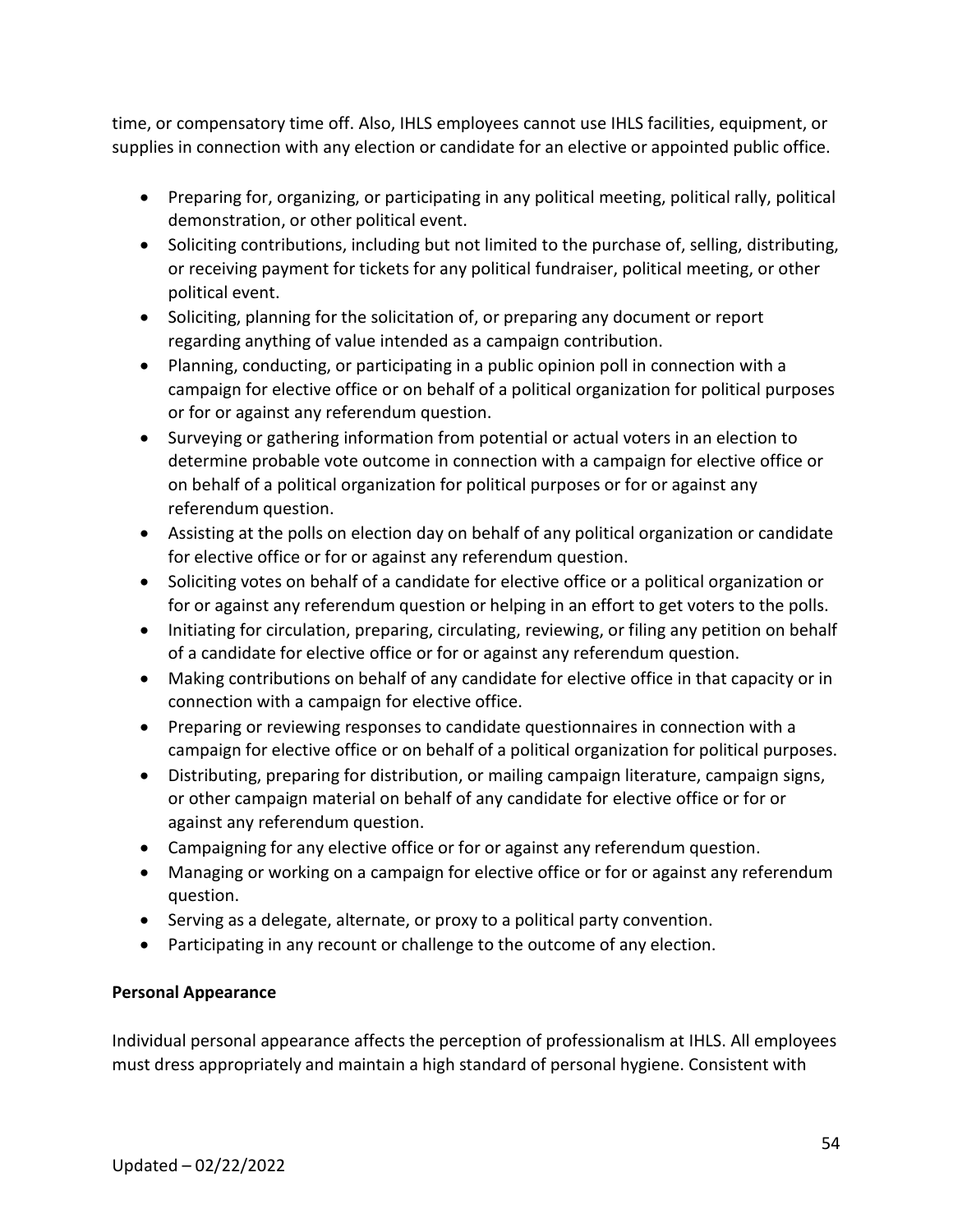other policies, clothing should not contain any advertisements of alcohol or cigarettes and should not have any offensive language or images.

"Business casual" and modest dress is appropriate for employees in the workplace. Business casual attire means dressing professionally yet looking relaxed and neat. Even in a business casual work environment, clothing should be pressed and never wrinkled. Torn, dirty, or frayed clothing is unacceptable. The employee should always consider with whom they are meeting throughout the day. Their attire should always be more professional when meeting with member libraries and others. Exceptions (such as sweatpants, sweatshirts, shorts, and t-shirts) may be made for employees involved in special projects or on days designated by the Executive Director. Employees are encouraged to wear shoes other than tennis shoes.

Because of the nature of work performed, delivery drivers wear uniforms which consist of IHLS logo shirt, IHLS logo hat (optional), black/blue, khaki, or denim pants and although hard-toed shoes are preferred, tennis shoes or shoes made of canvas-type material are acceptable. During warm weather, delivery drivers may wear appropriately length shorts. All delivery drivers must have appropriate IHLS identification.

The Executive Director or a HR Representative must approve any exceptions to the parameters established in this policy.

# **Personnel Records**

A file containing the employee's job application and related material, performance appraisals, and other materials applicable to evaluation of performance and potential will be maintained. Each employee's personnel file will be available for inspection in the Human Resources office. Contact your supervisor or the Human Resources office to make an appointment. To protect the employee's privacy, any documents that relate to medical information (including an injury or disability) will be kept in a file separate from the rest of the personnel documents. Also, anything not directly related to the job, such as pre-employment references, grievances, outside agency complaints, affirmative action/EEO data, credit reports, or wage garnishments is kept in a separate file. These files may be kept inside or adjacent to the personnel file but should be separate and easy to remove if the file is requested for review.

All personnel records are treated as confidential. External release of individual personnel information, other than confirmation of employment, will not be made without written authorization of the employee.

Each employee is responsible for notifying the Human Resources Office about any changes in address, telephone number, and/or family status (births, marriage, death, divorce, legal separation, etc.), as income tax status and group insurance may be affected by these changes.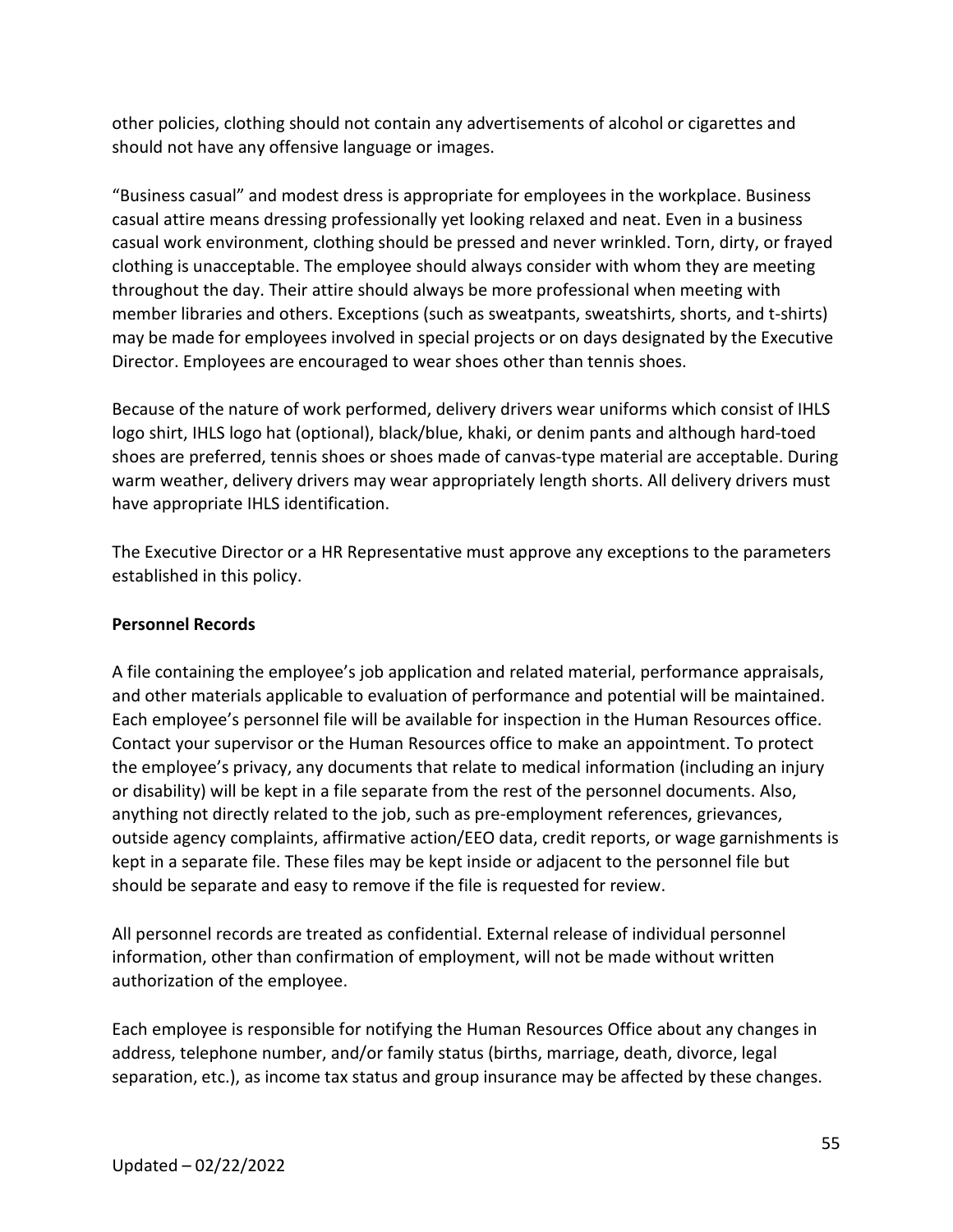#### **Secondary Employment**

Employees may choose to have a second job, do consulting work, present workshops, and seminars as long as that job does not interfere with their IHLS responsibilities. All employees are held to the same performance standards and scheduling expectations regardless of whether they have other jobs. Employees of IHLS shall not engage in any business or transactions or have a financial or personal interest that is a conflict of interest or is incompatible with their responsibilities and duties as employees of IHLS.

Additionally, when such work occurs during a regular workday, employees must schedule and obtain prior approval for vacation leave, or personal time off time off when accepting honorariums, fees, or other forms of compensation.

The following examples may be considered incompatible or an interference with IHLS:

- Causing unscheduled absences
- Resulting in the employee failing to perform effectively when on duty at IHLS
- Using sick leave
- Working for a vendor
- Bringing IHLS into public disrepute or legal jeopardy

Any employee who has or contemplates working for another organization in addition to working for IHLS should notify their supervisor and complete a Secondary Employment – Determination of Conflict form. The form includes, but is not limited to, the name of the IHLS employee, the IHLS job title, the name of the prospective employer, the nature of the duties, the expected days and hours of work, and the type of employment relationship with the second employer.

Initial review and determination as to whether a conflict exists with IHLS, and the employee's secondary employment shall be made by the Executive Director. The IHLS Board of Directors must determine concurrence at its next regularly scheduled Board meeting following the determination made by the Executive Director. Such concurrence must be determined by a vote of the Board.

An employee who accepts secondary employment which is determined to be a conflict of interest or refuses to complete the Secondary Employment Determination of Conflict form may be subject to disciplinary action up to and including discharge. If, at any time, it is determined that a conflict of interest exists, the employee may be asked to terminate the outside job.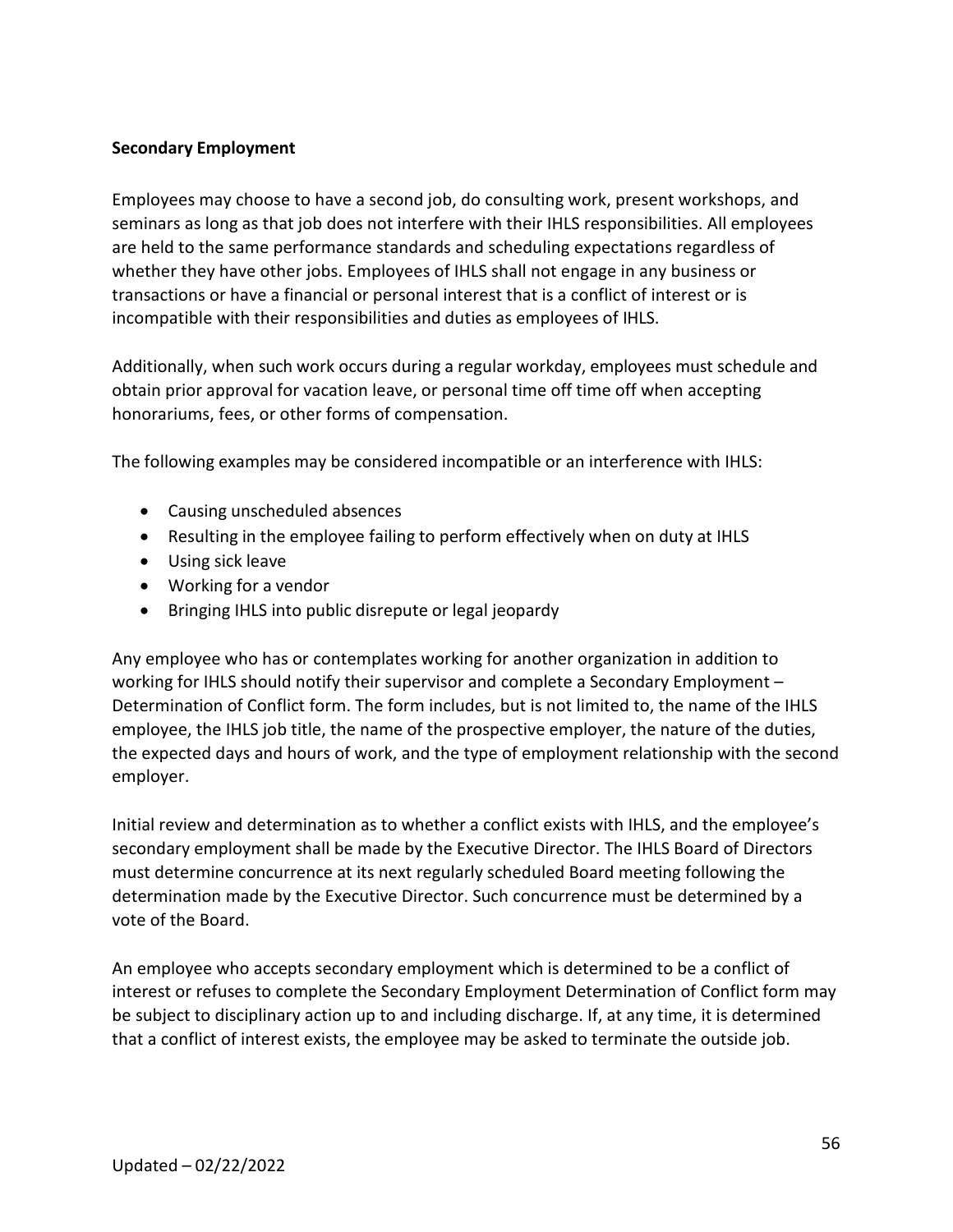IHLS allows immediate relatives of the Board of Directors, the Executive Director, or any other employee to be considered for employment on the basis of their qualifications and successful participation in the formal hiring process. Related employees cannot work within the same department or have a supervisory and/or reporting relationship. This policy applies when assigning, transferring, or promoting a related employee.

For the purposes of this policy, immediate relatives include parents, spouses, siblings, children, civil union partners, or the in-law relationships of the aforementioned relatives, and stepchildren.

# **Use of IHLS Facilities, Equipment, and Materials**

# **Use of Facilities, Equipment, and Materials**

IHLS facilities, equipment, and materials including its vehicles, supplies, credit cards, electronic mail system, cellular telephones, and all communication and information transmitted by, received from, or stored in these systems are the property of IHLS and are for use to conduct IHLS business. The facilities and all equipment and supplies may not be used for a commercial venture, religious or political causes, or other solicitations that are not job-related. It is understood that some IHLS equipment may be used for personal business, on an incidental basis.

To help balance professional and personal needs, personal telephone calls are allowed. Personal toll and long-distance calls should be placed using the employee's personal telephone credit card or on the employee's personal cellular telephone. Personal correspondence received electronically must be sent to each employee's personal e-mail account. Such correspondence may be viewed on IHLS equipment. It is understood that any personal business conducted during working hours should be kept to a minimum.

The electronic mail system cannot be used to create any offensive or disruptive messages. Employees should not assume the confidentiality of any message. Even when a message is erased, it is still possible to monitor that message. If asked, employees must disclose any passwords. Messages sent electronically to an employee should be treated as confidential by other employees and accessed only by the intended recipient. Employees are not authorized to retrieve or read any email message that is not sent to them, unless authorized by the intended recipient or the Executive Director. IHLS reserves the right to review, audit, intercept, access, and to disclose all messages created, received, or sent over the electronic mail system.

The workstation/desk assigned to an employee should be recognized as containing their personal property, as well as IHLS materials. Common courtesy should be shown towards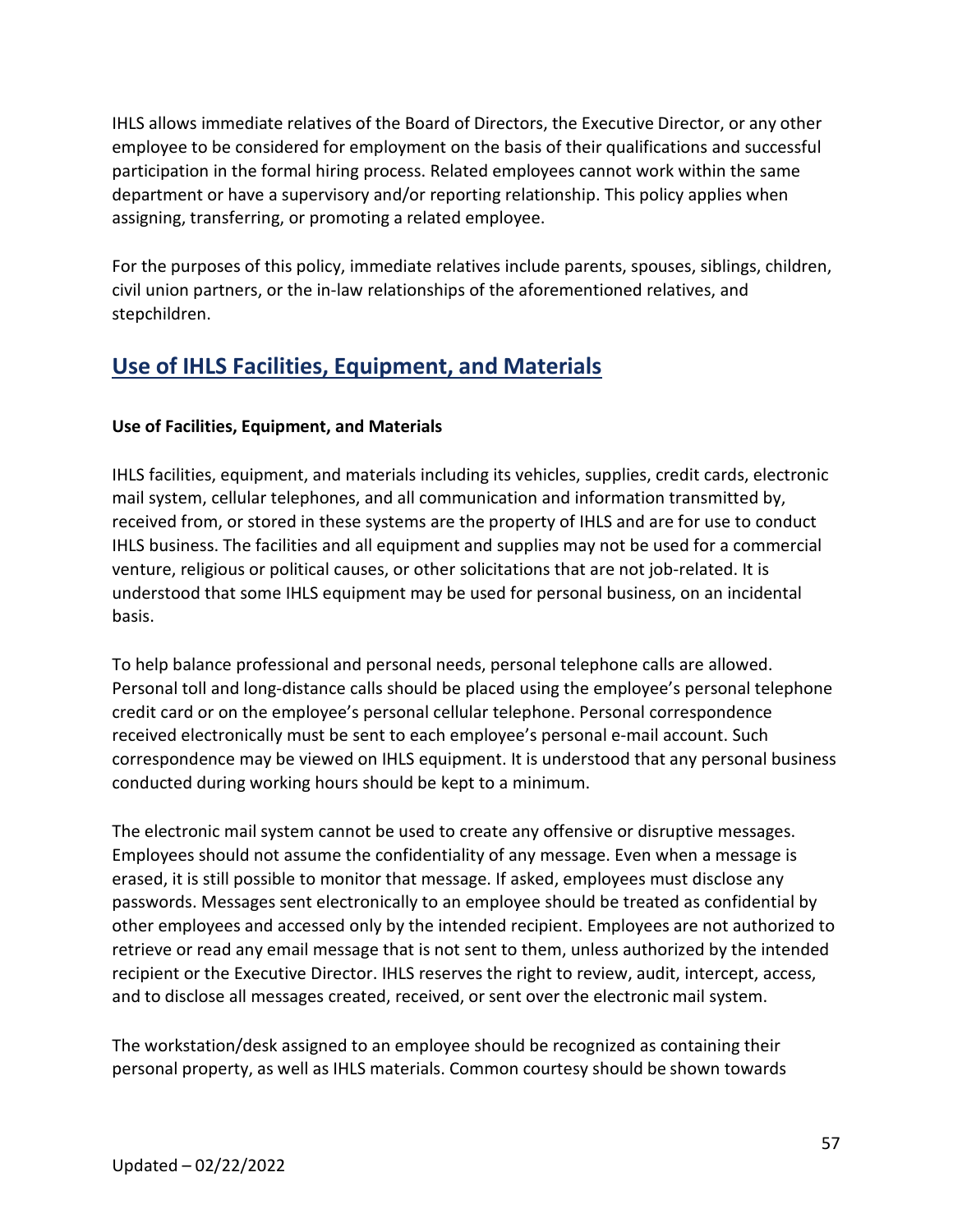another employee and their workstation. Employees may choose to designate a drawer or drawers to contain personal items that will be respected as such by other employees.

IHLS staff is expected to support and protect the confidentiality of contacts with member libraries and of library patron and circulation information in accordance with the American Library Association policies and with the Illinois Library Records Confidentiality Act.

# **Copyright**

Ownership and copyright of all works produced by IHLS employees within the scope of their employment shall be held by IHLS.

# **Identity Protection**

#### **Purpose**

IHLS complies with the provisions of the Identity Protection Act (5 ILCS 179/1 et seq.).

Requirements

- All employees who have access to social security numbers in the course of performing their duties must be trained to protect the confidentiality of social security numbers. Training will include instructions on the proper handling of information that contains social security numbers from the time of collection through the destruction of the information.
- Only employees who are required to use or handle information or documents that contain social security numbers in connection with the performance of their job duties will have access to such information or documents.
- Social security numbers requested from an individual will be provided in a manner that makes the social security number easily redacted if required to be released as part of a public records request.
- When collecting a social security number, or upon request by the individual, a statement of the purpose or purposes for which the social security number is being collected and used must be provided.

#### **Prohibited Activities**

No employee may do any of the following:

- Publicly post or publicly display in any manner an individual's social security number. "Publicly post" or "publicly display" means to intentionally communicate or otherwise intentionally make available to the general public.
- Print an individual's social security number on any card required for the individual to access products or services.
- Encode or embed an individual's social security number in or on any cards or documents, including, but not limited to, using a barcode, chip, magnetic strip, RFID technology, or other technology.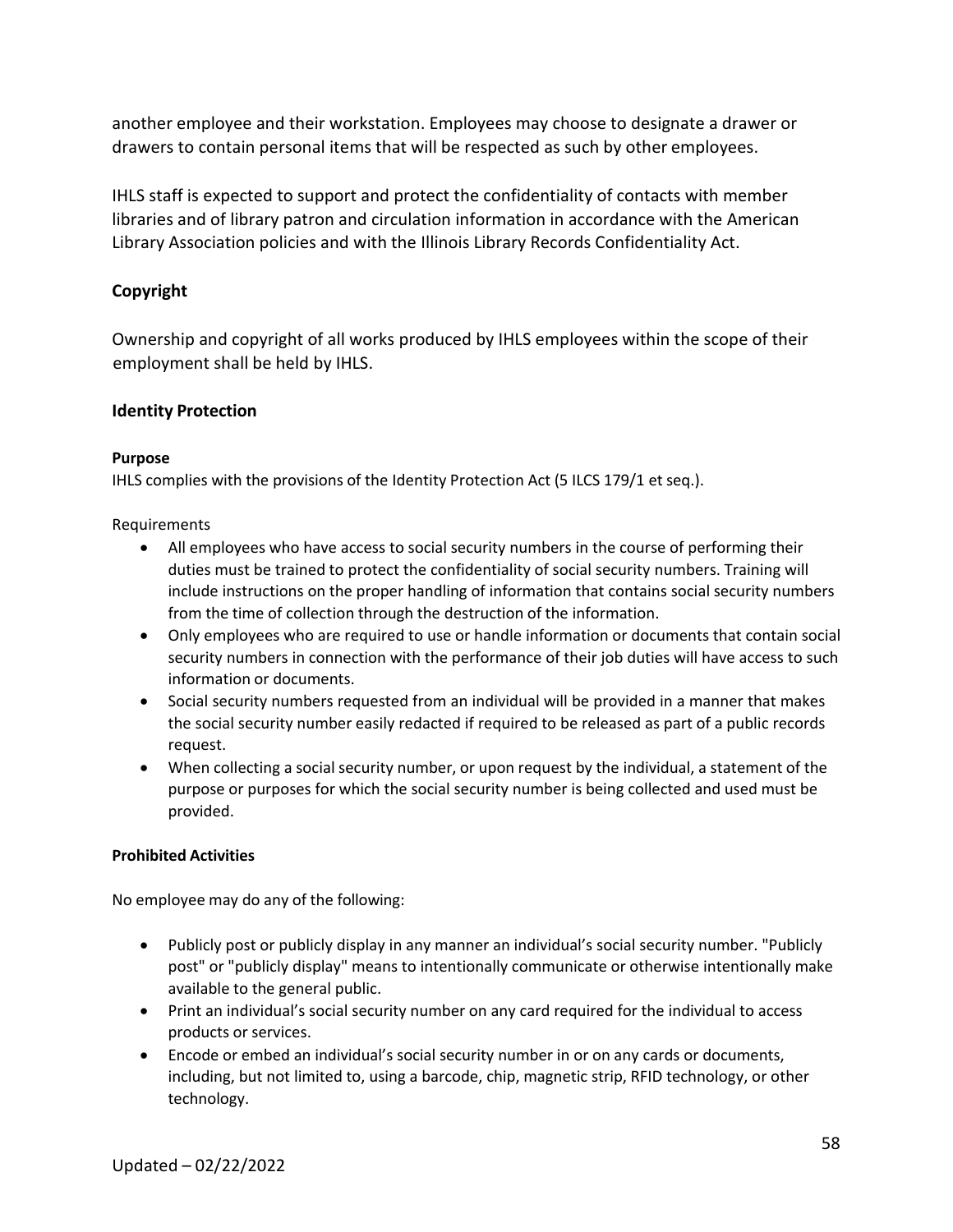- Require an individual to transmit their social security number over the Internet, unless the connection is secure, or the social security number is encrypted.
- Print an individual's social security number on any materials that are mailed to the individual, through the U.S. Postal Service, any private mail service, email, or any similar method of delivery, unless state or federal law requires the social security number to be on the document to be mailed. Notwithstanding any provision in this section to the contrary, social security numbers may be included in applications and forms sent by mail, including, but not limited to, any material mailed in connection with the administration of the Unemployment Insurance Act, any material mailed in connection with any tax administered by the Department of Revenue, and documents sent as part of an application or enrollment process or to establish, amend, or terminate an account, contract, or policy or to confirm the accuracy of the social security number. A social security number that may permissibly be mailed under this section may not be printed, in whole or in part, on a postcard or other mailer that does not require an envelope or be visible on an envelope without the envelope having been opened.
- Collect, use, or disclose a social security number from an individual, unless:
	- $\circ$  Required to do so under state or federal law, rules, or regulations, or the collection, use, or disclosure of the social security number is otherwise necessary for the performance of that agency's duties and responsibilities.
	- $\circ$  The need and purpose for the social security number is documented before collection of the social security number.
	- $\circ$  The social security number collected is relevant to the documented need and purpose.
	- $\circ$  Require an individual to use their social security number to access an Internet website.
	- $\circ$  Use the social security number for any purpose other than the purpose for which it was collected.

#### **The prohibitions listed immediately above do not apply in the following circumstances:**

- The disclosure of social security numbers pursuant to a court order, warrant, or subpoena.
- The collection, use, or disclosure of social security numbers in order to ensure the safety of other employees.
- The collection, use, or disclosure of social security numbers for internal verification or administrative purposes.
- The collection or use of social security numbers to investigate or prevent fraud, to conduct background checks, to collect a debt, to obtain a credit report from a consumer reporting agency under the federal Fair Credit Reporting Act, to undertake any permissible purpose that is enumerated under the federal Gramm Leach Bliley Act, or to locate a missing person, a lost relative, or a person who is due a benefit, such as a pension benefit or an unclaimed property benefit.

#### **Public Inspection and Copying of Documents**

Notwithstanding any other provision of this policy to the contrary, all employees must comply with the provisions of any other state law with respect to allowing the public inspection and copying of information or documents containing all or any portion of an individual's social security number. This includes requests for information or documents under the Illinois Freedom of Information Act.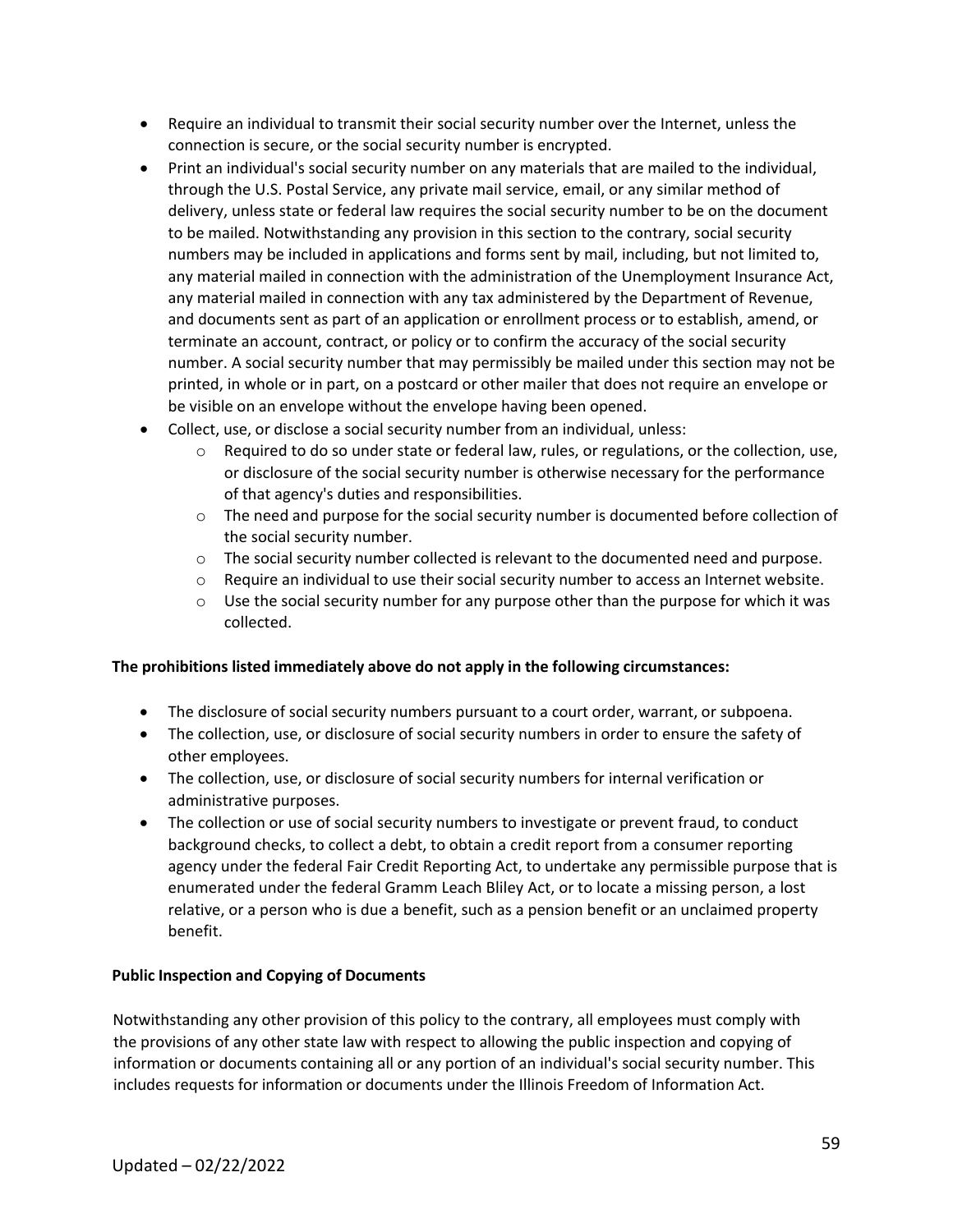Employees must redact social security numbers before allowing the public inspection or copying of the information or documents.

#### **Applicability**

This policy does not apply to the collection, use, or disclosure of a social security number as required by state or federal law, rule, or regulation.

#### **Personal Social Media and Online Communications**

At IHLS, we understand that social media and other forms of online communication can be a fun and rewarding way to share your life and opinions with family, friends, and co-workers around the world. However, use of social media also presents certain risks and carries with it certain responsibilities, particularly if you are representing yourself as an employee of IHLS (such as through listing your current employer and position). To assist you in making responsible decisions about your use of social media, we have established these guidelines for appropriate use of social media.

In the rapidly expanding world of electronic communication, *social media* can mean many things. For the purpose of this policy, *social media and online communication* includes all means of publicly communicating or posting information or content of any sort on the Internet, including to your own or someone else's blog, personal website, social networking or affinity website, web bulletin board, or chat room, whether or not associated or affiliated with IHLS, as well as any other form of electronic communication and social media platforms (e.g., Facebook, YouTube, LinkedIn, Instagram, Twitter, etc.). Carefully read these guidelines and other IHLS policies such as its policies against discrimination and harassment to ensure that your postings are consistent with these and other policies of IHLS.

#### **Content Guidelines**

- **All IHLS policies apply to your activities online**. Ultimately, you are solely responsible for what you post online. Before creating online content, keep in mind that if your conduct adversely affects your job performance or that of colleagues, members, customers, suppliers, people who work on behalf of IHLS, or IHLS' legitimate business interests, it may result in disciplinary action up to and including termination.
- **Know and follow the rules.** Carefully read these guidelines, the IHLS Diversity Policy, and the Discrimination & Harassment Prevention Policy, and ensure your postings are consistent with these policies. Inappropriate postings that may include discriminatory remarks, harassment, and threats of violence or any other inappropriate or unlawful conduct will not be tolerated and may subject you to disciplinary action up to and including termination.
- **Be respectful.** Always be fair and courteous to fellow associates, customers, members, vendors, and people who work on behalf of IHLS. Also, keep in mind that you are more likely to resolve work-related complaints by speaking directly with your co-workers or by utilizing our Open-Door Policy than by posting complaints to a social media or other online outlet. Nevertheless, if you decide to post complaints or criticism, avoid using statements, photographs, video, or audio that reasonably could be viewed as malicious, obscene, threatening, or intimidating; that disparage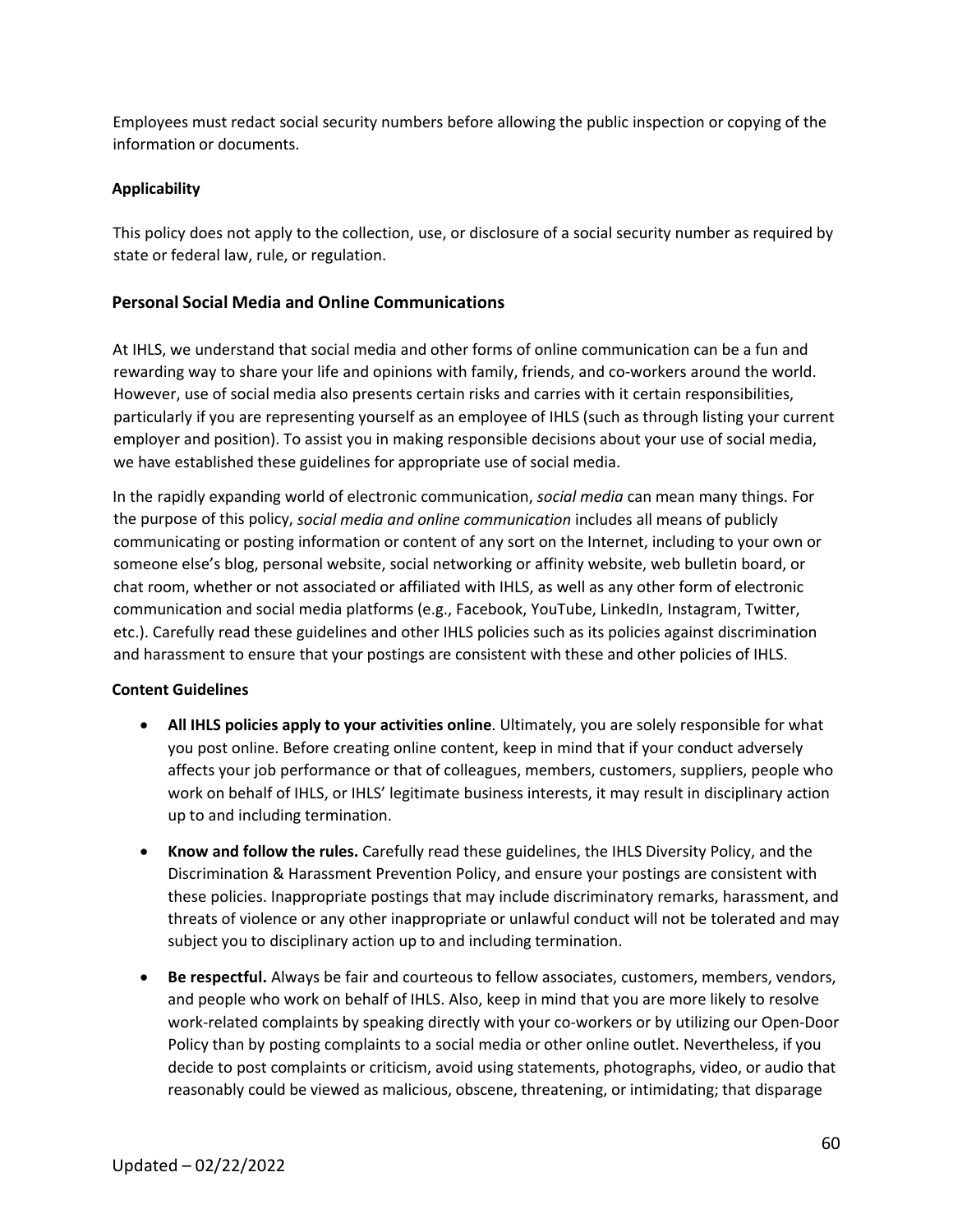customers, members, associates, or suppliers; or that might constitute harassment or bullying. Examples of such conduct might include offensive posts meant to intentionally harm someone's reputation or posts that could contribute to a hostile work environment on the basis of actual or perceived race, sex, disability, religion, or any other status protected by law or IHLS policy.

• **Be honest and accurate.** Make sure you are always honest and accurate when posting information or news, and if you make a mistake, correct it quickly. Be open about any previous posts you have altered. Remember that the Internet archives almost everything; therefore, even deleted postings can be searched. Never post any information or rumors that you know to be false about IHLS, fellow associates, members, customers, suppliers, people working on behalf of IHLS, or competitors.

#### • **Post only appropriate and respectful content:**

- $\circ$  Maintain the confidentiality of IHLS trade secrets and private or confidential information. Trade secrets may include information regarding the development of systems, processes, products, know-how, and technology. Do not post internal reports, policies, procedures, or other internal business-related confidential communications.
- o Respect financial disclosure laws.
- $\circ$  Do not create a link from your blog, website, or other social networking site to an IHLS website without identifying yourself as an IHLS associate.
- $\circ$  Never represent yourself as a spokesperson for IHLS. If IHLS is a subject of the content you are creating, be clear and open about the fact that you are an associate and make it clear that your views do not represent those of IHLS, fellow associates, members, customers, suppliers, or people working on behalf of IHLS. If you publish a blog or post online related to the work you do or subjects associated with IHLS, make it clear that you are not speaking on behalf of IHLS. One way to do this is to include a disclaimer such as "The postings on this site are my own and do not necessarily reflect the views of IHLS."

#### **Using social media at work**

Refrain from using social media while on work time or on equipment IHLS provides unless it is workrelated as authorized by your manager or consistent with the Use of Facilities and Equipment and Materials Policy. Do not use IHLS email addresses to register on social networks, blogs, or other online tools utilized for personal use.

#### **Security**

You should take care to maintain the security of your personal data on social media. You should refrain from posting personally identifying information, such as your home address, telephone numbers, birth dates, or credit/financial information on any social media sites. Personal data can be used by malicious actors to hack, infiltrate, disrupt, and otherwise threaten your safety and IHLS data. You must be vigilant against threats often launched through social media sites, including:

● "spear phishing," which is the practice of publishing a link or document on a site that, when clicked or opened, launches an attack;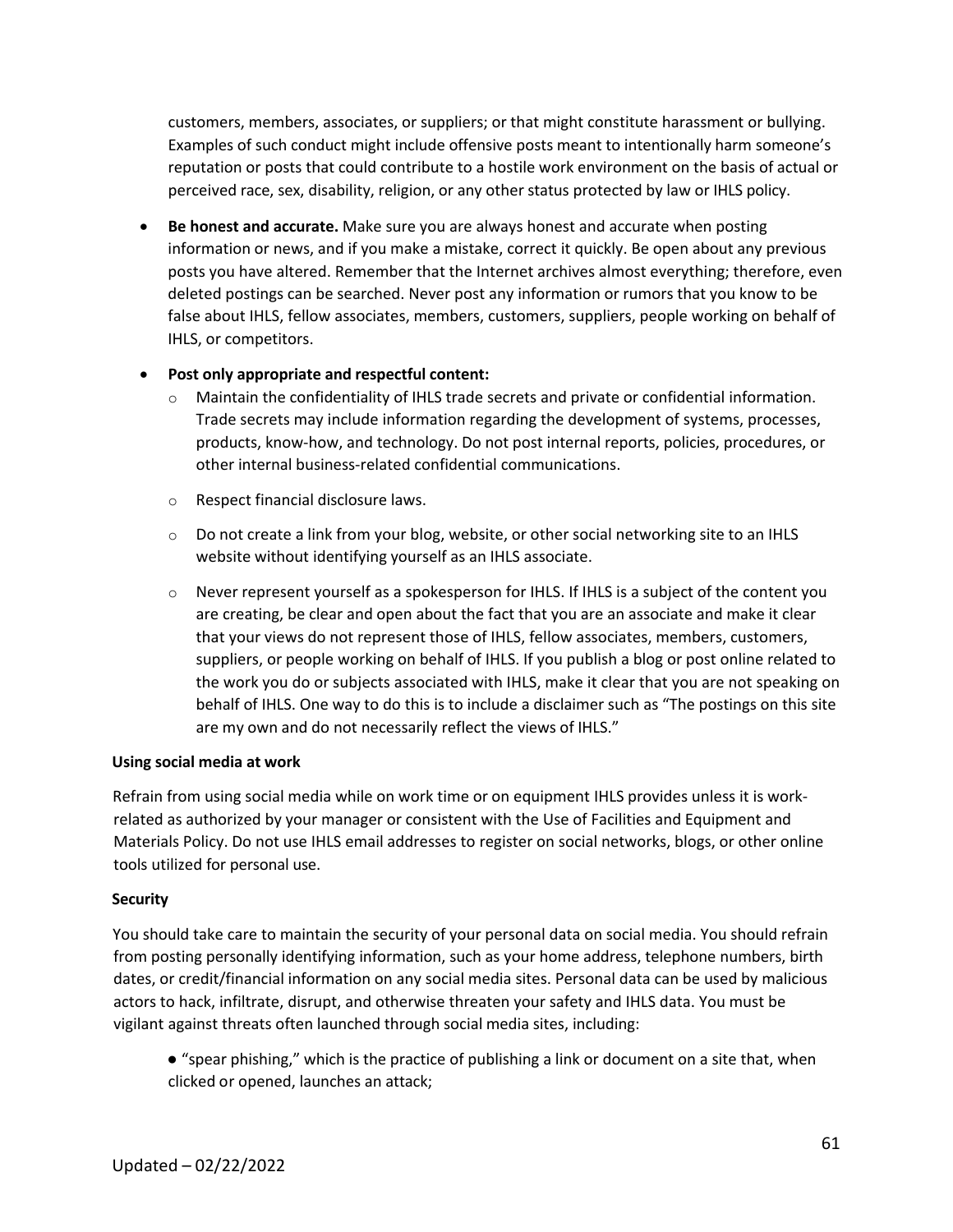● "social engineering," which relies on exploiting the human element of trust to collect information to be used against the target; and/or

● web applications, which are dynamic web pages that use scripting to provide additional functionality to a site and, when used maliciously, can compromise your account, and download unauthorized software onto a computer.

#### **Monitoring**

IHLS may monitor the Internet and IHLS equipment for employee compliance with this policy and to enforce other IHLS policies.

#### **Retaliation is prohibited**

IHLS prohibits taking negative action against any associate for reporting a possible deviation from this policy or for cooperating in an investigation. Any associate who retaliates against another associate for reporting a possible deviation from this policy or for cooperating in an investigation will be subject to disciplinary action up to and including immediate termination.

#### **Media contacts**

Associates should not speak to the media on IHLS' behalf without contacting the Marketing/Communications Team. All media inquiries should be directed to them.

#### **For more information**

If you have questions or need further guidance, please contact your IHLS human resources representative.

# **Health and Safety**

IHLS is committed to providing a safe and healthy working environment and to complying with applicable federal and state occupational health and safety laws. To accomplish this, all employees must support and participate in this effort. Mandatory training will be periodically offered to employees. Training must be documented.

To reduce contagious illnesses such as influenza, employees are encouraged to stay at home if they suspect they are contagious. Employees are also encouraged to wash their hands frequently and/or use hand sanitizers.

Employees are also asked to keep their work area and the general workplace clean and obstacle-free. Employees should also periodically disinfect their work area, desktop printers, keyboards, telephones, etc.

Any accidents, illnesses, incidents, or other unsafe conditions must be immediately reported to a supervisor (or designee). Also, when necessary and appropriate, employees may be asked to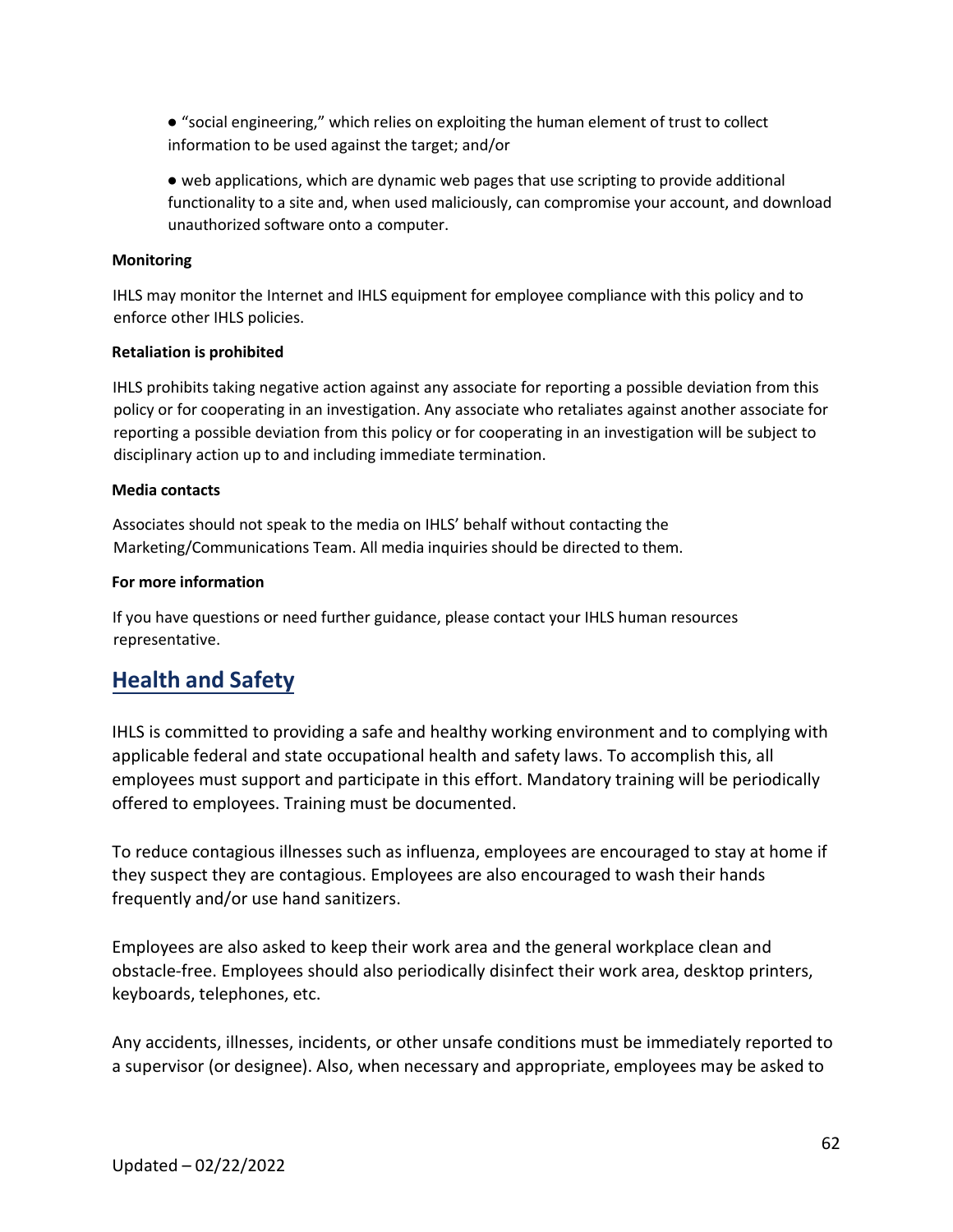provide medical proof of their capability to perform the essential functions of their job and/or to prove that they are no longer contagious.

#### **Workers' Compensation**

All employees are covered by Workers' Compensation Insurance in accordance with State statutes. The total cost for these insurances is paid by IHLS.

Information on Workers' Compensation is available in the Human Resource office.

An employee who is injured from a cause arising from or in the course of employment with IHLS may be eligible for benefits under Workers' Compensation. An employee who is injured at work should report the injury to their supervisor and the Human Resources office within 24 hours. Employees who are going to be off from work due to a job-related injury and therefore qualify for Workers' Compensation must also request Family and Medical Leave Act (FMLA) simultaneously. If FMLA is not requested by the employee, IHLS will notify the employee who is off work due to a work-related injury that the time off is also being designated as FMLA, for employees who are eligible for FMLA.

#### **Safety Committee**

IHLS has a dedicated safety committee comprised of employee volunteers who send out monthly safety tips, maintain an up-to-date version of our Safety Training Handbook, and prepare our safety training. This team is responsible for ensuring that IHLS employeeshave a safe working environment.

#### **Bloodborne Pathogens**

Normal operations are not likely to involve circumstances exposing employees or members to bloodborne pathogens. However, whenever contact with blood, bodily fluids, or other potentially infectious materials occur, employees should treat these fluids as though they are known to be infectious. If such an incident occurs, employees should immediately cordon off the area (if necessary) to assure that others are not exposed and ensure that the area is properly cleaned with an appropriate disinfectant. Employees who may be assisting in such instances should wear protective clothing, such as disposable gloves. Proper disposal procedures should be used for the disposal of exposed clothing. A supervisor should then be notified of the incident. A confidential medical post-exposure follow-up will be offered to any employee who has had significant exposure.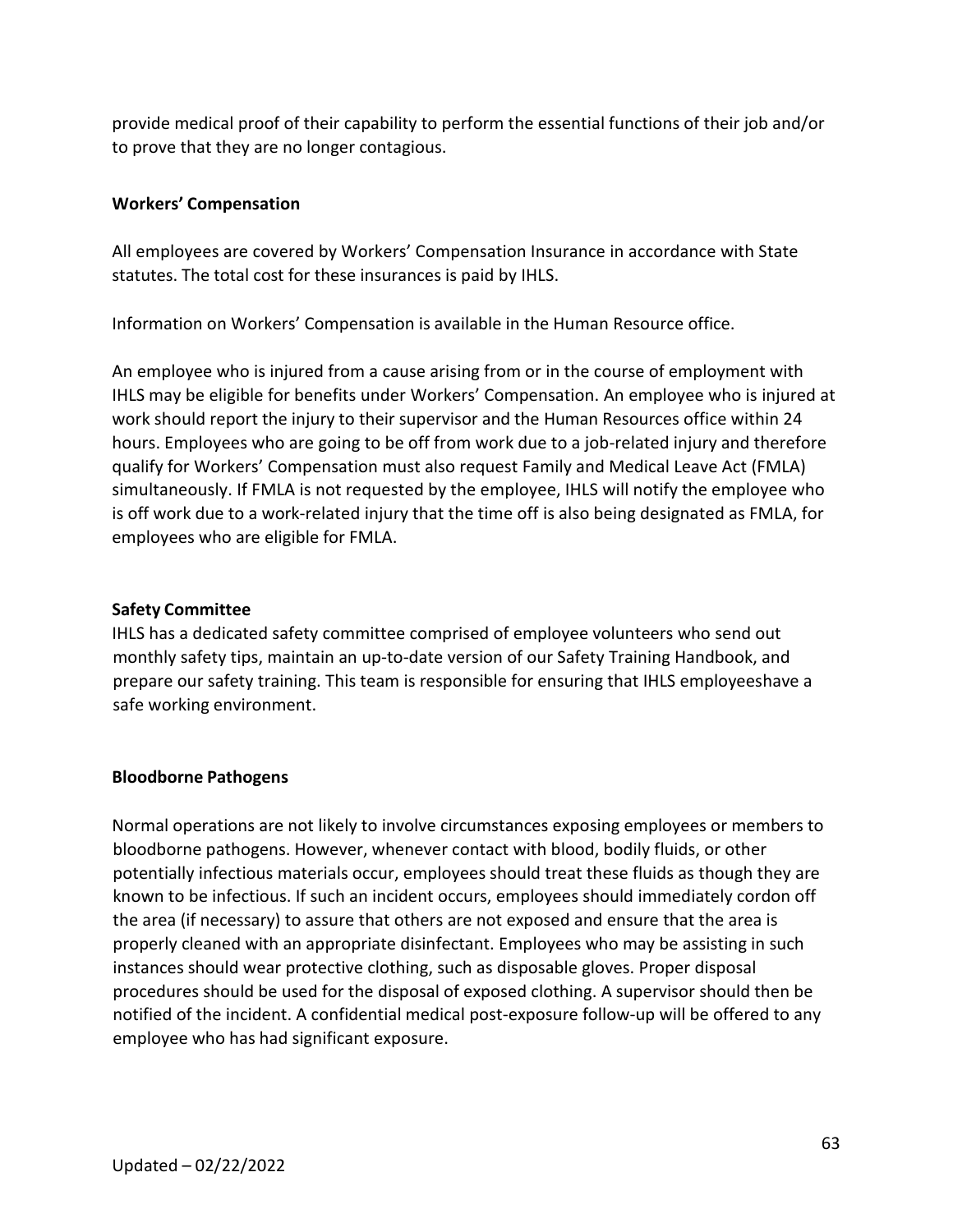#### **Drug-Free Workplace**

IHLS adheres to the Illinois Drug Free Workplace Act (30 ILCS 580). Any applicant offered a position will be required to submit and successfully complete a pre-employment drug screen prior to beginning employment with IHLS.

Drug and alcohol abuse may also be a violation of criminal law. Employees are hereby notified that the unlawful manufacture, distribution, sale, possession, or use of a controlled substance, including cannabis, is prohibited in the IHLS workplace. The manufacture, distribution, sale, possession, or use of illegal look-alike drugs and drug paraphernalia, and the consumption of alcoholic beverages is also not permitted in the IHLS workplace.

The Executive Director and a HR Representative will establish a drug and alcohol-free awareness program to inform the employees about the dangers of drug abuse and alcohol use in the workplace, the drug-free workplace policy, available resources for counseling, rehabilitation, and employee assistance programs, and penalties that may be imposed upon employees for drug or alcohol violations. Each employee will be given a copy of the Drug-Free Workplace Policy. A copy of the policy is also posted in prominent places.

As a condition of employment, employees must abide by the terms of this policy and shall notify the Executive Director or a HR Representative of any criminal drug statute conviction for a drug violation. Such notification shall occur no later than five (5) days after such conviction.

Any employee found in violation of this policy will be subject to disciplinary action, up to and including termination of employment, and notification to the applicable law enforcement agencies. Depending on the circumstances, the Executive Director or a HR Representative may impose other sanctions and require the satisfactory participation in a drug abuse assistance or rehabilitation program. The Executive Director or the HR Representative may refer the employee to EAP for assistance in selecting a course of action in the event drug counseling, treatment, and rehabilitation are chosen.

Any employee who suspects that another employee is violating the Drug-Free Workplace Policy, or who desires counseling on coping with potential alcohol or drug abuse, is strongly urged to contact the Executive Director or the HR Representative. IHLS also reserves the right to test employees for the presence illegal drugs in accordance with applicable state law.

#### **Workplace Violence**

The safety and security of every IHLS employee is of vital importance to our organization. Therefore, IHLS has adopted a zero-tolerance policy concerning violence in the workplace.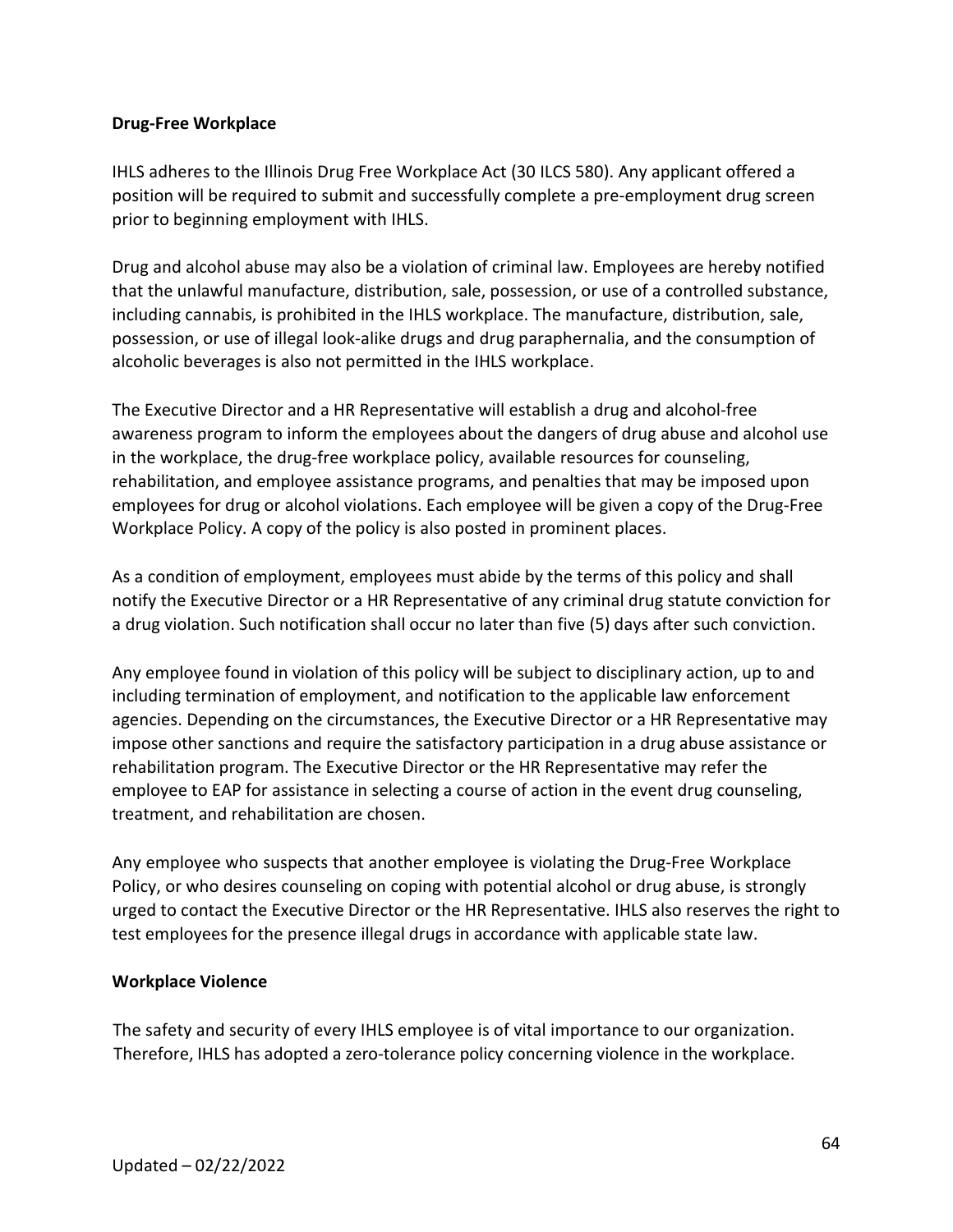IHLS expressly prohibits any acts or threats of violence by any employee, former employee, or any other person against any IHLS employee in or about IHLS' facilities or elsewhere while engaged in work-related activities at any time. IHLS will not condone any acts or threats of violence against IHLS' employees or members on IHLS' premises at any time or while they are engaged in business with or on behalf of IHLS, on or off IHLS premises.

All employees are responsible for maintaining a workplace that is free from threatening behavior and violence. Accordingly, each employee has a duty to report any threat, instance of harassment or offensive conduct, or violent act or threat observed or experienced during working time or at any IHLS building or property. In addition, any employee who has a reason to believe that a violent act may be committed on the worksite or against an individual related to the business in any way must promptly report that belief or suspicion to Human Resources and their supervisor. Reports of threats of violence or any other violations of this policy will be kept as confidential as possible; however, all such reported violations will be investigated, and all employees must cooperate in such investigations. No employee who, in good faith, either makes a report or participates in an investigation under this policy will experience retaliation of any kind.

Examples of prohibited conduct include, but are not limited to:

- Threats or acts of violence occurring on IHLS premises regardless of the relationship between the parties involved in the incident.
- Threats or acts of violence occurring off IHLS premises involving someone who is acting in a capacity of a representative of IHLS.

# IHLS is committed:

• To providing a safe and healthful work environment.

• To taking prompt remedial action up to and including immediate termination, against any employee who engages in any threatening behavior or acts of violence or who uses any obscene, abusive, or threatening language or gestures.

• To taking appropriate action when dealing with members, former employees, visitors to IHLS' facilities, or anyone else who engages in such behavior. Such action may include notifying the police or other law enforcement personnel and actively urging the prosecution of violators of this policy to the maximum extent of the law.

• To prohibiting unauthorized firearms or other weapons onto IHLS premises. No IHLS employee shall possess, while on duty, or while in a IHLS vehicle, a firearm, ammunition, fireworks, or any explosive device or weapon likely or capable of causing harm to persons or property, except that employees authorized to carry concealed firearms under state or federal law may carry a concealed firearm on or about their person only within their vehicle into a IHLS parking area where a firearm or ammunition may be placed if concealed in a case within a locked vehicle or locked container out of plain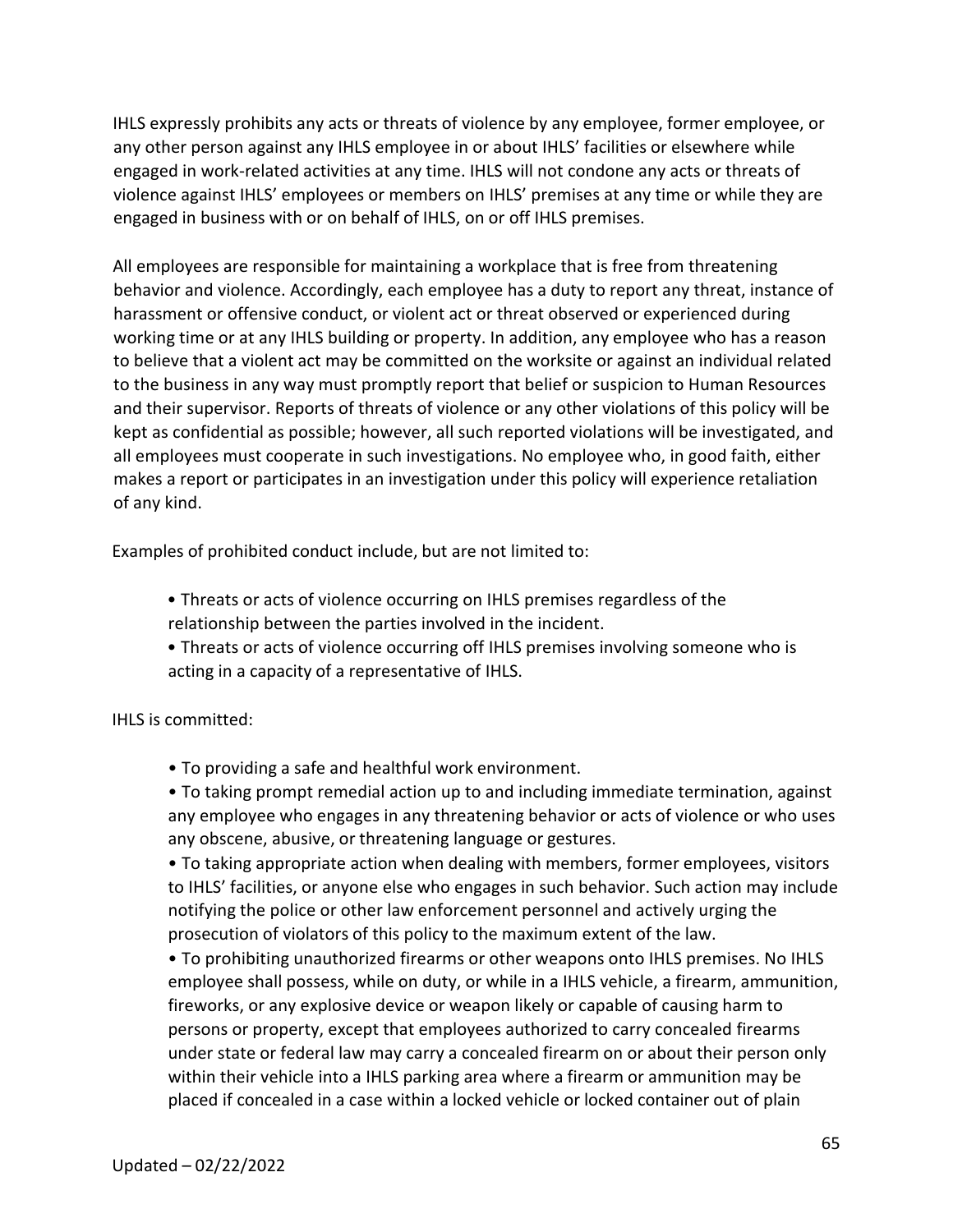view within the vehicle in the parking area, in the manner provided by the Firearm Concealed Carry Act, (430 ILCS 66/65)(b). An employee may carry a concealed firearm in the immediate area surrounding their vehicle within a parking lot area only for the limited purpose of storing or retrieving a firearm within the vehicle's trunk. For purposes of this subsection, "case" includes a glove compartment or console that completely encloses the concealed firearm or ammunition, the trunk of the vehicle, or a firearm carrying box, shipping box, or other container.

• To establishing viable security measures to ensure that IHLS' facilities are safe and secure to the maximum extent possible and to properly handle access to IHLS facilities by the public, off-duty employees, and former employees.

# The duties above are in addition to an **employee immediately phoning 911 in the event an employee believes an immediate threat of harm exists.**

Any employee who displays a tendency to engage in violent, abusive, or threatening behavior, or who otherwise engages in behavior that IHLS, in its sole discretion, deems offensive or inappropriate will be subject to disciplinary action, up to and including discharge.

Any employee who applies or obtains a protective or restraining order which lists IHLS premises as being protected areas should inform Human Resources. IHLS will require the employee to furnish IHLS with a copy of the order. Employees who are victims of domestic violence, sexual or gender violence or any other crime of violence, or who have family or household members who are subjected to such violence may take a limited period of unpaid leave on the terms and conditions set forth in the IHLS Victims' Economic Security and Safety Act Leave Policy.

# **Smoke-Free Illinois**

IHLS will provide an environment for its employees and members that is smoke free. In accordance with Illinois State law (Public Act 095-1029), smoking is not permitted in any IHLS building or within 15 feet of any building entrances, exits, windows that open, or ventilation intakes. Smoking is also not permitted in IHLS vehicles.

Employees with complaints about smoking shall direct such complaints to their immediate supervisor for resolution. All complaints will be promptly and thoroughly investigated. Complaints can also be filed with the Illinois Department of Public Health, a local state-certified public health department, or the local police department. Any employee found to have violated this policy will be subject to disciplinary action, up to and including termination. Additionally, under state law, a person who smokes in an area where smoking is prohibited can be fined

\$100 for the first offense and \$250 for each subsequent offense.

66 Updated – 02/22/2022 No individual may be discriminated against in any manner because of the exercise of any rights afforded by the Smoke Free Illinois Act.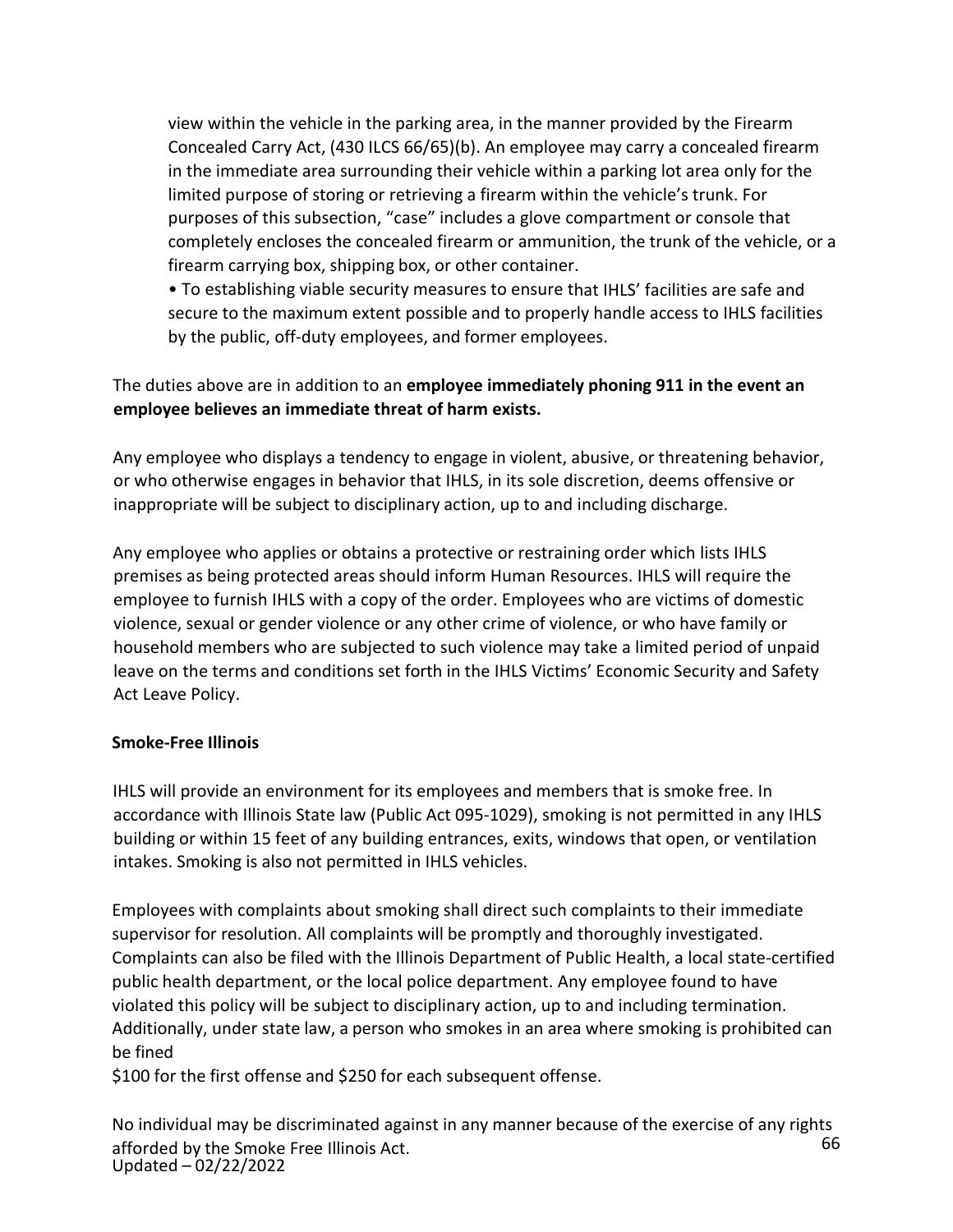#### **Roadway Safety**

Some employees are required to drive in the course of conducting IHLS business. Such employees must be in possession of an appropriate valid driver's license, are required to obey all traffic laws, and must use a seat belt. Employees who use their own vehicles to conduct business must maintain proof of valid vehicle insurance in their vehicle. Proof of such insurance must also be presented periodically to IHLS.

The consumption of alcohol or the use of an illegal, controlled substance is prohibited. Any employee who is convicted of driving while under the influence of alcohol or drugs or who receives a driving violation (even if received while driving a personal vehicle) which may affect IHLS' insurance rates must notify their supervisor within 5 days of such conviction or receipt of the violation. Payment for tickets or summons issued to employees as a result of violating the law (except for unavoidable vehicle defects) while on business will be the responsibility of the employee.

It is also expected that employees will display courteous driving habits. Failure to exercise roadway safety and courteous driving habits can result in disciplinary action, up to and including termination.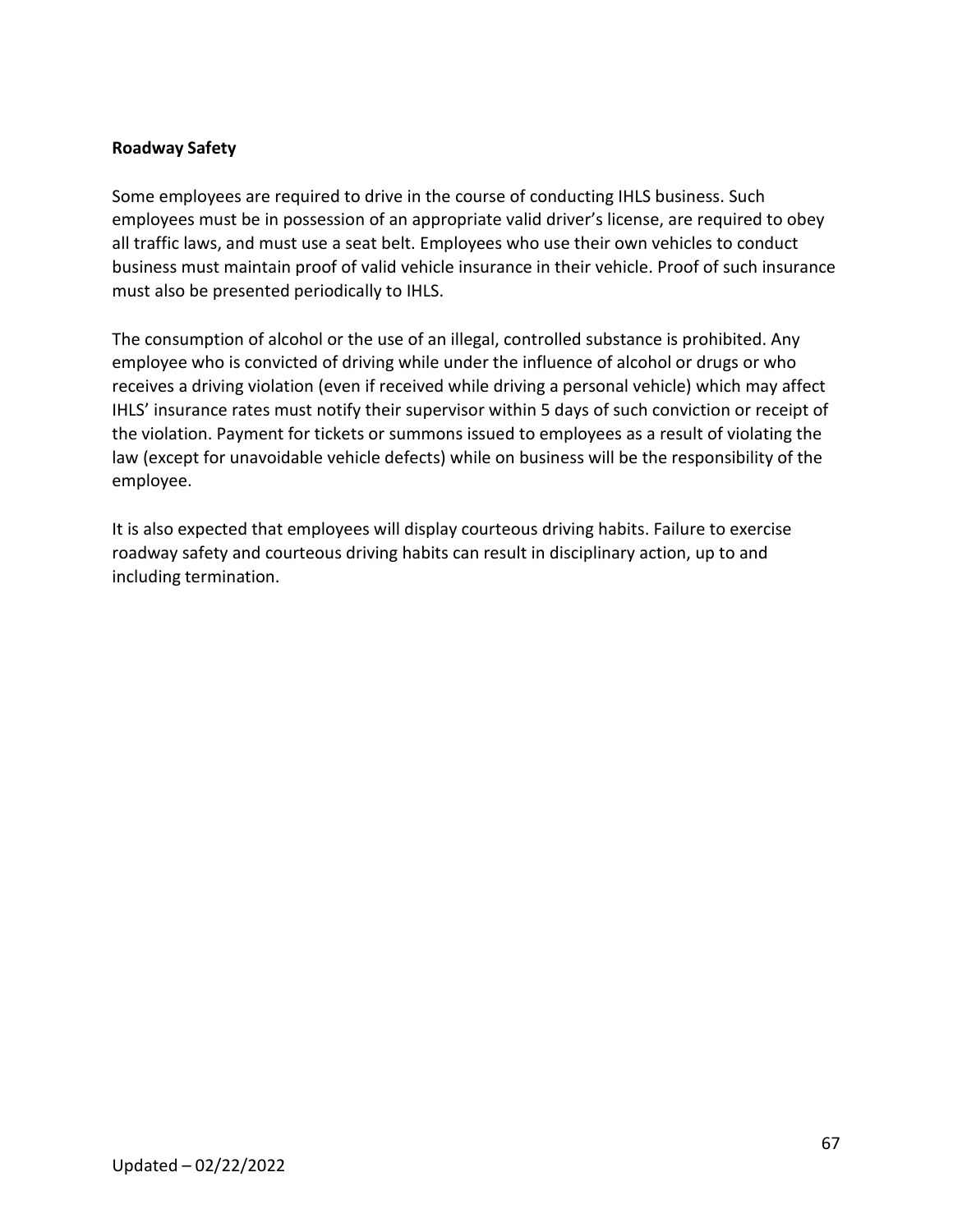

# **Employee Handbook Acknowledgement Form**

I understand that it is my responsibility to **read this handbook and become familiar with its contents**, which affect my employment. I understand that these policies and procedures can be changed at any time by IHLS with or without notice.

I further understand that this handbook is not intended to create a contract of employment, but that my employment with IHLS is an at-will relationship. IHLS reserves the right to terminate my employment with or without cause at any time, just as I have the right to leave IHLS with or without cause at any time.

This is to certify that I received, read, and understand IHLS' Employee Handbook.

**Signature of Employee Date**

**Printed Name of Employee**